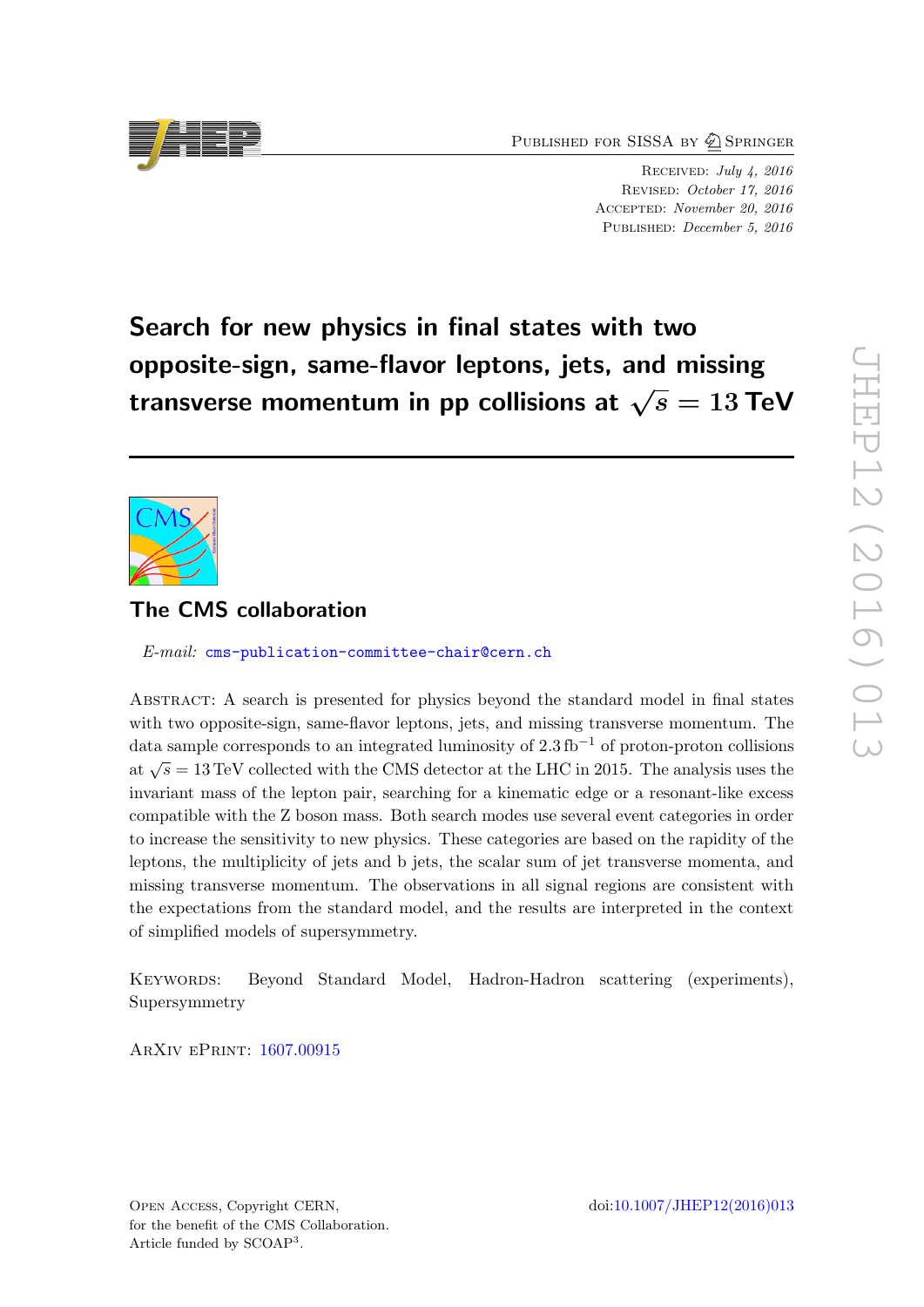## Contents

|                | 1 Introduction                                         |                         |  |  |
|----------------|--------------------------------------------------------|-------------------------|--|--|
| $\overline{2}$ | The CMS detector                                       |                         |  |  |
| 3              | Datasets, triggers, and object selection               | $\overline{2}$          |  |  |
| 4              | Signal models                                          | $\overline{\mathbf{4}}$ |  |  |
| 5              | Signal regions                                         | $\overline{5}$          |  |  |
|                | On-Z signal regions<br>5.1                             | $\overline{5}$          |  |  |
|                | 5.2<br>Edge search signal regions                      | 5                       |  |  |
| 6              | Standard model background predictions                  | $\bf{6}$                |  |  |
|                | Flavor-symmetric backgrounds<br>6.1                    | $\boldsymbol{6}$        |  |  |
|                | Drell-Yan-like backgrounds<br>6.2                      | 7                       |  |  |
|                | Other standard model processes with a Z boson<br>6.2.1 | 9                       |  |  |
|                | Drell-Yan background in the edge search<br>6.2.2       | 9                       |  |  |
| 7              | Results                                                | 10                      |  |  |
| 8              | Interpretation                                         | 14                      |  |  |
|                | Systematic uncertainty in the signal yield<br>8.1      | 14                      |  |  |
|                | Interpretation using simplified models<br>8.2          | 14                      |  |  |
| 9              | Summary                                                | 16                      |  |  |
|                | The CMS collaboration                                  | $\overline{21}$         |  |  |
|                |                                                        |                         |  |  |

## <span id="page-1-0"></span>1 Introduction

Supersymmetry (SUSY) [\[1–](#page-18-0)[8\]](#page-18-1) is one of the most appealing extensions of the standard model (SM), assuming a new fundamental symmetry that assigns a new fermion (boson) to every SM boson (fermion). SUSY resolves the hierarchy problem of the SM by stabilizing the Higgs boson mass via additional quantum loop corrections from the top super-partner (top squark), which compensate the correction due to the top quark. If R-parity [\[9\]](#page-18-2) is conserved the lightest state predicted by the theory is stable and potentially massive, providing a candidate for Dark Matter. Many SUSY models also lead to the unification of the electroweak and strong forces at high energies.

This paper presents a search for signatures of SUSY in events with two oppositesign, same-flavor leptons (electrons or muons), jets, and missing transverse momentum. A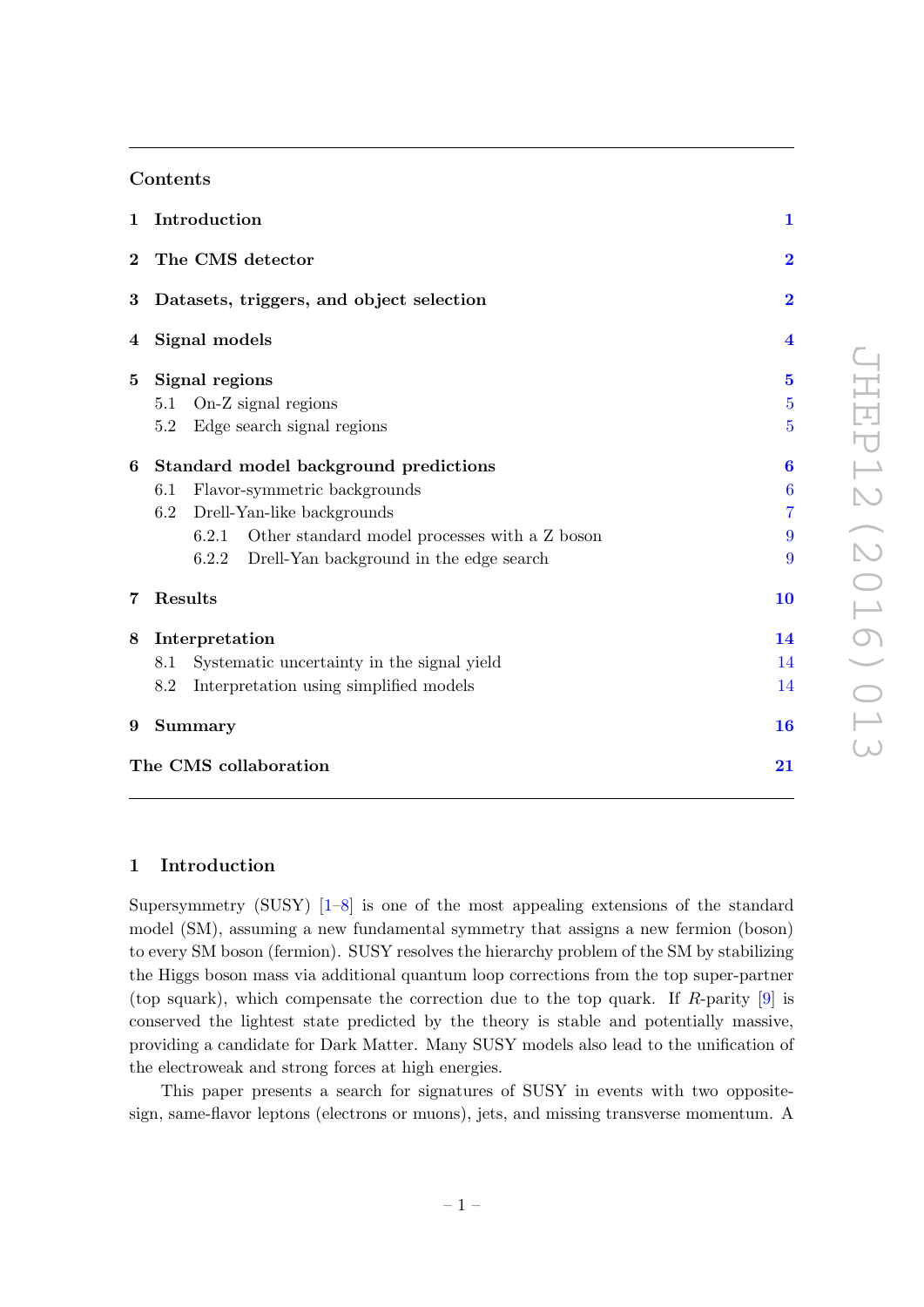dataset of pp collisions collected with the CMS detector at the CERN LHC at a center-ofmass energy  $\sqrt{s} = 13$  TeV in 2015 was used, corresponding to an integrated luminosity of 2.3  $\text{fb}^{-1}$ . The dilepton topology is expected to occur in SUSY models where a neutralino decays to either an on-shell Z boson or a virtual  $Z/\gamma$  boson which in turn decays to leptons and the lightest SUSY particle (LSP), or into a lepton and its supersymmetric partner (slepton), the latter decaying into another lepton and the LSP. Decays involving an onshell Z boson are expected to produce an excess of events compatible with the Z boson mass, while decays involving off-shell Z bosons or sleptons are expected to produce a characteristic edge shape in the invariant mass distribution of the dilepton system [\[10\]](#page-18-3).

The CMS Collaboration published a version of this analysis using a  $\sqrt{s} = 8 \text{ TeV}$ dataset, observing a  $2.6\sigma$  local significance excess compatible with an edge shape located at a dilepton invariant mass of  $78.7 \pm 1.4 \,\text{GeV}$  [\[11\]](#page-18-4). The ATLAS collaboration reported the absence of any excess in a similar signal region, but observed a  $3.0\sigma$  excess in dilepton events compatible with the Z boson mass [\[12\]](#page-18-5). Both of these excesses warrant scrutiny using the 13 TeV dataset and are analyzed here with minor changes with respect to the 8 TeV searches.

## <span id="page-2-0"></span>2 The CMS detector

The central feature of the CMS apparatus is a superconducting solenoid, 13 m in length and 6 m in diameter, that provides an axial magnetic field of 3.8 T. The bore of the solenoid is outfitted with various particle detection systems. Charged-particle trajectories are measured by silicon pixel and strip trackers, covering  $0 < \phi < 2\pi$  in azimuth and  $|\eta| < 2.5$ , where the pseudorapidity  $\eta$  is defined as  $\eta = -\log[\tan(\theta/2)]$ , with  $\theta$  being the polar angle of the trajectory of the particle with respect to the beam direction. A crystal electromagnetic calorimeter (ECAL), and a brass and scintillator hadron calorimeter surround the tracking volume. The calorimetry provides high resolution energy and direction measurements of electrons and hadronic jets. A preshower detector consisting of two planes of silicon sensors interleaved with lead is located in front of the ECAL at  $|\eta| > 1.479$ . Muons are measured in gas-ionization detectors embedded in the steel flux-return yoke outside the solenoid. The detector is nearly hermetic, allowing for energy balance measurements in the plane transverse to the beam direction. A two-tier trigger system selects the most interesting pp collision events for use in physics analysis. A more detailed description of the CMS detector, its coordinate system, and the main kinematic variables used in the analysis can be found elsewhere [\[13\]](#page-18-6).

#### <span id="page-2-1"></span>3 Datasets, triggers, and object selection

Events are collected with a set of isolated dilepton triggers that require a transverse momentum  $p_T > 17 \text{ GeV}$  for the leading lepton and  $p_T > 12(8) \text{ GeV}$  for the subleading electron (muon), and  $|\eta| < 2.5 (2.4)$  for electrons (muons). In order to retain high signal efficiency, in particular for Lorentz-boosted dilepton systems, non-isolated dilepton triggers with  $p_T > 33(27)$  GeV for the first electron (muon) and  $p_T > 33(8)$  GeV for the second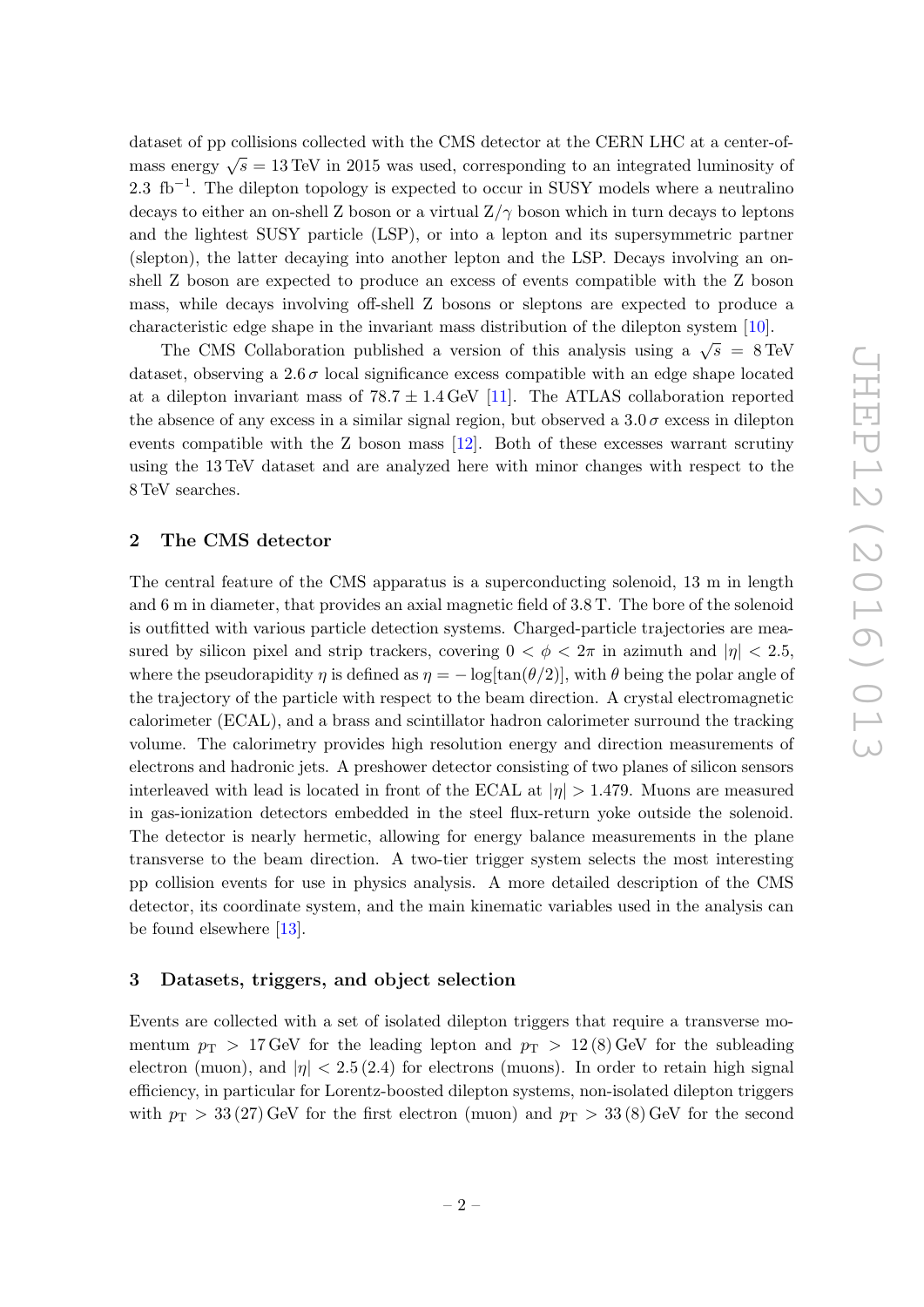electron (muon) are also used. The trigger efficiencies are measured in data using events selected by a suite of jet triggers.

Events are selected by requiring two opposite-charge, same flavor leptons  $(e^{\pm}e^{\mp}$  or  $\mu^{\pm}\mu^{\mp}$ ) with  $p_T > 20$  GeV and pseudorapidity  $|\eta| < 2.4$ . The distance between the leptons  $\mu^-\mu^+$ ) with  $p_T >$  20 GeV and pseudorapidity  $|\eta| <$  2.4. The distance between the reptons<br>is requested to be at least  $\sqrt{\Delta\phi^2 + \Delta\eta^2} = \Delta R > 0.3$  to avoid reconstruction efficiency differences between electrons and muons in events with very collinear leptons. This requirement is relaxed to  $\Delta R > 0.1$  when the mass of the dilepton system is consistent with a Z boson to preserve acceptance for Z bosons with large transverse momentum. To ensure symmetry in acceptance between electrons and muons, all events with one of these two leptons in the barrel-endcap transition region of the ECAL,  $1.4 < |\eta| < 1.6$ , are rejected. A control sample of different flavor leptons (e<sub>H</sub> or  $\mu$ e) is defined using the same lepton selection criteria. All the parameters above have been chosen in order to maximize the lepton selection efficiency while keeping the electron and muon efficiencies similar.

Electrons, reconstructed by associating tracks with ECAL clusters, are identified using a multivariate approach based on information on the cluster shape in the ECAL, track quality, and the matching between the track and the ECAL cluster [\[14\]](#page-18-7). Additionally, electrons from photon conversions are rejected. Muons are reconstructed from tracks found in the muon system associated with tracks in the tracker. They are identified based on the quality of the track fit and the number of associated hits in the tracking detectors. For both lepton flavors, the impact parameter with respect to the reconstructed vertex with the largest  $p_T^2$  sum of associated tracks (primary vertex) is required to be within 0.5 mm in the transverse plane and below 1 mm along the beam direction. The lepton isolation, defined as the scalar  $p<sub>T</sub>$  sum of all particle candidates, excluding the lepton itself, in a cone around the lepton, divided by the lepton  $p<sub>T</sub>$ , is required to be smaller than 0.1 (0.2) for electrons (muons). A cone-size, varying with lepton  $p<sub>T</sub>$ , is chosen to be  $\Delta R = 0.2$  for  $p_{\rm T}$  < 50 GeV,  $\Delta R = 10$  GeV/ $p_{\rm T}$  for 50 <  $p_{\rm T}$  < 200 GeV, and  $\Delta R = 0.05$  for  $p_{\rm T} > 200$  GeV.

A particle flow (PF) technique [\[15,](#page-19-0) [16\]](#page-19-1) is used to reconstruct particle candidates in the event. Jets are clustered from these candidates, excluding charged hadrons not associated to the primary vertex, using the anti- $k<sub>T</sub>$  clustering algorithm [\[17\]](#page-19-2) implemented in the FASTJET package [\[18,](#page-19-3) [19\]](#page-19-4) with a distance parameter of 0.4. Each jet is required to have  $p_{\rm T} > 35$  GeV where the  $p_{\rm T}$  is corrected for non-uniform detector response and multiple collision (pileup) effects [\[20,](#page-19-5) [21\]](#page-19-6), and  $|\eta| < 2.4$ . A jet is removed from the event if it lies within  $\Delta R$  < 0.4 of any of the selected leptons. The scalar sum of all jet transverse momenta is referred to as  $H<sub>T</sub>$ . The magnitude of the negative vector  $p<sub>T</sub>$  sum of all the PF candidates is referred to as  $E_{\rm T}^{\rm miss}$ . Corrections to the jet energy are propagated to the  $E_{\rm T}^{\rm miss}$  using the procedure developed for 7 TeV data [\[20\]](#page-19-5). Identification of jets originating from b-quarks is performed with the combined secondary vertex algorithm, using a working point in which the typical efficiency for b quarks is around 65% and the mistagging rate for light-flavor jets is around 1.5% [\[22\]](#page-19-7).

While the main SM backgrounds are estimated using data control samples, simulated events are used to estimate uncertainties and minor SM background components. Nextto-leading order (NLO) and next-to-NLO cross sections [\[23](#page-19-8)[–28\]](#page-19-9) are used to normalize the simulated background samples, while NLO plus next-to-leading-logarithm (NLL) calcula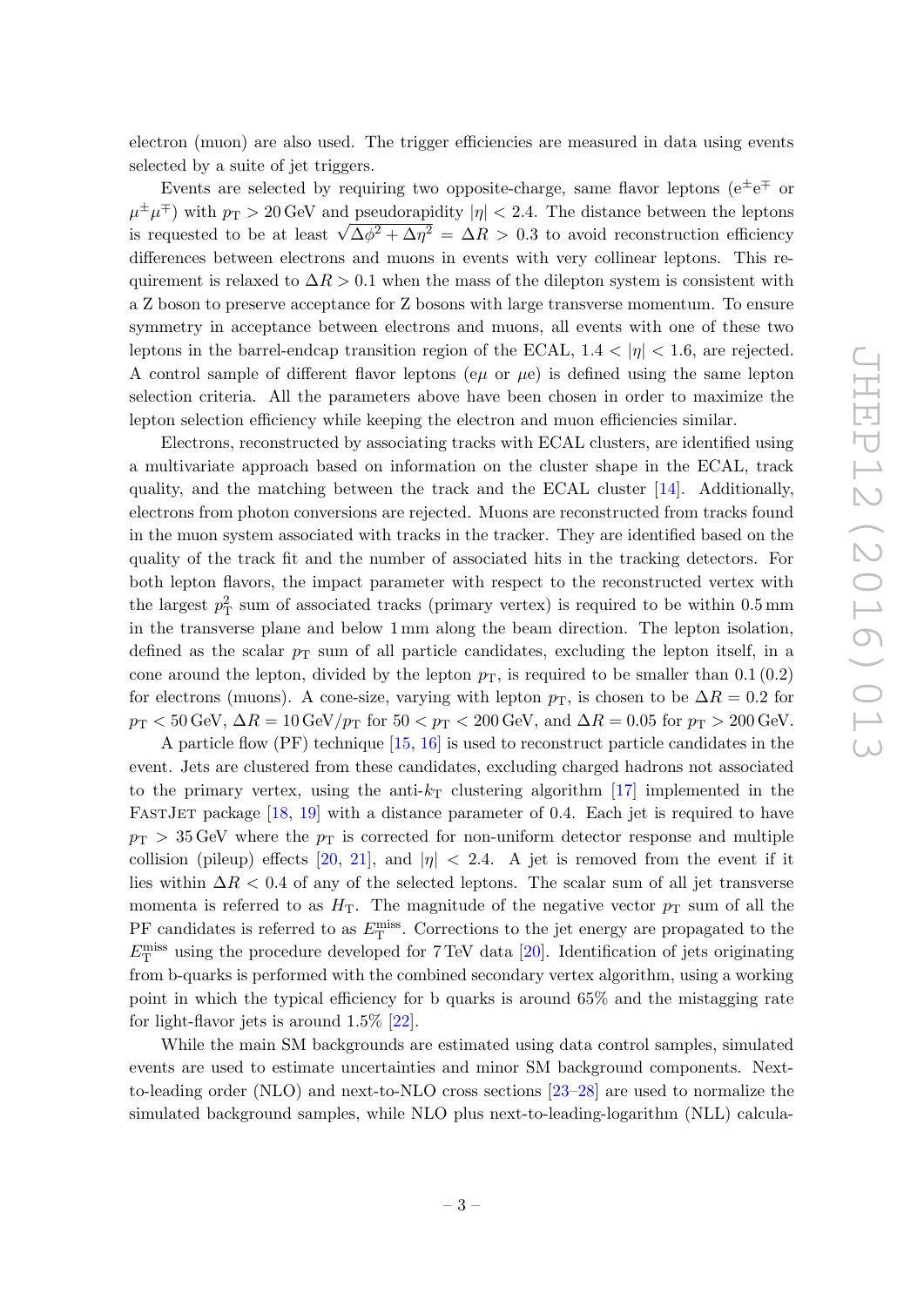tions [\[29\]](#page-19-10) are used for the signal samples. Simulated samples of Drell-Yan (DY) production associated with jets  $(DY + jets)$ ,  $\gamma$  + jets, V + V, and ttv (V = W, Z) events are gener-ated with the MADGRAPH MC@NLO v2.2.2 event generator [\[23\]](#page-19-8), while POWHEG v1 [\[30\]](#page-19-11) is used for  $t\bar{t}$  and single top quark production. The matrix element calculations performed with these generators are interfaced with PYTHIA  $8 \binom{31}{3}$  for the simulation of parton showering and hadronization. The NNPDF3.0 parton distribution functions (PDF) [\[32\]](#page-19-13) are used for all samples. The detector response is simulated with a GEANT4 model [\[33\]](#page-19-14) of the CMS detector. The simulation of new physics signals is performed using the MAD-Graph5 aMC@NLO program at LO precision with up to 2 additional partons in the matrix elements calculations. Events are then interfaced with PYTHIA 8 for fragmentation and hadronization, and simulated using the CMS fast simulation package [\[34\]](#page-20-0). Multiple pp interactions are superimposed on the hard collision and the simulated samples are reweighted to reflect the beam conditions. Normalization scale factors are applied to the simulated samples to account for differences between simulation and data in the trigger and reconstruction efficiencies.

## <span id="page-4-0"></span>4 Signal models

This search targets different modes of neutralino decays into final states with two oppositesign, same-flavor leptons, jets, and  $E_{\rm T}^{\rm miss}$  originating from the LSPs. In order to study these processes, two simplified models have been considered for the two search modes: one producing a resonant lepton signature through an on-shell Z boson for the "on-Z" search, and another producing an edge-like distribution in the invariant mass of the leptons, for the "edge" search.

The first of these simplified models represents gauge mediated supersymmetry breaking SUSY models [\[35\]](#page-20-1) and is referred to as the GMSB scenario. The model assumes the production of a pair of gluinos  $(\tilde{g})$  that decay into a pair of quarks (u, d, s, c, or b) and the lightest neutralino  $\tilde{\chi}_1^0$ . This neutralino decays into an on-shell Z boson and a massless gravitino  $(G)$  as seen in figure [1](#page-5-3) (left). At least one of the Z bosons decays into a pair of leptons producing the signature targeted by the on-Z search.

The signal model for the edge search, referred to as slepton-edge, assumes the production of a pair of bottom squarks, which decay to the next-to-lightest neutralino  $\tilde{\chi}_2^0$  and a b-quark. Two decay modes of the  $\tilde{\chi}_2^0$  are considered each with 50% probability. In the first one, the  $\tilde{\chi}^0_2$  decays to a Z boson and the lightest neutralino  $\tilde{\chi}^0_1$ , which is stable. The Z boson can be on or off-shell, depending on the mass difference between the neutralinos, and decays according to its SM branching fractions. The second one features subsequent two-body decays with an intermediate slepton  $\tilde{\ell}: \tilde{\chi}_2^0 \to \tilde{\ell}\ell \to \ell\ell\tilde{\chi}_1^0$ . The masses of the slep-<br> $\tilde{\ell}: \tilde{\chi}_2^0 \to \tilde{\ell}\ell \to \ell\ell\tilde{\chi}_1^0$ . The masses of the sleptons  $(\tilde{e}, \tilde{\mu})$  are assumed degenerate and equal to the average of the  $\tilde{\chi}_2^0$  and  $\tilde{\chi}_1^0$ . The masses of the  $\tilde{b}$  and  $\tilde{\chi}_2^0$  are free parameters, while  $m_{\tilde{\chi}_1^0}$  is fixed at 100 GeV. This scheme allows the position of the signal edge to vary along the invariant mass distribution according to the mass difference between the  $\tilde{\chi}_2^0$  and  $\tilde{\chi}_1^0$ . The mass of the  $\tilde{\chi}_1^0$  has been chosen in such a way that the difference to the  $\tilde{\chi}_2^0$  mass is above 50 GeV, setting the minimum possible edge position at 50 GeV. An example for one of the possible decays is shown in figure [1](#page-5-3) (right).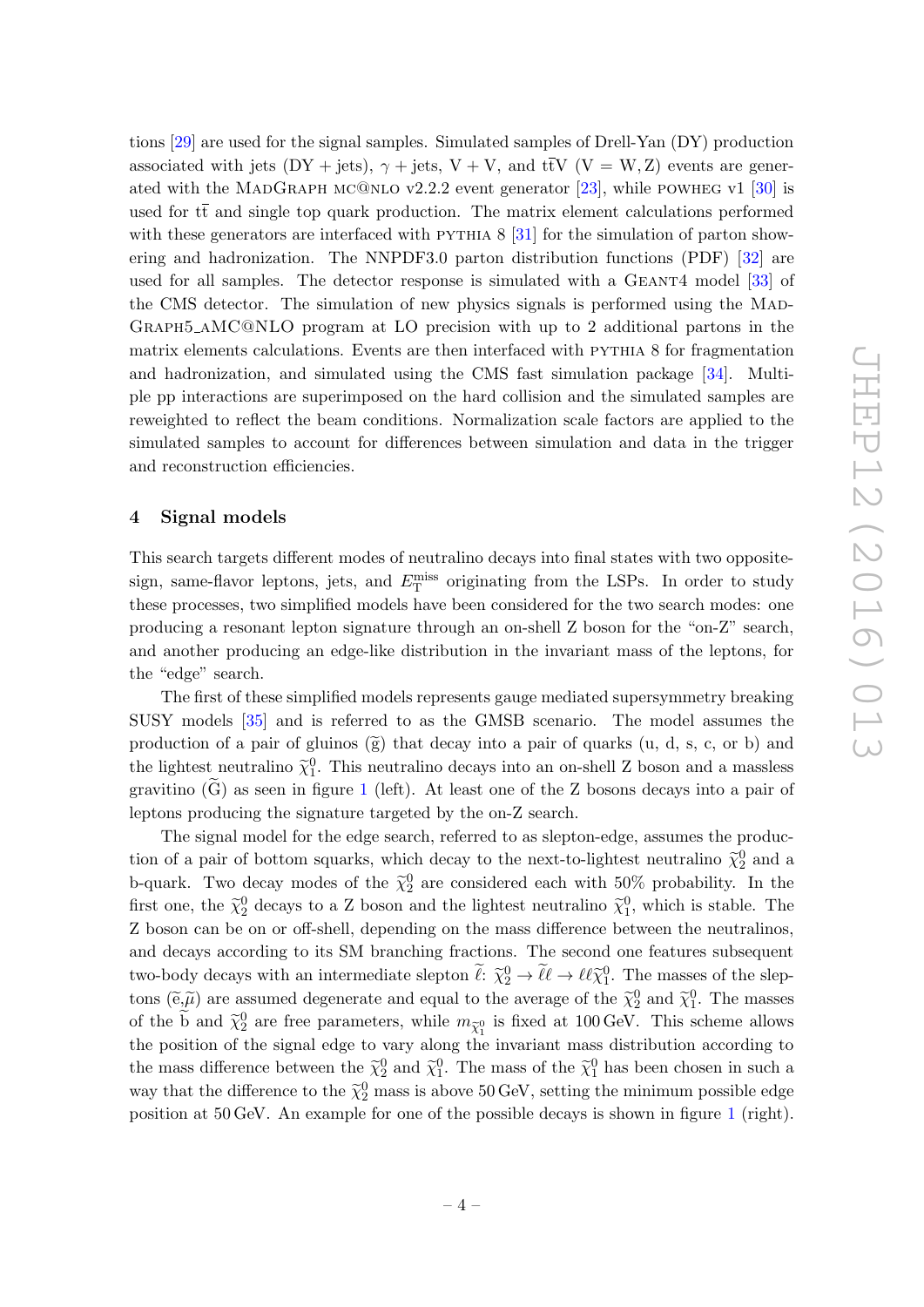

<span id="page-5-3"></span>**Figure 1.** Diagrams for gluino and  $\tilde{b}$  pair production and decays realized in the simplified models. The GMSB model targeted by the on-Z search is shown on the left. On the right, the sleptonedge model features characteristic edges in the  $m_{\ell\ell}$  spectrum given by the mass difference of the  $\widetilde{\chi}_2^0$  and  $\widetilde{\chi}_1^0$ .

## <span id="page-5-0"></span>5 Signal regions

Signal regions for the on-Z and edge searches follow two principles: first, they are designed to provide sensitivity to a range of new physics models, including the simplified models defined above, and second, they are designed to investigate excesses in the 8 TeV datasets reported by the ATLAS and CMS Collaborations [\[11,](#page-18-4) [12\]](#page-18-5). The selections described below are applied in addition to the dilepton selection described in section [3.](#page-2-1)

## <span id="page-5-1"></span>5.1 On-Z signal regions

The on-Z search is divided into a total of three signal region (SR) categories with dilepton invariant mass  $(m_{\ell\ell})$  in the range  $81 < m_{\ell\ell} < 101$  GeV. The first two, referred to as "SRA" (2–3 jets and  $H_T > 400 \text{ GeV}$ ) and "SRB" ( $\geq 4$  jets), focus on events with low and high jet multiplicity. These categories are further divided according to the number of b-tagged jets and  $E_{\rm T}^{\rm miss}$ . One additional signal region, namely "ATLAS SR", is defined corresponding to the region showing a  $3.0\sigma$  excess in the 8 TeV dataset of the ATLAS Collaboration [\[12\]](#page-18-5). The selection details are specified in section [7.](#page-10-0)

#### <span id="page-5-2"></span>5.2 Edge search signal regions

The signal regions in the edge search remain largely unchanged with respect to the search performed with the 8 TeV dataset [\[11\]](#page-18-4). The requirements on the jet multiplicity and  $E_{\rm T}^{\rm miss}$ are similar to the previous analysis, namely  $E_{\rm T}^{\rm miss} > 100\,(150)\,\text{GeV}$  if at least three (two) jets are present. The relative centrality expected in the decays of heavy particles, combined with the performance of the detector in the barrel region compared to the endcaps, motivates a division of the event sample depending on the  $|\eta|$  of the leptons. The signal region is defined as central if both leptons lie within  $|\eta|$  < 1.4 and as forward if at least one of the leptons is located outside of this  $|\eta|$  range. Furthermore, two exclusive bins are defined in the number of b-tagged jets, one without and one with at least one such jet.

The improvements in the CMS reconstruction algorithms for the 13 TeV data taking lead to a few differences between the 8 and 13 TeV signal regions. The lepton identification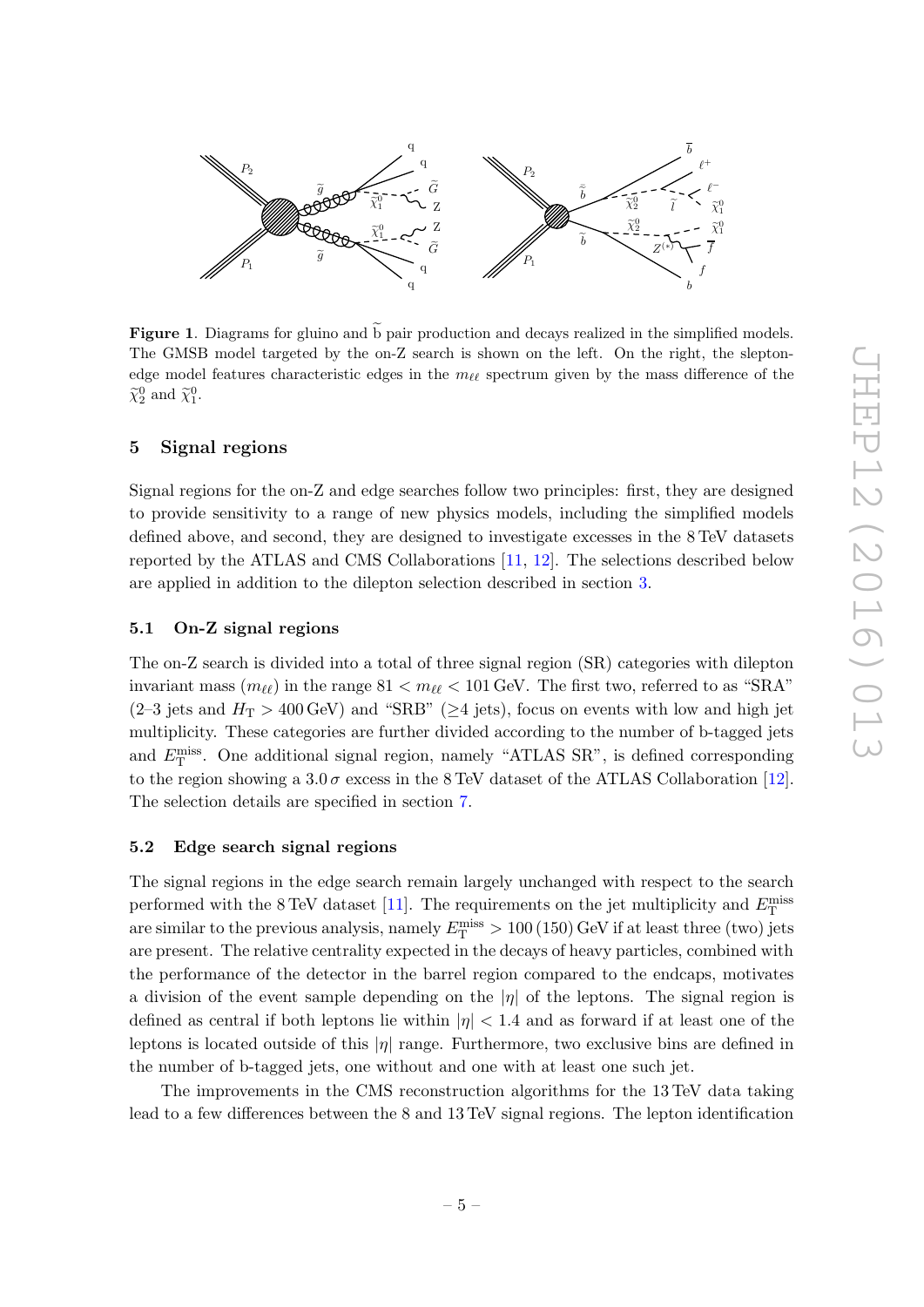algorithms have been updated for the 13 TeV data taking, with the most relevant improvement being the use of a new electron identification algorithm based on a multivariate discriminator [\[14\]](#page-18-7). The jet momentum threshold has been lowered from 40 GeV to 35 GeV given the improved pile-up rejection achieved at  $\sqrt{s} = 13$  TeV, and the maximum  $|\eta|$  has been reduced from to 3.0 to 2.4, to match the tracker acceptance. The isolation definition has also been modified to include a variable cone size. The rejection of non-prompt leptons has been improved as a consequence of all these changes. Finally, additional non-isolated double-lepton triggers have been added to recover efficiency for very boosted dilepton systems, although the increase in efficiency for the edge signal regions has been found to be small  $( $4\%$ ).$ 

A counting experiment is performed in five distinct regions of the  $m_{\ell\ell}$  spectrum with events split among the four exclusive  $(0 \text{ or } \geq 1)$  b-tagged jet, central or forward) and two inclusive (central or forward) categories. The five mass regions include the three that were present in the 8 TeV analysis (the low-mass region:  $20 < m_{\ell\ell} < 70$  GeV, the on-Z region:  $81 < m_{\ell\ell} < 101$  GeV, and the high-mass region:  $m_{\ell\ell} > 120$  GeV), as well as the two regions immediately adjacent to the Z peak (70  $< m_{\ell\ell} < 81$  GeV and  $101 < m_{\ell\ell} < 120$  GeV). The mass spectrum in the current analysis thus covers all  $m_{\ell\ell}$  values above 20 GeV.

In order to directly compare the result obtained at 13 TeV with those obtained at 8 TeV, results for the signal regions are also given inclusively in the number of b-tagged jets,  $N_{\text{b-jets}} \geq 0$ . A summary of all signal regions is given along with the experimental results in section [7.](#page-10-0)

#### <span id="page-6-0"></span>6 Standard model background predictions

The backgrounds from SM processes are divided into two types. Those that produce opposite-flavor (OF) pairs  $(e^{\pm}\mu^{\mp})$  as often as same-flavor (SF) pairs  $(\mu^{\pm}\mu^{\mp}, e^{\pm}e^{\mp})$  are referred to as flavor-symmetric (FS) backgrounds. Among them, the dominant contribution arises from top quark-antitop quark production; sub-leading contributions from WW,  $Z/\gamma^*(\rightarrow \tau\tau)$ , tW single-top quark production, and leptons from hadron decays are also present. The other category of backgrounds includes flavor-correlated lepton production and only contributes with SF leptons. The dominant contributions arise from DY production in association with jets, where the  $E_{\rm T}^{\rm miss}$  arises from mismeasurement of the jet energies. Smaller contributions come from WZ and ZZ production, as well as rare processes such as tt $\overline{z}$ . These backgrounds are referred to as "Other SM" in this paper.

#### <span id="page-6-1"></span>6.1 Flavor-symmetric backgrounds

The contribution of flavor-symmetric processes in the SF channels is estimated from the OF control sample. While there is a production symmetry between the two channels at particle level, it can be distorted by the different trigger, reconstruction, and identification efficiencies for electrons and muons. The background estimate is therefore obtained from the observed OF yield by applying a multiplicative correction factor,  $R_{SF/OF}$ . This factor is determined by two independent methods, a direct measurement in a control region enriched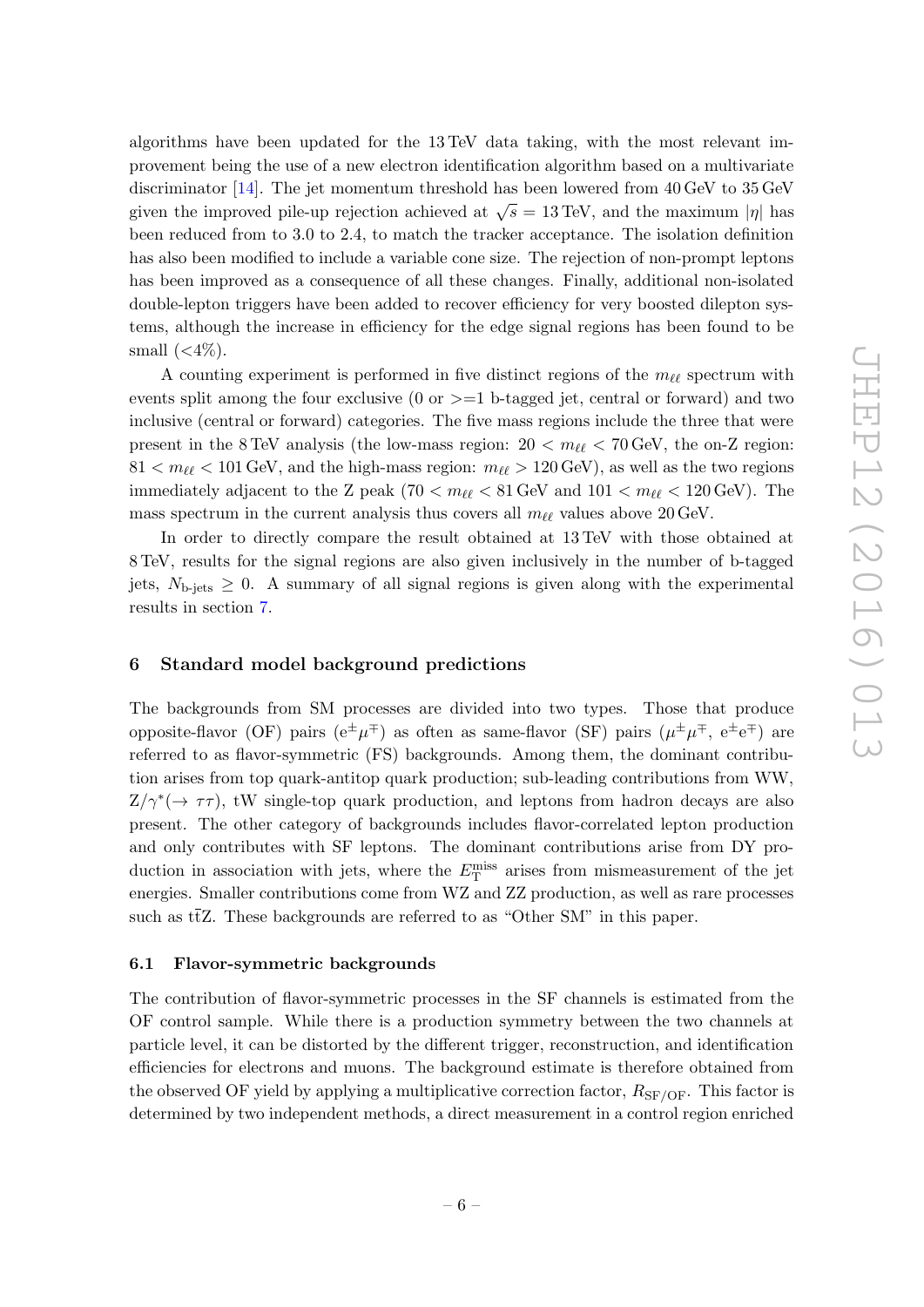|                                               | Central         |                                                 |                                                                 | Forward         |
|-----------------------------------------------|-----------------|-------------------------------------------------|-----------------------------------------------------------------|-----------------|
|                                               | Data            | МC                                              | Data                                                            | МC              |
| $(1/2)(r_{\mu/{\rm e}}+r_{\mu/{\rm e}}^{-1})$ |                 | $1.01 \pm 0.01$ $1.01 \pm 0.01$                 | $1.02 \pm 0.04$                                                 | $1.03 \pm 0.05$ |
| $R_T$                                         |                 |                                                 | $1.00 \pm 0.07$ $1.02 \pm 0.06$ $1.04 \pm 0.09$ $1.04 \pm 0.06$ |                 |
| $R_{\rm SF/OF}$                               |                 |                                                 |                                                                 |                 |
| From factorization                            |                 | $1.01 \pm 0.07$ $1.03 \pm 0.06$ $1.06 \pm 0.10$ |                                                                 | $1.05 \pm 0.08$ |
| Direct measurement                            | $1.05 \pm 0.06$ | $1.05 \pm 0.03$                                 | $1.10 \pm 0.09$                                                 | $1.08 \pm 0.04$ |
| Weighted average                              |                 | $1.03 \pm 0.05$ $1.04 \pm 0.03$                 | $1.08 \pm 0.07$ $1.07 \pm 0.04$                                 |                 |

<span id="page-7-1"></span>**Table 1.** Summary of  $R_{\rm SF/OF}$  values obtained in data and simulation using the direct and factorized methods, and the final combination.

in FS backgrounds, and from the measurement of lepton efficiencies, factorized into the effects of reconstruction, identification, and trigger.

The direct measurement is performed in the region with  $N_{\text{jets}} = 2$  and  $100 < E_{\text{T}}^{\text{miss}}$ 150 GeV, excluding the mass range 70  $< m_{\ell\ell} < 110$  GeV to reduce background contributions from resonant Z-boson production. Here,  $R_{SF/OF}$  is evaluated using the observed yield of SF and OF events,  $4R_{\rm SF/OF} = N_{\rm SF}/N_{\rm OF}$ . The applicability of this value in the signal region is confirmed by comparing it with the  $R_{\rm SF/OF}$  value obtained in the signal region for  $t\bar{t}$  simulated events. The difference between both values is found to be smaller than its statistical uncertainty (3%). The latter value is assigned as the systematic uncertainty in the measurement.

For the factorized approach, the ratio of muon to electron reconstruction and identification efficiencies,  $r_{\mu/e}$ , is measured in a DY-enriched region with  $N_{\text{jets}} \ge 2$  and  $E_{\text{T}}^{\text{miss}}$ 50 GeV and requiring  $60 < m_{\ell\ell} < 120$  GeV, resulting in a large sample of  $e^{\pm}e^{\mp}$  and  $\mu^{\pm}\mu^{\mp}$ events with similar kinematics to the signal region in terms of jet multiplicity. Assuming the factorization of lepton efficiencies in an event, the efficiency ratio is measured as √  $r_{\mu/e} = \sqrt{N_{\mu^+\mu^-}}/N_{\rm e^+e^-}$ . A systematic uncertainty of 10% (20%) is assigned to  $r_{\mu/e}$  in the central (forward) lepton rapidity selection based on studies of its dependency on the lepton kinematics, the amount of  $E_{\rm T}^{\rm miss}$ , and the jet multiplicity. The trigger efficiencies for the three different flavor combinations are used to define the factor  $R_{\rm T}=\sqrt{\epsilon_{\mu^{\pm}}^{\rm T}\mu^{\mp}}\epsilon_{\rm e^{\pm}e^{\mp}}^{\rm T}/\epsilon_{\rm e^{\pm}\mu^{\mp}}^{\rm T}$ which takes into account the difference between SF and OF channels at the trigger level. The final correction is  $R_{\rm SF/OF} = (1/2)(r_{\mu/e} + r_{\mu/e}^{-1})$  $\binom{-1}{\mu/e}R_{\rm T}$ . Here,  $r_{\mu/e}$  is summed with its inverse, leading to a large reduction of the associated uncertainty.

The results of the direct measurement and the factorization method are shown in table [1.](#page-7-1) Since the results are in agreement and are obtained on independent data samples, they are combined using the weighted average. The resulting correction is  $R_{\rm SF/OF}$  =  $1.03 \pm 0.05$  (1.08  $\pm$  0.07) for the central (forward) lepton rapidity selection.

#### <span id="page-7-0"></span>6.2 Drell-Yan-like backgrounds

The  $E_{\rm T}^{\rm miss}$  from the DY background is estimated from  $E_{\rm T}^{\rm miss}$  templates obtained from a data control region. The main premise of this estimate based on data is that  $E_{\rm T}^{\rm miss}$  in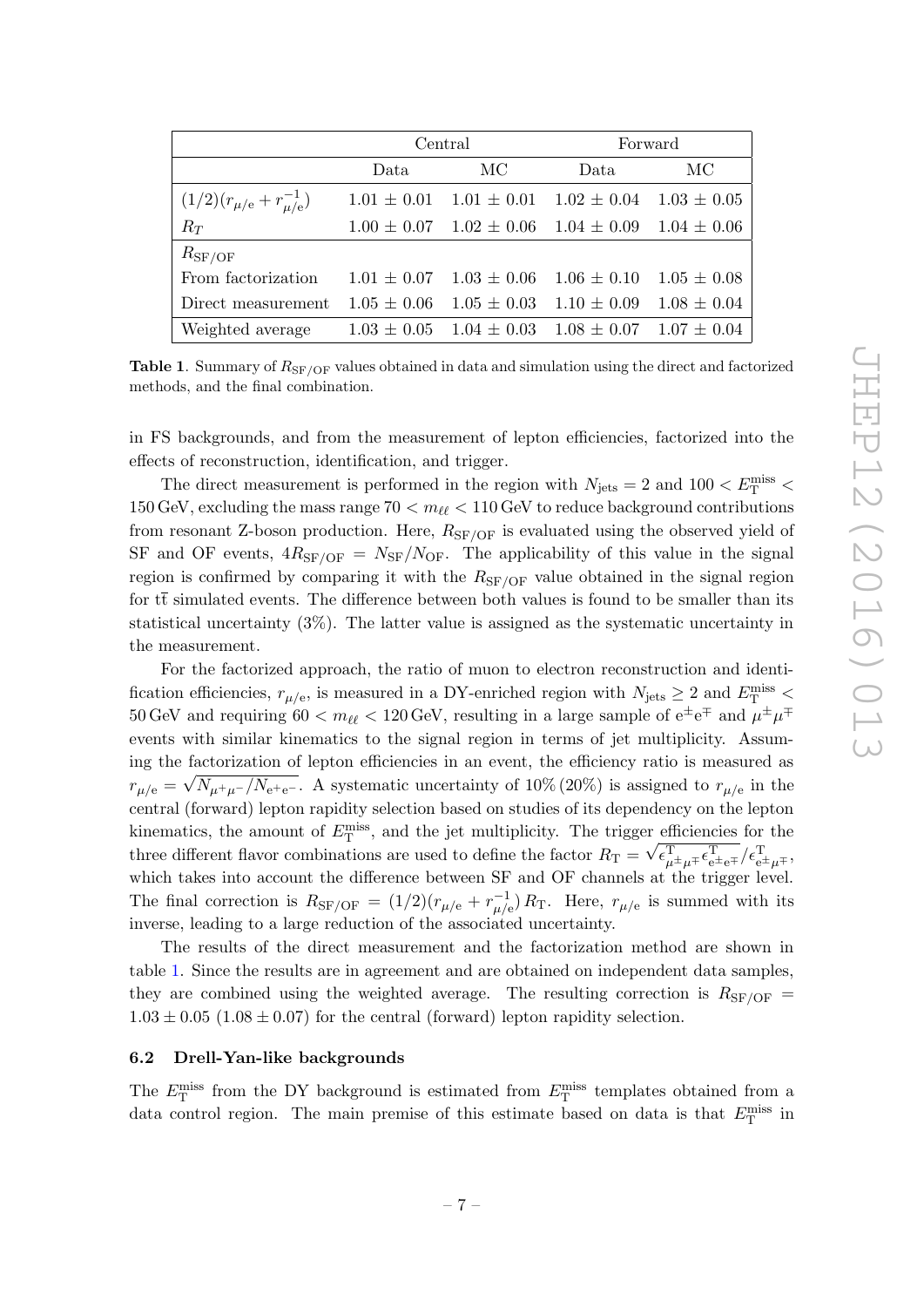$Z +$  jets events originates from the limited detector resolution when measuring the objects making up the hadronic system that recoils against the Z boson. We estimate the shape of the  $E_{\rm T}^{\rm miss}$  distribution from a control sample of  $\gamma$  + jets events where the jet system recoils against a photon instead of a Z boson. Signal regions requiring at least one b-tagged jet can lead to a small amount of additional  $E_{\textrm{T}}^{\textrm{miss}}$  due to the neutrinos in semileptonic b quark decays. To account for this effect, the  $E_{\textrm{T}}^{\textrm{miss}}$  templates are extracted from a control sample of  $\gamma$  + jets events with at least one b-tagged jet.

The  $\gamma$  + jets events in data are selected with a suite of single-photon triggers with  $p_T$ thresholds varying from 22 to 165 GeV. The triggers with thresholds below 165 GeV are prescaled such that only a fraction of accepted events are recorded, and the events are weighted by the trigger prescales to match the integrated luminosity collected with the signal dilepton triggers. In order to account for kinematic differences between the hadronic systems in the  $\gamma$ +jets and the Z+jets sample, the  $\gamma$ +jets sample is reweighted such that the boson  $p_{\rm T}$  distribution matches that of the Z + jets sample. This reweighting is performed for each signal region, where the same requirements are applied to the  $Z + jets$  and the  $\gamma$  + jets samples. The resulting  $E_{\textrm{T}}^{\textrm{miss}}$  distribution is then normalized to the observed data yield in the region  $E_{\rm T}^{\rm miss} < 50\,\text{GeV}$  where  ${\rm Z}+{\rm jets}$  is the dominant background.

The control sample used to estimate this background does not need to have a high purity of photons, since the  $E_{\rm T}^{\rm miss}$  is assumed to originate from jet mismeasurement. However, it is required that the photon-like object be well measured so as to not contribute to the  $E_{\rm T}^{\rm miss}$  mismeasurement. The stability of the photon selection is tested by repeating this background measurement after tightening the photon ID requirements, and it is found that the results are consistent with the measurement done using the looser selection. In order to ensure the photon-like object is sufficiently well-measured and that the  $E_{\rm T}^{\rm miss}$  in the  $\gamma$  + jets sample comes primarily from the mismeasurement of the jet system, the following conditions are required:  $\Delta\phi(E_T^{\text{miss}}, \gamma) > 0.4$ , a veto on events where the photon can be connected to a pattern of hits in the pixel detector, and the photon to be matched to a jet within a cone of  $\Delta R = 0.4$ . The requirement  $\Delta \phi(E_T^{\text{miss}}, \gamma) > 0.4$  protects against under-measurement of the photon energy, which is much more likely for calorimeter-based quantities than over-measurement. Finally, the electromagnetic fraction of the matched jet (fraction of jet energy deposited in the electromagnetic calorimeter with respect to the total energy deposited in both, the electromagnetic and hadronic calorimeter) is required to be  $>0.7$ .

The dominant uncertainties in the  $E_{\rm T}^{\rm miss}$  template prediction come from the limited size of the samples used. The uncertainty in the prediction takes into account the statistical uncertainty of the  $\gamma$  + jets sample in the signal  $E_{\rm T}^{\rm miss}$  regions, which ranges from 10–50%. The statistical uncertainty of the normalization for  $E_{\rm T}^{\rm miss} < 50\,\text{GeV}$  is included and ranges from 4–10%, as shown in table [2.](#page-9-2) A closure test of the method is performed in simulation, using  $\gamma$  + jets to predict the yield of Z + jets. An uncertainty is assigned from the results of this test as either the largest discrepancy between the  $\gamma$  + jets prediction and the Z + jets yield for each  $E_{\rm T}^{\rm miss}$  region, or the MC statistical uncertainty, whichever is larger. The values are listed in table [3](#page-9-3) and vary between 4 and 50%, depending on the  $E_{\rm T}^{\rm miss}$  region. Finally, the impact of photon purity on the estimate is studied in data by repeating the prediction with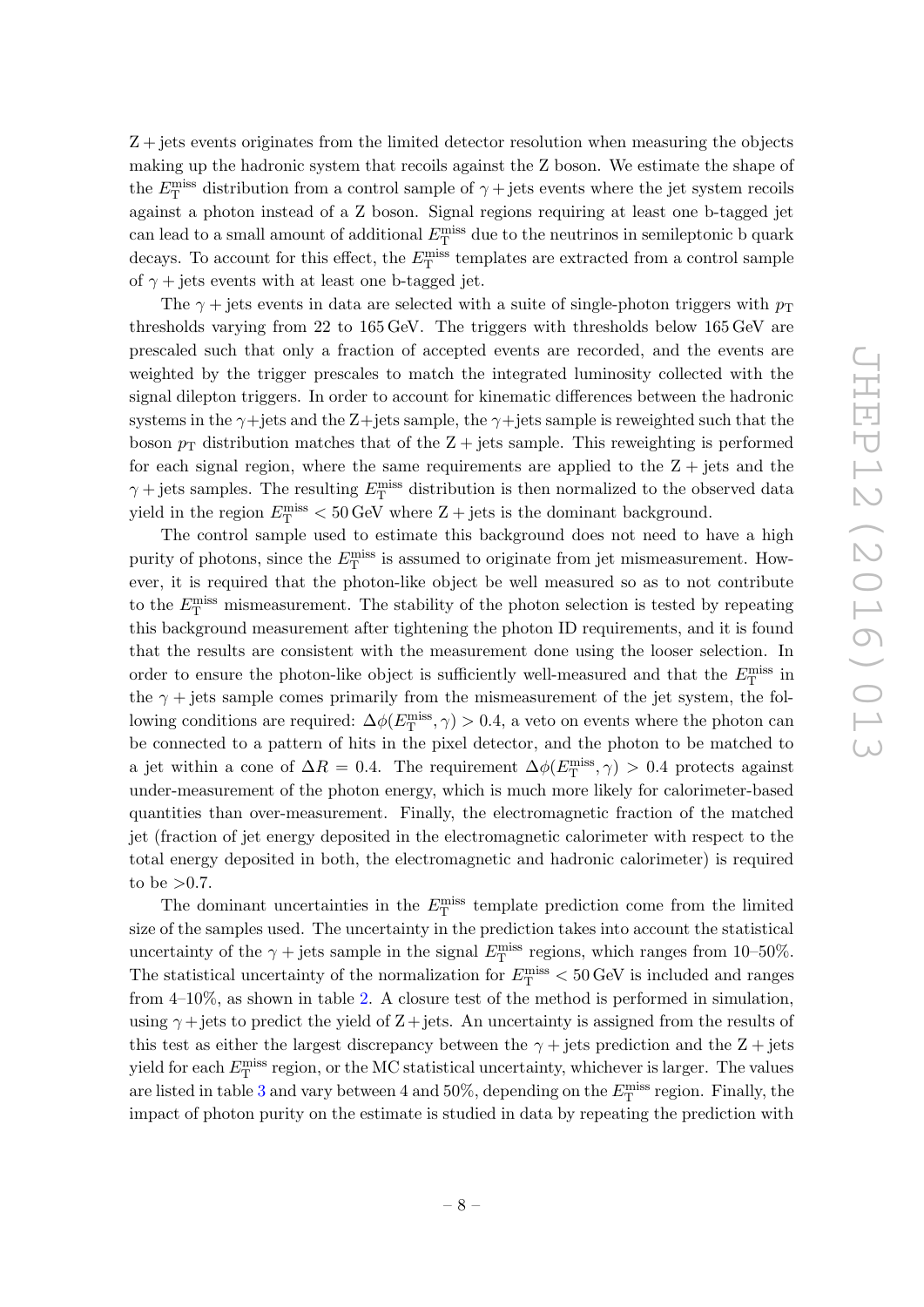| Signal region | SRA |                                                     | <b>SRB</b> | ATLAS SR |                          |
|---------------|-----|-----------------------------------------------------|------------|----------|--------------------------|
| b tagging     |     | b-jet veto $\geq 1$ b tag b-jet veto $\geq 1$ b tag |            |          | $\overline{\phantom{a}}$ |
| Uncertainty   | 4 % | $10\%$                                              | 3 %        | $6\%$    | $3\%$                    |

<span id="page-9-2"></span>**Table 2.** Statistical uncertainties in the normalization of the  $E_{\rm T}^{\rm miss}$  template prediction in the  $E_{\rm T}^{\rm miss}$   $\leq 50$  GeV range, for each signal region. These are taken as a systematic uncertainty in the background prediction. The definitions of SRA, SRB, and ATLAS SR are found in section [5.1](#page-5-1) and table [4.](#page-10-1)

| $E_{\rm T}^{\rm miss}$<br>(GeV) | $0 - 50$ | $50 - 100$ | 100–150 | $150 - 225$ | $225 - 300$ | > 300 |
|---------------------------------|----------|------------|---------|-------------|-------------|-------|
| SRA, b-jet veto                 |          |            |         | $\ddot{a}$  | 15          | 35    |
| $SRA$ , $\geq 1$ b tag          |          |            | $\cdot$ | 10          | 30          | 40    |
| SRB, b-jet veto                 |          |            |         | 10          | 20          | 25    |
| SRB, $\geq 1$ b tag             |          |            | 10      | 10          | 50          | 50    |
| ATLAS SR                        |          |            |         | 10          | 10          |       |

<span id="page-9-3"></span>Table 3. Systematic uncertainties in percentage for the  $E_{\rm T}^{\rm miss}$  template method from the MC closure test, shown for all the on-Z signal regions. The definitions of SRA, SRB, and ATLAS SR are found in section [5.1](#page-5-1) and table [4.](#page-10-1)

a tighter photon selection. Since the difference from the nominal prediction was smaller than the statistical uncertainty in all regions, no additional uncertainty was assigned.

## <span id="page-9-0"></span>6.2.1 Other standard model processes with a Z boson

The method using  $E_{\rm T}^{\rm miss}$  templates only predicts instrumental  $E_{\rm T}^{\rm miss}$  from jet mismeasurement and thus does not include the genuine  $E_{\rm T}^{\rm miss}$  from neutrinos expected in processes like  $W(\ell\nu)Z(\ell\ell), Z(\ell\ell)Z(\nu\nu)$ , or rarer processes such as ttz. These processes contribute a small fraction of the overall background and are determined with MC simulation. The MC prediction is compared to data in 3- and 4-lepton control regions. Agreement is observed, and a conservative uncertainty of 50% is assigned based on the limited statistics of these regions at higher jet multiplicities.

#### <span id="page-9-1"></span>6.2.2 Drell-Yan background in the edge search

A procedure was designed to propagate the estimations obtained using the  $E_{\rm T}^{\rm miss}$  templates for the on-Z regions to the off-Z mass regions. For this reason, a ratio  $r_{\text{out/in}}$  is measured in the DY-dominated control region where  $r_{\mu/e}$  is also obtained. The numerator of this ratio is the number of SF events outside of the Z boson mass window, while the denominator is the SF yield within this window. Opposite-flavor yields in both the numerator and denominator are subtracted from the respective same-flavor yields in order to correct for FS contributions in the region where  $r_{\text{out/in}}$  is measured. The final ratio is unity for the mass region between 81 and 101 GeV, and varies between 2% and 7% for the other mass ranges, with values decreasing as a function of the invariant mass. The final contribution to the edge-like signal regions is then the on-Z prediction multiplied by this ratio for each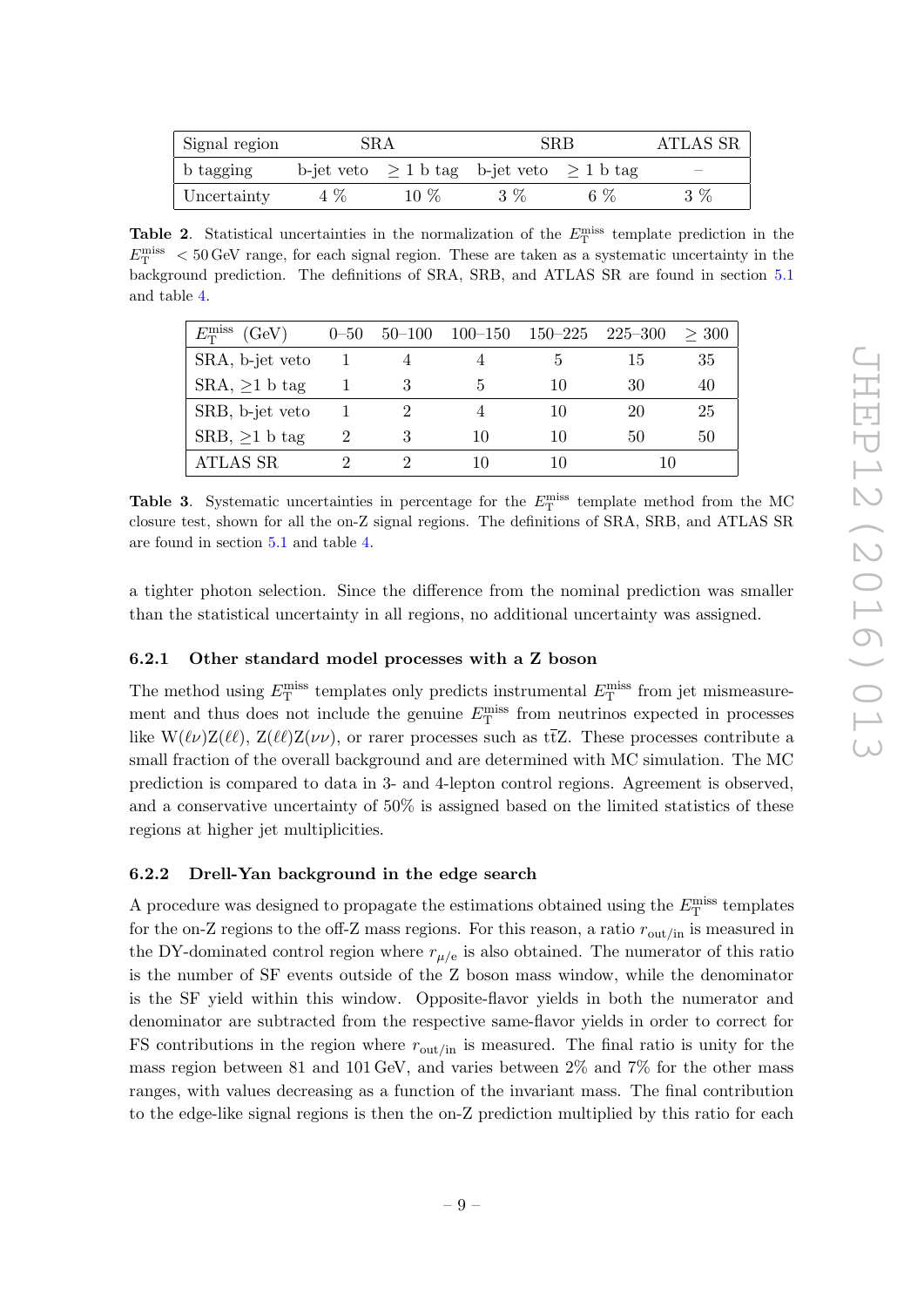|                    |                | $100 - 150$                                                                                                                                          | $29.1_{\phantom{0}-4.7}^{\phantom{0}+5.3}$ | 28              |
|--------------------|----------------|------------------------------------------------------------------------------------------------------------------------------------------------------|--------------------------------------------|-----------------|
| $\rm SRA$          | $\overline{0}$ | $150 - 225$                                                                                                                                          | $9.1_{\phantom{0}-1.9}^{\phantom{0}+3.2}$  | $\overline{7}$  |
|                    |                | $225 - 300$                                                                                                                                          | $3.4_{\phantom{0}-1.0}^{\phantom{0}+2.5}$  | 6               |
| $-3$ jets          |                | >300                                                                                                                                                 | $2.1_{-0.7}^{+1.4}$                        | $6\phantom{.}6$ |
|                    |                | $100 - 150$                                                                                                                                          | $14.3_{\phantom{0}-3.2}^{\phantom{0}+4.4}$ | 21              |
| $>400\,\text{GeV}$ |                | $150 - 225$                                                                                                                                          | $6.9_{\phantom{0}-2.3}^{\phantom{0}+3.6}$  | $6\phantom{.}6$ |
|                    | $\geq1$        | $225 - 300$                                                                                                                                          | $6.1_{\phantom{0}-2.3}^{\phantom{0}+3.6}$  | $\mathbf 1$     |
|                    |                | >300                                                                                                                                                 | $1.5_{\phantom{0}-0.9}^{\phantom{0}+2.4}$  | 3               |
|                    |                | $100 - 150$                                                                                                                                          | $23.6_{\phantom{0}-3.7}^{\phantom{0}+4.9}$ | $20\,$          |
| $_{\rm SRB}$       | $\theta$       | $150 - 225$                                                                                                                                          | $8.2^{+3.4}_{-2.1}$                        | 10              |
|                    |                | $225 - 300$                                                                                                                                          | $0.8\text{ }^{+1.2}_{-0.2}$                | $\overline{2}$  |
|                    |                | >300                                                                                                                                                 | $1.5_{-0.9}^{+2.4}$                        | $\theta$        |
|                    |                | $100 - 150$                                                                                                                                          | $44.7^{+7.7}_{-6.6}$                       | 45              |
| 4 jets             |                | $150 - 225$                                                                                                                                          | $16.8 \; _{-3.9}^{+5.1}$                   | 23              |
|                    | $\geq1$        | $225 - 300$                                                                                                                                          | $0.6_{-0.3}^{+1.2}$                        | 4               |
|                    |                | ${>}300$                                                                                                                                             | $1.5_{-0.9}^{+2.4}$                        | 3               |
|                    | ATLAS-SR:      |                                                                                                                                                      |                                            |                 |
|                    |                | $p_{\rm T}^{\ell_2} > 600\,{\rm GeV}$ $E_{\rm T}^{\rm miss} > 225\,{\rm GeV}$ $\Delta\phi_{E_{\rm T}^{\rm miss},j_1,j_2} > 0.4$ $12.3^{+4.0}_{-2.8}$ |                                            | 14              |
|                    |                |                                                                                                                                                      |                                            |                 |

|                                                                                                                                                                                            |                | $225 - 300$ | $3.4^{+2.5}_{-1.0}$                        | $\boldsymbol{6}$ |  |  |
|--------------------------------------------------------------------------------------------------------------------------------------------------------------------------------------------|----------------|-------------|--------------------------------------------|------------------|--|--|
| $2-3$ jets                                                                                                                                                                                 |                | >300        | $2.1_{-0.7}^{+1.4}$                        | 6                |  |  |
|                                                                                                                                                                                            |                | $100 - 150$ | $14.3_{-3.2}^{+4.4}$                       | $21\,$           |  |  |
| and $H_{\rm T} > 400 \,\text{GeV}$                                                                                                                                                         | $\geq1$        | $150 - 225$ | $6.9_{\phantom{0}-2.3}^{\phantom{0}+3.6}$  | $\boldsymbol{6}$ |  |  |
|                                                                                                                                                                                            |                | $225 - 300$ | $6.1_{\phantom{0}-2.3}^{\phantom{0}+3.6}$  | $\mathbf{1}$     |  |  |
|                                                                                                                                                                                            |                | >300        | $1.5_{\phantom{0}-0.9}^{\phantom{0}+2.4}$  | 3                |  |  |
|                                                                                                                                                                                            |                | $100 - 150$ | $23.6_{\phantom{0}-3.7}^{\phantom{0}+4.9}$ | $20\,$           |  |  |
| <b>SRB</b>                                                                                                                                                                                 | $\overline{0}$ | $150 - 225$ | $8.2^{+3.4}_{-2.1}$                        | 10               |  |  |
|                                                                                                                                                                                            |                | $225 - 300$ | $0.8_{-0.2}^{+1.2}$                        | $\overline{2}$   |  |  |
|                                                                                                                                                                                            | $\geq1$        | >300        | $1.5_{-0.9}^{+2.4}$                        | $\boldsymbol{0}$ |  |  |
|                                                                                                                                                                                            |                | $100 - 150$ | $44.7_{\phantom{0}-6.6}^{\phantom{0}+7.7}$ | 45               |  |  |
| $\geq 4$ jets                                                                                                                                                                              |                | $150 - 225$ | $16.8 \; _{-3.9}^{+5.1}$                   | 23               |  |  |
|                                                                                                                                                                                            |                | $225 - 300$ | $0.6_{-0.3}^{+1.2}$                        | $\overline{4}$   |  |  |
|                                                                                                                                                                                            |                | >300        | $1.5_{-0.9}^{+2.4}$                        | 3                |  |  |
| ATLAS-SR:                                                                                                                                                                                  |                |             |                                            |                  |  |  |
| $H_{\rm T} + p_{\rm T}^{\ell_1} + p_{\rm T}^{\ell_2} > 600 \,\text{GeV}$ $E_{\rm T}^{\rm miss} > 225 \,\text{GeV}$ $\Delta \phi_{E_{\rm T}^{\rm miss},j_1,j_2} > 0.4$ $12.3^{+4.0}_{-2.8}$ |                |             |                                            | 14               |  |  |
| <b>Table 4.</b> Observed and predicted vields for the on-Z search. The signal regions SRA and SRE                                                                                          |                |             |                                            |                  |  |  |

 $E_{\rm T}^{\rm miss}$ 

(GeV) Predicted Observed

 $N_{\text{jets}}/H_{\text{T}}$   $N_{\text{b-jets}}$ 

<span id="page-10-1"></span>Table 4. Observed and predicted yields for the on-Z search. The signal are binned as a function of the b jet multiplicity and the missing transverse momentum. In the ATLAS SR, the transverse momenta of the two highest  $p<sub>T</sub>$  leptons are included when calculating  $H<sub>T</sub>$ , and an additional requirement is imposed on the angle between the  $E<sub>T</sub><sup>miss</sup>$  and the two leading jets  $\Delta\phi_{E_{\rm T}^{\rm miss},j_1,j_2} > 0.4$ .

of the signal regions. An uncertainty of  $25\%$  is assigned to  $r_{\text{out/in}}$  to cover its dependencies on  $E_{\rm T}^{\rm miss}$  and the jet multiplicity.

## <span id="page-10-0"></span>7 Results

The observed number of events in the different signal regions is compared with the background estimates obtained with the methods explained above for the on-Z and the edge searches. The results for the 16 exclusive signal regions of the on-Z search and the additional ATLAS signal region are presented in table [4.](#page-10-1) A graphical representation of these results can be seen in figure [2](#page-12-0) (upper), where the background prediction has been divided into its three components: FS, DY, and other processes with a Z boson, in order to illustrate their relative contributions in the different signal regions.

The edge-like search features two distinct  $m_{\ell\ell}$  spectra according to the centrality of the leptons, each of which is divided into five bins. This leads to a total of 10 mutually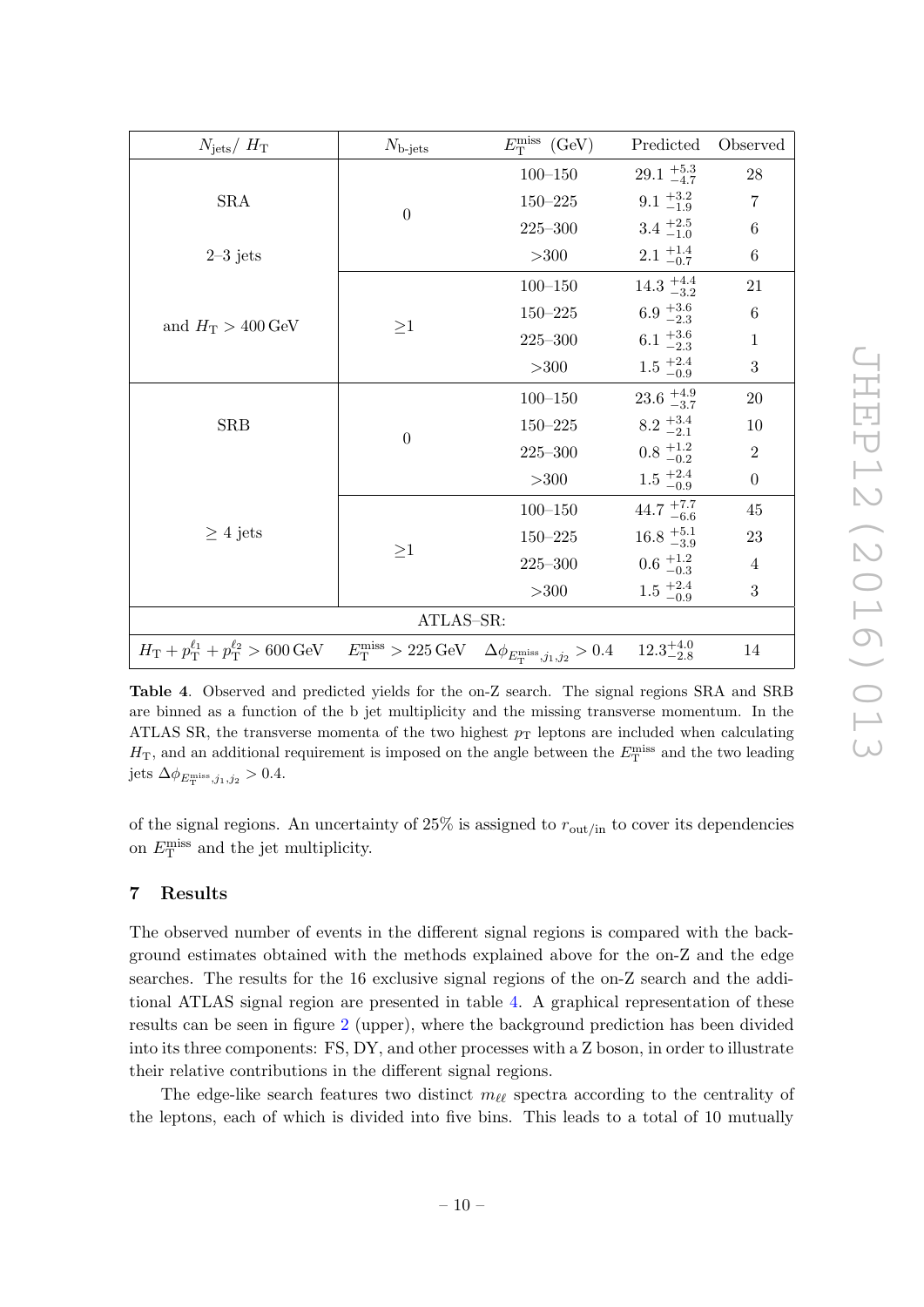|         |                            | $N_{\text{b-jets}} \geq 0$ |         | $N_{\text{b-jets}} = 0$ |        | $N_{\text{b-jets}} \geq 1$ |        |
|---------|----------------------------|----------------------------|---------|-------------------------|--------|----------------------------|--------|
|         | $m_{\ell\ell}$ range (GeV) | Pred.                      | Obs.    | Pred.                   | Obs.   | Pred.                      | Obs.   |
|         | $20 - 70$                  | $477 \pm 30$               | 445     | $130 \pm 13$            | 135    | $347 \pm 24$               | 310    |
|         |                            | $(4.8 \pm 1.4)$            |         | $(3.6 \pm 1.1)$         |        | $(1.2 \pm 0.3)$            |        |
|         | $70 - 81$                  | $134 \pm 13$               | 131     | $40\,\pm\,6$            | 33     | $94\,\pm\,10$              | $98\,$ |
|         |                            | $(2.7 \pm 0.8)$            |         | $(2.1 \pm 0.6)$         |        | $(0.7 \pm 0.2)$            |        |
| Central | $81 - 101$                 | $254 \pm 18$               | $275\,$ | $95 \pm 11$             | 107    | $160\,\pm\,14$             | 168    |
|         |                            | $(62 \pm 8)$               |         | $(46 \pm 8)$            |        | $(16 \pm 2)$               |        |
|         | $101 - 120$                | $166 \pm 15$               | 165     | $48 \pm 7$              | 43     | $118\,\pm\,12$             | 122    |
|         |                            | $(2.1 \pm 0.6)$            |         | $(1.6 \pm 0.5)$         |        | $(0.5 \pm 0.2)$            |        |
|         | ${>}120$                   | $477 \pm 30$               | 518     | $112 \pm 12$            | 144    | $365\,\pm\,25$             | 374    |
|         |                            | $(1.6 \pm 0.5)$            |         | $(1.2 \pm 0.4)$         |        | $(0.4 \pm 0.1)$            |        |
|         | $20 - 70$                  | $111 \pm 12$               | 136     | $36\,\pm\,6$            | 45     | $75 \pm 10$                | 91     |
|         |                            | $(1.6 \pm 0.4)$            |         | $(1.2 \pm 0.4)$         |        | $(0.4 \pm 0.1)$            |        |
|         | $70 - 81$                  | $47 \pm 7$                 | $50\,$  | $15\,\pm\,4$            | 14     | $32 \pm 6$                 | 36     |
|         |                            | $(1.2 \pm 0.3)$            |         | $(0.9 \pm 0.3)$         |        | $(0.3 \pm 0.1)$            |        |
| Forward | $81 - 101$                 | $100 \pm 10$               | 92      | $45\,\pm\,6$            | 39     | $55\,\pm\,8$               | $53\,$ |
|         |                            | $(24 \pm 3)$               |         | $(18 \pm 3)$            |        | $(6.0 \pm 1.2)$            |        |
|         |                            | $78\,\pm\,10$              | 51      | $22 \pm 5$              | $15\,$ | $55\,\pm\,8$               | 36     |
|         | $101 - 120$                | $(1.0 \pm 0.3)$            |         | $(0.7 \pm 0.2)$         |        | $(0.2 \pm 0.1)$            |        |
|         | ${>}120$                   | $308 \pm 25$               | 306     | $85 \pm 10$             | 95     | $223 \pm 20$               | 211    |
|         |                            | $(0.7 \pm 0.2)$            |         | $(0.5 \pm 0.2)$         |        | $(0.2 \pm 0.1)$            |        |

<span id="page-11-0"></span>Table 5. Results for the edge-like search in all 30 signal regions. The non-FS component of the total background is given separately in the brackets. All signal regions require  $E_{\rm T}^{\rm miss}$  >150 (100) GeV if  $N_{\text{jets}} \geq 2$  (3).

exclusive signal regions that are further divided according to the presence or absence of any b-tagged jet in the event. To be consistent with the 8 TeV search, the information without any selection on the number of b-tagged jets is also provided. Table [5](#page-11-0) summarizes the SM predictions and the observations in all these signal regions. A graphical representation of these results is shown in figure [2](#page-12-0) (lower), including the relative contributions of the different backgrounds.

The agreement between the observation and the prediction is found to be better than  $1\sigma$  in most of the regions. The largest deviation found corresponds to a local significance of  $1.8\sigma$ . This result is compatible with the null hypothesis provided the large number of signal regions.

Figure [3](#page-13-0) (upper) shows the  $E_{\rm T}^{\rm miss}$  distribution for the on-Z ATLAS signal region, while figure [3](#page-13-0) (lower), shows the  $m_{\ell\ell}$  distribution for the edge region without any selection on the number of b-tagged jets and with central leptons, as in the region where CMS reported the number of B tagged jets and with central reposits, as in the region where  $\epsilon$ the reported the excess at  $\sqrt{s} = 8$  TeV. The comparison between the observation and prediction in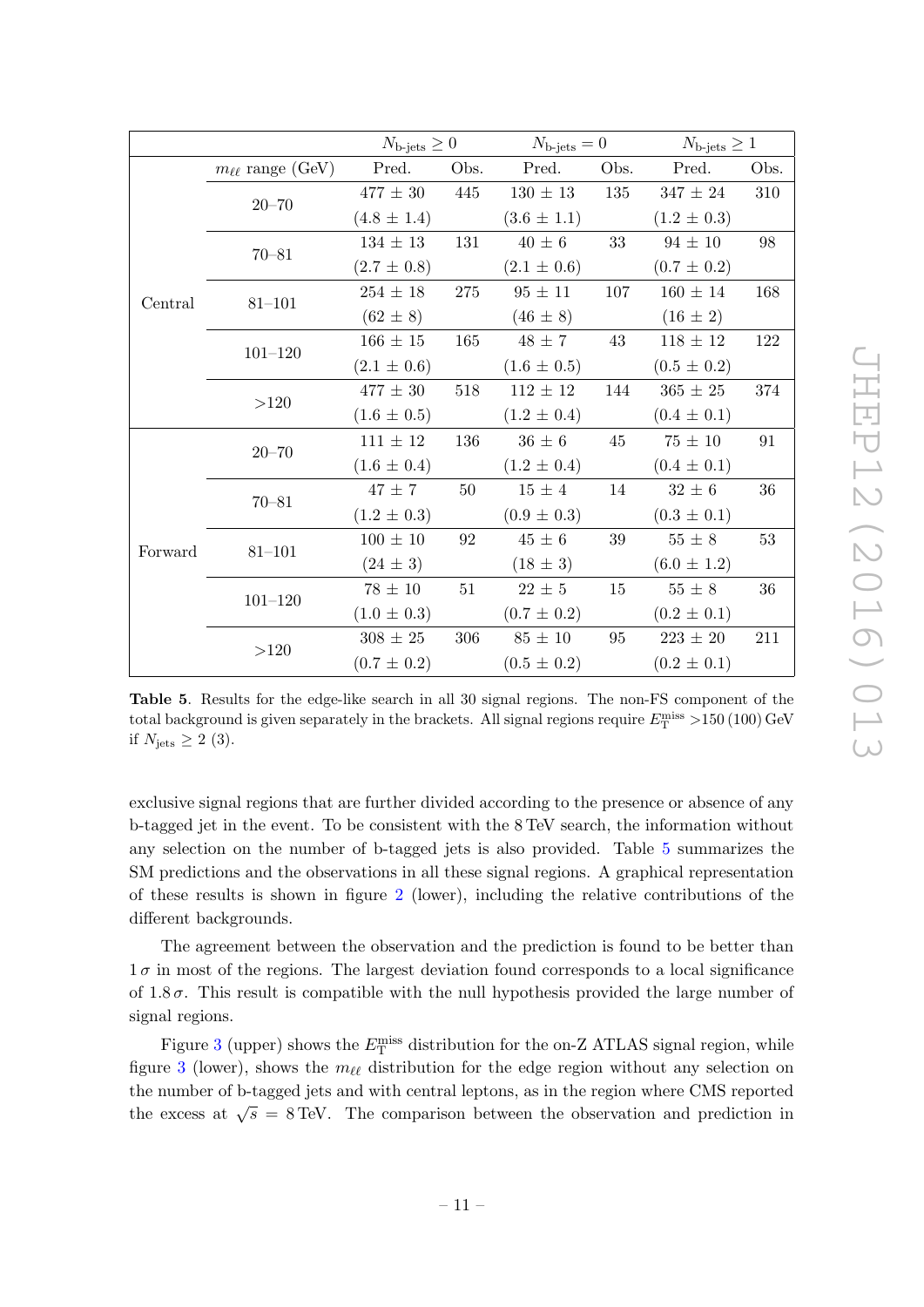

<span id="page-12-0"></span>Figure 2. Overview of the results in all signal regions of the on-Z search (upper) and edge search (lower). The labels (c) and (f) refer to central and forward leptons. The data points in black are compared to the background expectation, which is shown as a solid blue line, together with its uncertainty, shown as a light blue band. The background components are shown as a stacked histogram with solid white color for the FS background, solid dark green for DY and dark purple for others.

these two regions of interest does not indicate the presence of any excess with respect to the SM expectation. The  $3.0\,\sigma$  discrepancy between observation and prediction in the first bin of the  $m_{\ell\ell}$  distribution in figure [3](#page-13-0) (lower), has been studied in detail in several control regions with similar kinematic properties, and also by modifying the trigger, identification and isolation parameters of the leptons. Since no sign of any systematic effect has been found, we conclude this to be consistent with a statistical fluctuation.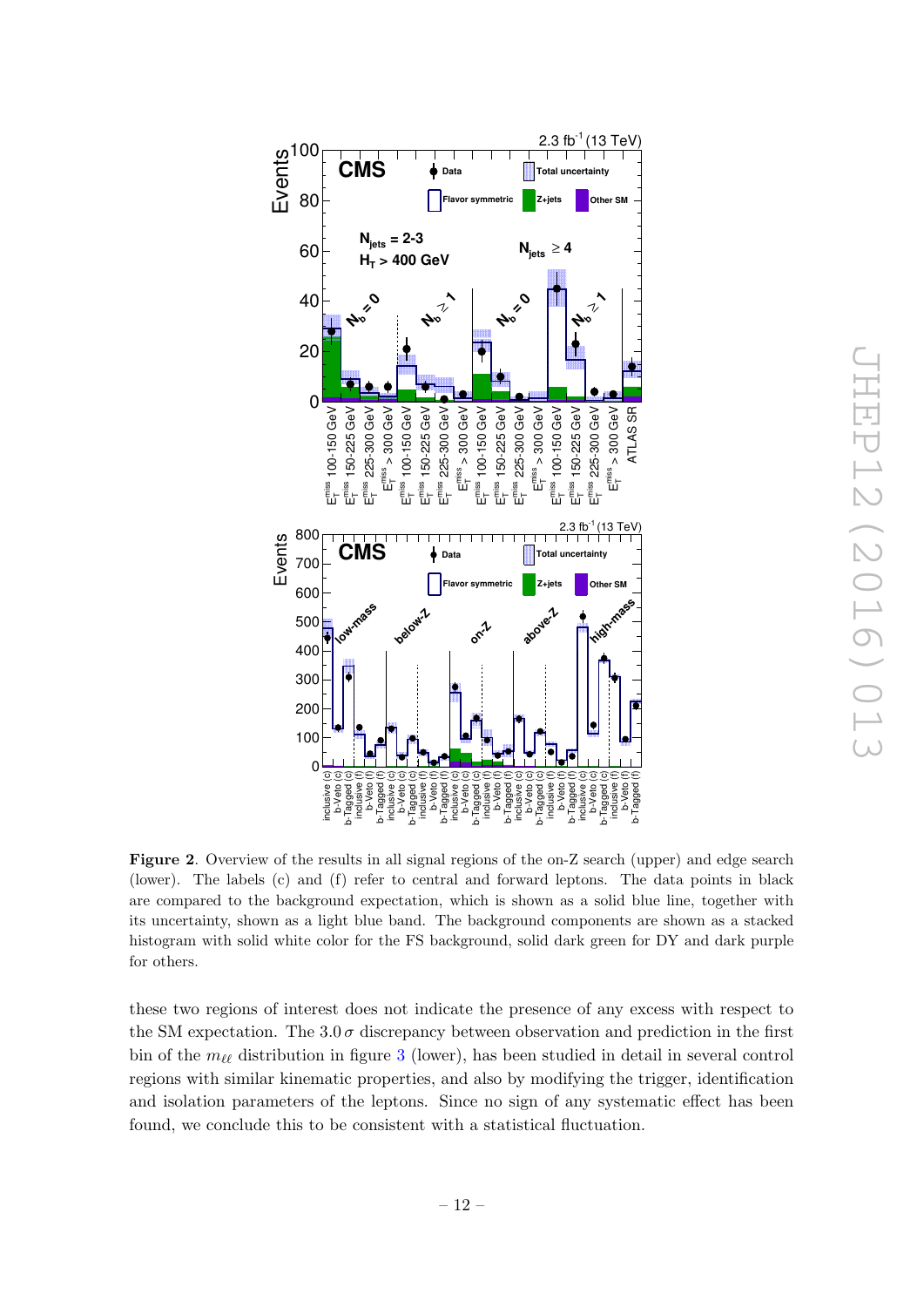

<span id="page-13-0"></span>Figure 3. The  $E_{\rm T}^{\rm miss}$  and  $m_{\ell\ell}$  distributions are shown for data and background predictions in the on-Z ATLAS signal region (upper) and for the region where CMS reported an excess in Run 1 (lower). The "Other SM" category includes WZ, ZZ, and other rare SM backgrounds taken from MC. The red lines in the  $m_{\ell\ell}$  distribution correspond to three different slepton-edge signal hypotheses overlaid on top of the background distribution.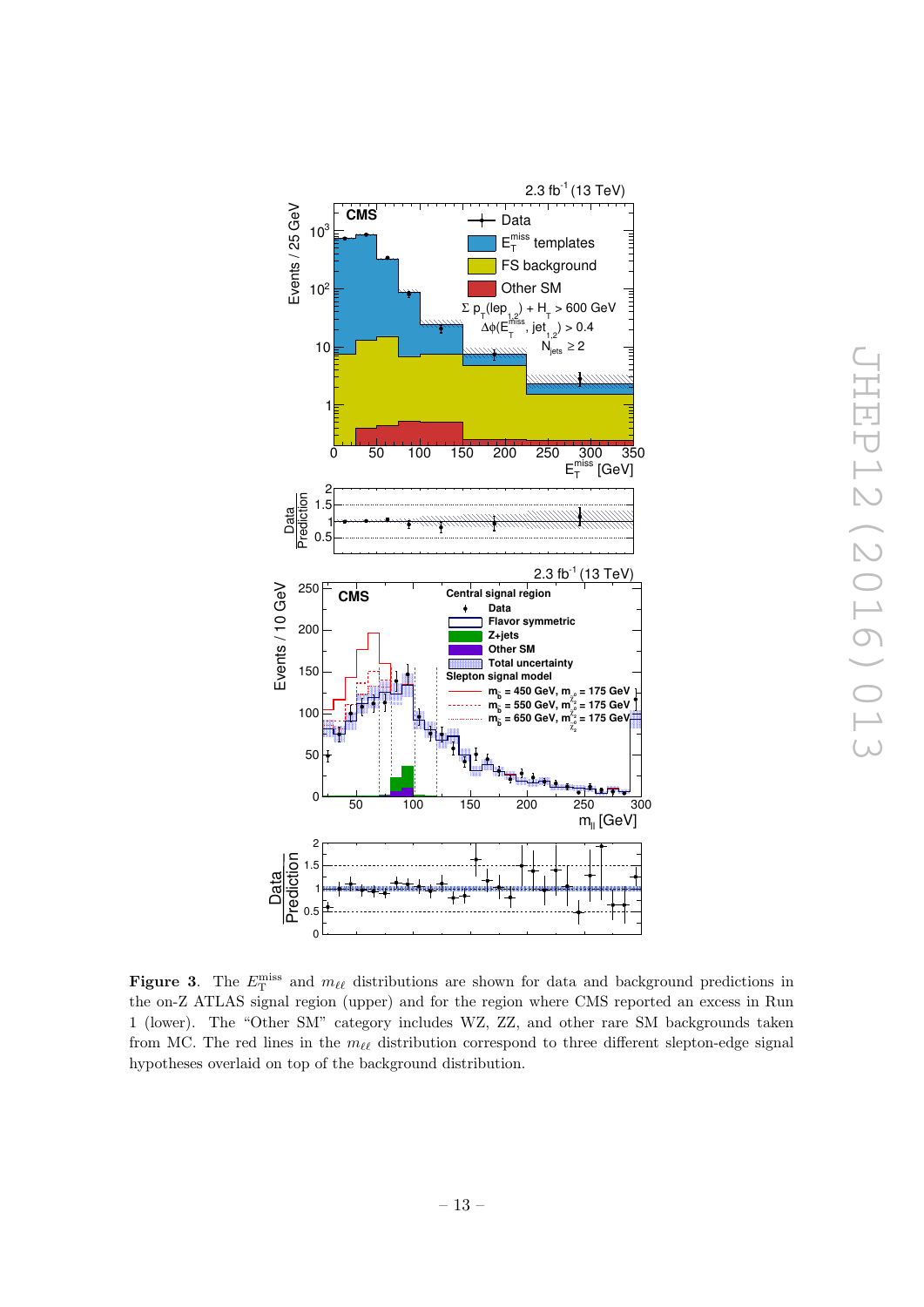### <span id="page-14-0"></span>8 Interpretation

The results of the analysis are interpreted in terms of simplified models. In order to quantify the sensitivity of the on-Z and edge searches, two simulated samples with a scan of mass points of the GMSB and slepton-edge models have been produced. Upper limits on the cross section multiplied by the branching ratio have been calculated at a 95% confidence level (CL) using the  $CL<sub>S</sub>$  criterion and an asymptotic formulation [\[36](#page-20-2)[–39\]](#page-20-3), taking into account the statistical and systematic uncertainties in the signal yields and the background predictions.

#### <span id="page-14-1"></span>8.1 Systematic uncertainty in the signal yield

The systematic uncertainties in the signal yield have been evaluated by comparing the yields obtained after making a variation on the source of the systematic effect and the nominal yields. The uncertainty related to the measurement of the integrated luminosity is  $2.7\%$  [\[40\]](#page-20-4). The uncertainty in the corrections used to account for lepton identification and isolation efficiency differences between data and simulation is 2–4% in the signal acceptance. The uncertainty in the b tagging efficiency and mistag probability are 2–5% except for the edge signal regions without b tags, where they can range up to 20%. A further systematic uncertainty of 1–6% is considered on the scale factors correcting for the differences between fast and Geant4 simulations for leptons. Dilepton trigger efficiencies ranging between 87% and 96%, and depending on the lepton flavor, are measured in data and applied as an overall scale factor to the signal simulation with a systematic uncertainty of 5%. The uncertainty in the jet energy scale varies between  $0\%$  and  $8\%$  depending on the signal kinematics. The uncertainty associated with the modeling of initial-state radiation (ISR) is 1–3%. The uncertainty in the correction to account for the pileup in the simulation is evaluated by shifting the inelastic cross section by  $\pm 5\%$  and amounts to less than 6% on signal acceptance. Finally the statistical uncertainty on the number of simulated events is also considered and found to be in the range 1–20%, where the regions with low population of signal due to the acceptance in  $E_{\rm T}^{\rm miss}$  and/or b-tag multiplicity are most affected. These uncertainties are summarized in table [6.](#page-15-0)

## <span id="page-14-2"></span>8.2 Interpretation using simplified models

Since the GMSB model leads to a signature containing at least 6 jets in the final state, most of the sensitivity of the on-Z search is provided by the high jet multiplicity signal regions defined within the SRB category. We only consider the number of observed and predicted events in these regions to set limits on this model. The expected and observed limits are presented in figure [4.](#page-15-1) We exclude gluino masses up to  $1.28(1.03)$  TeV for large (small) neutralino masses. These results show an improvement with respect to the 8 TeV result where we obtained an observed and expected limits for gluino masses from 1.0 to 1.1 TeV.

The edge search is interpreted using the slepton-edge model, combining all the invariant mass,  $|\eta|$ , and mutually exclusive b tag regions. Figure [5](#page-16-1) shows the exclusion contour in the plane of the masses of the bottom squark and the second neutralino. We exclude bottom squark masses up to  $620 \,\text{GeV}$  at low  $\tilde{\chi}_2^0$  masses. The slight decrease in sensitivity at a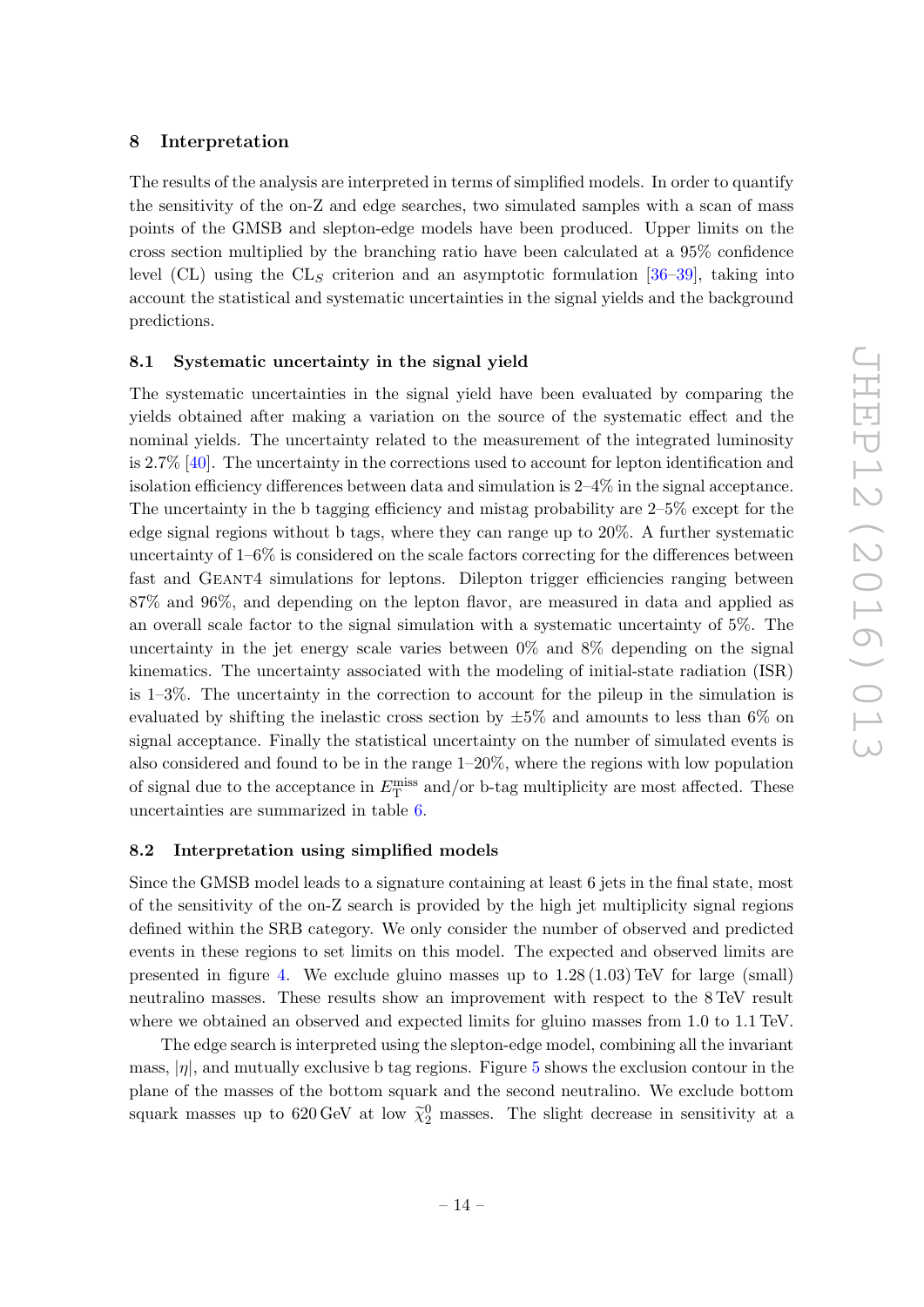| Source of uncertainty                | Uncertainty $(\%)$ |
|--------------------------------------|--------------------|
| Luminosity                           | 2.7                |
| Pileup                               | $0 - 6$            |
| b tag modeling                       | $2 - 20$           |
| Lepton reconstruction and isolation  | $2 - 4$            |
| <b>Fast simulation scale factors</b> | $1 - 6$            |
| Trigger modeling                     | 5                  |
| Jet energy scale                     | $0 - 8$            |
| ISR modeling                         | $1 - 3$            |
| Statistical uncertainty              | $1 - 20$           |
| Total uncertainty                    | 7–32               |

Table 6. List of systematic uncertainties taken into account for the signal yields and typical values.

<span id="page-15-0"></span>

<span id="page-15-1"></span>Figure 4. Cross section upper limits and exclusions contours at 95% CL with the results of the on-Z search interpreted in the GMSB model. The region to the left of the red dotted (black solid) line shows the masses which are excluded by the expected (observed) limit.

neutralino mass of ∼250 GeV corresponds to a kinematic edge located at ∼150–200 GeV. In this case the signal is spread evenly across all mass regions, while in the case of low (high)  $\tilde{\chi}_2^0$  masses, the majority of signal events fall into the low- (high-) mass bin, which increases the sensitivity for these mass points. The expected upper limits in the bottom squark/neutralino mass plane are similar to the limits set by the 8 TeV analysis. In two parameter regions the expected limits are slightly improved due to the introduction of new signal regions. The introduction of the below-Z and above-Z signal region increases the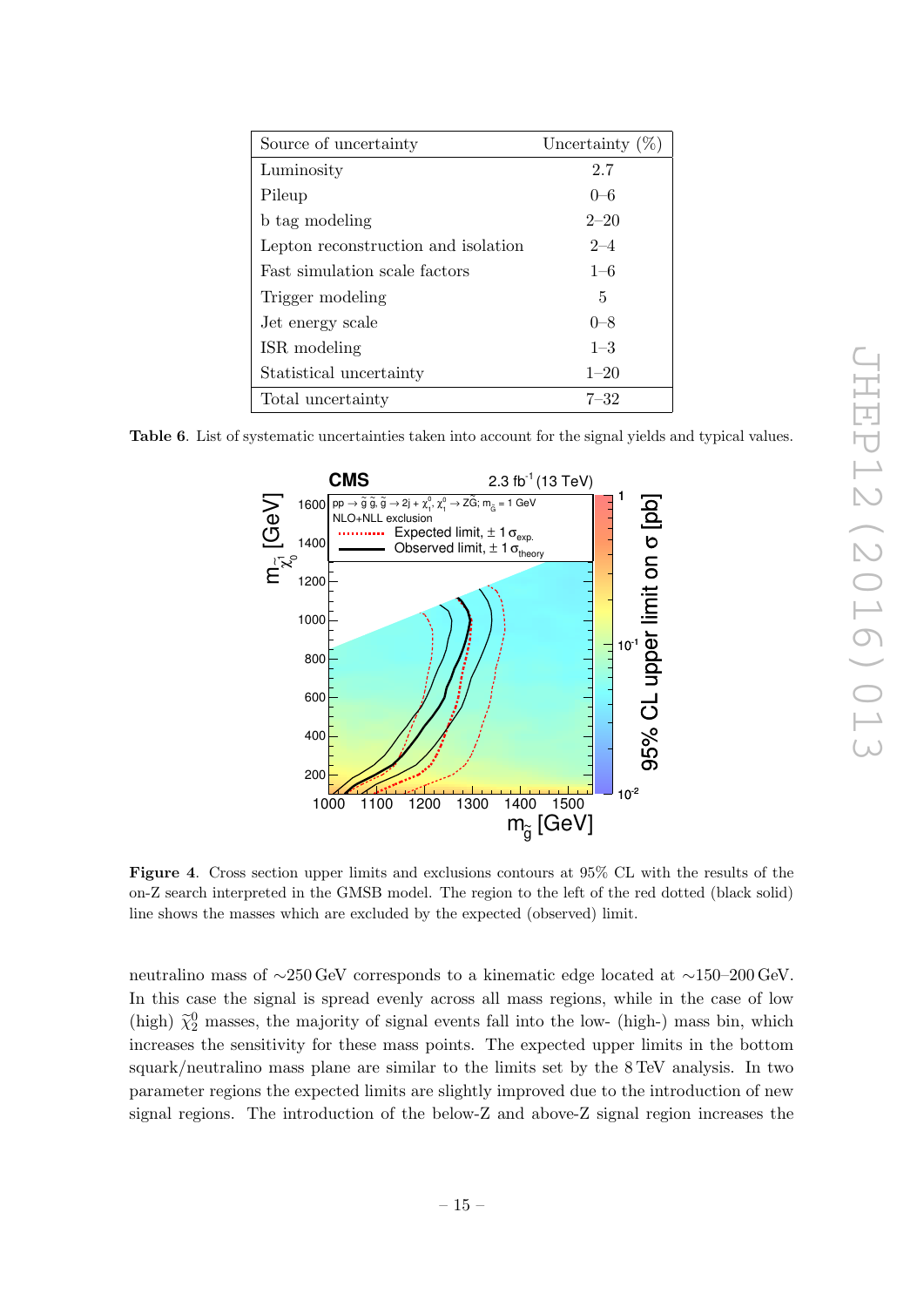

<span id="page-16-1"></span>Figure 5. Cross section upper limits and exclusion contours at 95% CL with the results of the edge search interpreted in the slepton-edge model. The region to the left of the red dotted (black solid) line shows the masses which are excluded by the expected (observed) limit.

sensitivity of the analysis for sbottom masses of about 550 GeV and neutralino masses of around 250 GeV. The second improvement is the categorization according to the number of b-tagged jets that gives additional sensitivity close to the sbottom and neutralino mass diagonal where events with zero b-tagged jets become important since the produced b jets have less energy and are often not identified. The observed upper limits in the region with small neutralino masses have been largely improved with respect to the 8 TeV results from 500 to approximately 620 GeV.

#### <span id="page-16-0"></span>9 Summary

A search for physics beyond the standard model has been presented in the opposite-sign, same-flavor lepton final state using a data sample of pp collisions collected at a centerof-mass energy of 13 TeV, corresponding to an integrated luminosity of 2.3  $\text{fb}^{-1}$ , recorded with the CMS detector in 2015. Searches are performed for signals that either produce a kinematic edge, or a peak at the Z boson mass, in the dilepton invariant mass distribution. Comparing the observation to estimates for SM backgrounds obtained from data control samples, no statistically significant evidence for a signal has been observed. Notably, this is true for the two event selections where excesses of 2.6 and  $3.0\sigma$  significance had been observed by the CMS and ATLAS collaborations in their respective 8 TeV results [\[11,](#page-18-4) [12\]](#page-18-5).

The search for events containing an on-shell Z boson is interpreted in a model of gauge-mediated supersymmetry breaking, where the Z bosons are produced in decay chains initiated through gluino pair production, and where the branching ratios have been fixed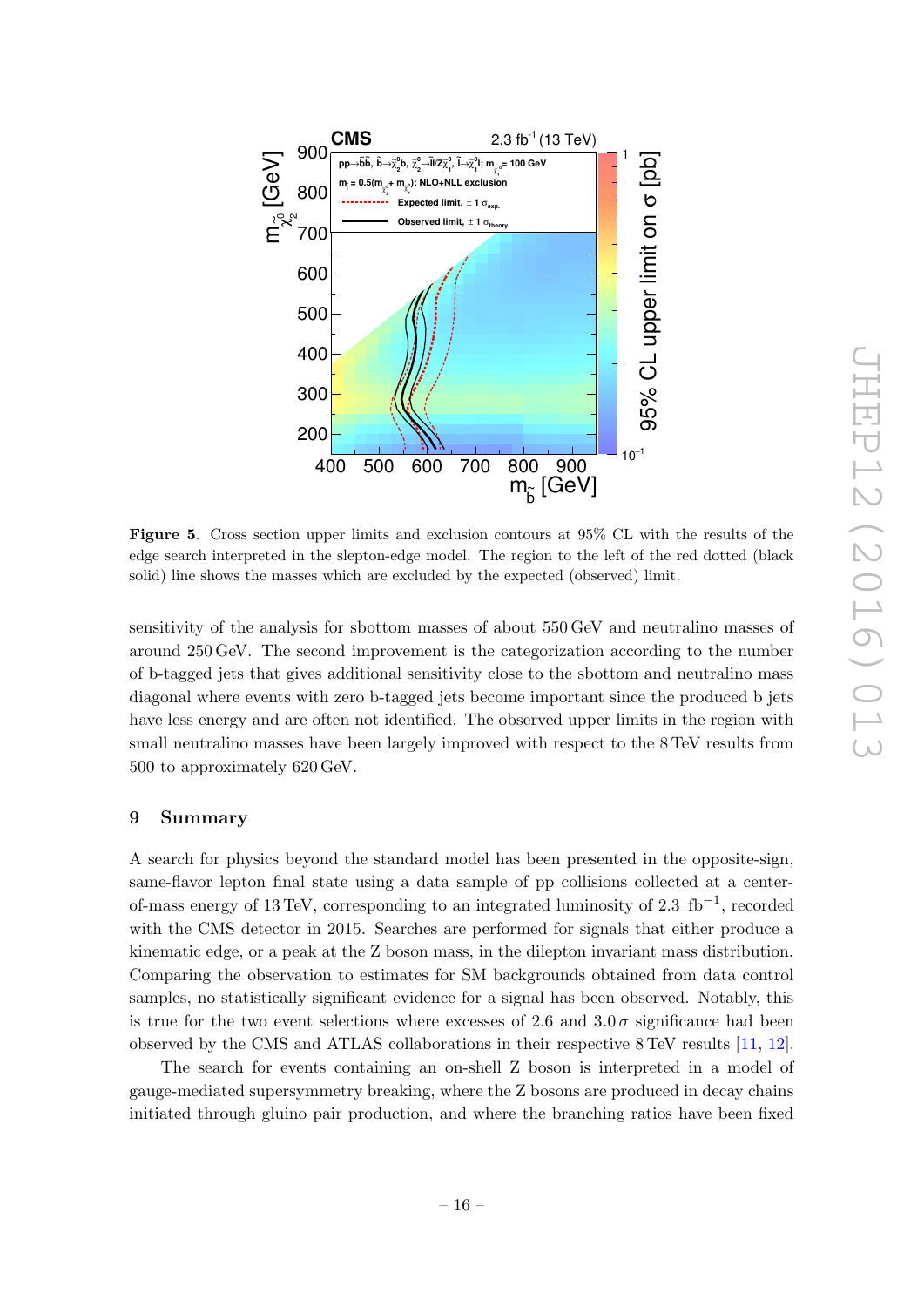to 100% to produce the desired topology. Gluino masses below 1.28 TeV for high neutralino masses and 1.03 TeV for low neutralino masses have been excluded, extending the previous exclusion limits derived from a similar analysis at 8 TeV by almost 200 GeV.

The search for an edge is interpreted in a simplified model based on bottom squark pair production, where dilepton mass edges are produced in decay chains containing the two lightest neutralinos and a slepton, where again the branching ratios have been fixed to produce the desired topology. Bottom squark masses below 550 and 620 GeV have been excluded, depending on the  $\tilde{\chi}_2^0$  mass. These limits are similar to previous exclusion limits except for low  $\tilde{\chi}_2^0$  masses where the excluded limits have been extended by about 100 GeV.

### Acknowledgments

We congratulate our colleagues in the CERN accelerator departments for the excellent performance of the LHC and thank the technical and administrative staffs at CERN and at other CMS institutes for their contributions to the success of the CMS effort. In addition, we gratefully acknowledge the computing centers and personnel of the Worldwide LHC Computing Grid for delivering so effectively the computing infrastructure essential to our analyses. Finally, we acknowledge the enduring support for the construction and operation of the LHC and the CMS detector provided by the following funding agencies: BMWFW and FWF (Austria); FNRS and FWO (Belgium); CNPq, CAPES, FAPERJ, and FAPESP (Brazil); MES (Bulgaria); CERN; CAS, MoST, and NSFC (China); COL-CIENCIAS (Colombia); MSES and CSF (Croatia); RPF (Cyprus); SENESCYT (Ecuador); MoER, ERC IUT and ERDF (Estonia); Academy of Finland, MEC, and HIP (Finland); CEA and CNRS/IN2P3 (France); BMBF, DFG, and HGF (Germany); GSRT (Greece); OTKA and NIH (Hungary); DAE and DST (India); IPM (Iran); SFI (Ireland); INFN (Italy); MSIP and NRF (Republic of Korea); LAS (Lithuania); MOE and UM (Malaysia); BUAP, CINVESTAV, CONACYT, LNS, SEP, and UASLP-FAI (Mexico); MBIE (New Zealand); PAEC (Pakistan); MSHE and NSC (Poland); FCT (Portugal); JINR (Dubna); MON, RosAtom, RAS and RFBR (Russia); MESTD (Serbia); SEIDI and CPAN (Spain); Swiss Funding Agencies (Switzerland); MST (Taipei); ThEPCenter, IPST, STAR and NSTDA (Thailand); TUBITAK and TAEK (Turkey); NASU and SFFR (Ukraine); STFC (United Kingdom); DOE and NSF (U.S.A.).

Individuals have received support from the Marie-Curie program and the European Research Council and EPLANET (European Union); the Leventis Foundation; the A. P. Sloan Foundation; the Alexander von Humboldt Foundation; the Belgian Federal Science Policy Office; the Fonds pour la Formation à la Recherche dans l'Industrie et dans l'Agriculture (FRIA-Belgium); the Agentschap voor Innovatie door Wetenschap en Technologie (IWT-Belgium); the Ministry of Education, Youth and Sports (MEYS) of the Czech Republic; the Council of Science and Industrial Research, India; the HOMING PLUS program of the Foundation for Polish Science, cofinanced from European Union, Regional Development Fund, the Mobility Plus program of the Ministry of Science and Higher Education, the OPUS program contract 2014/13/B/ST2/02543 and contract Sonata-bis DEC-2012/07/E/ST2/01406 of the National Science Center (Poland); the Thalis and Aristeia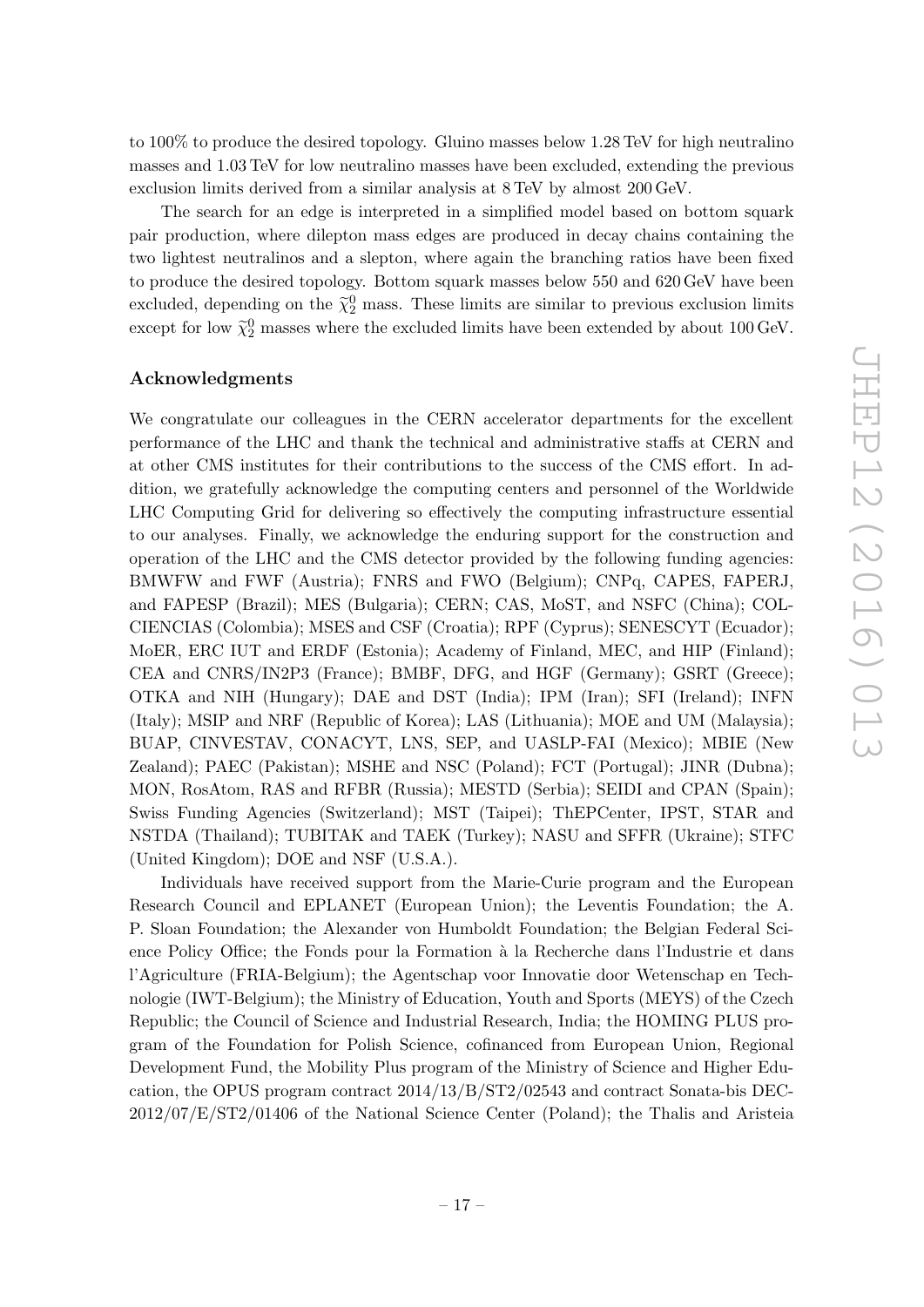programs cofinanced by EU-ESF and the Greek NSRF; the National Priorities Research Program by Qatar National Research Fund; the Programa Clarín-COFUND del Principado de Asturias; the Rachadapisek Sompot Fund for Postdoctoral Fellowship, Chulalongkorn University and the Chulalongkorn Academic into Its 2nd Century Project Advancement Project (Thailand); and the Welch Foundation, contract C-1845.

Open Access. This article is distributed under the terms of the Creative Commons Attribution License [\(CC-BY 4.0\)](http://creativecommons.org/licenses/by/4.0/), which permits any use, distribution and reproduction in any medium, provided the original author(s) and source are credited.

## References

- <span id="page-18-0"></span>[1] P. Ramond, Dual Theory for Free Fermions, Phys. Rev. D 3 [\(1971\) 2415](http://dx.doi.org/10.1103/PhysRevD.3.2415) [IN[SPIRE](http://inspirehep.net/search?p=find+J+%22Phys.Rev.,D3,2415%22)].
- [2] Yu.A. Golfand and E.P. Likhtman, Extension of the Algebra of Poincaré Group Generators and Violation of p Invariance, JETP Lett. 13 (1971) 323 [IN[SPIRE](http://inspirehep.net/search?p=find+J+%22JETPLett.,13,323%22)].
- [3] A. Neveu and J.H. Schwarz, Factorizable dual model of pions, [Nucl. Phys.](http://dx.doi.org/10.1016/0550-3213(71)90448-2) **B 31** (1971) 86 [IN[SPIRE](http://inspirehep.net/search?p=find+J+%22Nucl.Phys.,B31,86%22)].
- [4] D.V. Volkov and V.P. Akulov, Possible universal neutrino interaction, JETP Lett. 16 (1972) 438 [IN[SPIRE](http://inspirehep.net/search?p=find+J+%22JETPLett.,16,438%22)].
- [5] J. Wess and B. Zumino, A Lagrangian Model Invariant Under Supergauge Transformations, [Phys. Lett.](http://dx.doi.org/10.1016/0370-2693(74)90578-4) **B 49** (1974) 52 [IN[SPIRE](http://inspirehep.net/search?p=find+J+%22Phys.Lett.,B49,52%22)].
- [6] J. Wess and B. Zumino, Supergauge Transformations in Four-Dimensions, [Nucl. Phys.](http://dx.doi.org/10.1016/0550-3213(74)90355-1) B 70 [\(1974\) 39](http://dx.doi.org/10.1016/0550-3213(74)90355-1) [IN[SPIRE](http://inspirehep.net/search?p=find+J+%22Nucl.Phys.,B70,39%22)].
- [7] P. Fayet, Supergauge Invariant Extension of the Higgs Mechanism and a Model for the electron and Its Neutrino, [Nucl. Phys.](http://dx.doi.org/10.1016/0550-3213(75)90636-7)  $\bf{B}$  90 (1975) 104 [IN[SPIRE](http://inspirehep.net/search?p=find+J+%22Nucl.Phys.,B90,104%22)].
- <span id="page-18-1"></span>[8] H.P. Nilles, Supersymmetry, Supergravity and Particle Physics, [Phys. Rept.](http://dx.doi.org/10.1016/0370-1573(84)90008-5) 110 (1984) 1 [IN[SPIRE](http://inspirehep.net/search?p=find+J+%22Phys.Rep.,110,1%22)].
- <span id="page-18-2"></span>[9] G.R. Farrar and P. Fayet, Phenomenology of the Production, Decay and Detection of New Hadronic States Associated with Supersymmetry, [Phys. Lett.](http://dx.doi.org/10.1016/0370-2693(78)90858-4) **B** 76 (1978) 575 [IN[SPIRE](http://inspirehep.net/search?p=find+J+%22Phys.Lett.,B76,575%22)].
- <span id="page-18-3"></span>[10] I. Hinchliffe, F.E. Paige, M.D. Shapiro, J. Soderqvist and W. Yao, Precision SUSY measurements at CERN LHC, Phys. Rev. D 55 [\(1997\) 5520](http://dx.doi.org/10.1103/PhysRevD.55.5520) [[hep-ph/9610544](https://arxiv.org/abs/hep-ph/9610544)] [IN[SPIRE](http://inspirehep.net/search?p=find+EPRINT+hep-ph/9610544)].
- <span id="page-18-4"></span>[11] CMS collaboration, Search for Physics Beyond the Standard Model in Events with Two Leptons, Jets and Missing Transverse Momentum in pp Collisions at  $\sqrt{s} = 8$  TeV, [JHEP](http://dx.doi.org/10.1007/JHEP04(2015)124) 04 [\(2015\) 124](http://dx.doi.org/10.1007/JHEP04(2015)124) [[arXiv:1502.06031](https://arxiv.org/abs/1502.06031)] [IN[SPIRE](http://inspirehep.net/search?p=find+EPRINT+arXiv:1502.06031)].
- <span id="page-18-5"></span>[12] ATLAS collaboration, Search for supersymmetry in events containing a same-flavour opposite-sign dilepton pair, jets and large missing transverse momentum in  $\sqrt{s} = 8 \text{ TeV pp}$ collisions with the ATLAS detector, [Eur. Phys. J.](http://dx.doi.org/10.1140/epjc/s10052-015-3518-2) C 75 (2015) 318 [[Erratum ibid.](http://dx.doi.org/10.1140/epjc/s10052-015-3661-9) C 75 [\(2015\) 463\]](http://dx.doi.org/10.1140/epjc/s10052-015-3661-9) [[arXiv:1503.03290](https://arxiv.org/abs/1503.03290)] [IN[SPIRE](http://inspirehep.net/search?p=find+EPRINT+arXiv:1503.03290)].
- <span id="page-18-6"></span>[13] CMS collaboration, The CMS experiment at the CERN LHC, 2008 JINST 3 [S08004](http://dx.doi.org/10.1088/1748-0221/3/08/S08004) [IN[SPIRE](http://inspirehep.net/search?p=find+J+%22JINST,3,S08004%22)].
- <span id="page-18-7"></span>[14] CMS collaboration, Performance of Electron Reconstruction and Selection with the CMS Detector in Proton-Proton Collisions at  $\sqrt{s} = 8$  TeV, 2015 JINST 10 [P06005](http://dx.doi.org/10.1088/1748-0221/10/06/P06005) [[arXiv:1502.02701](https://arxiv.org/abs/1502.02701)] [IN[SPIRE](http://inspirehep.net/search?p=find+EPRINT+arXiv:1502.02701)].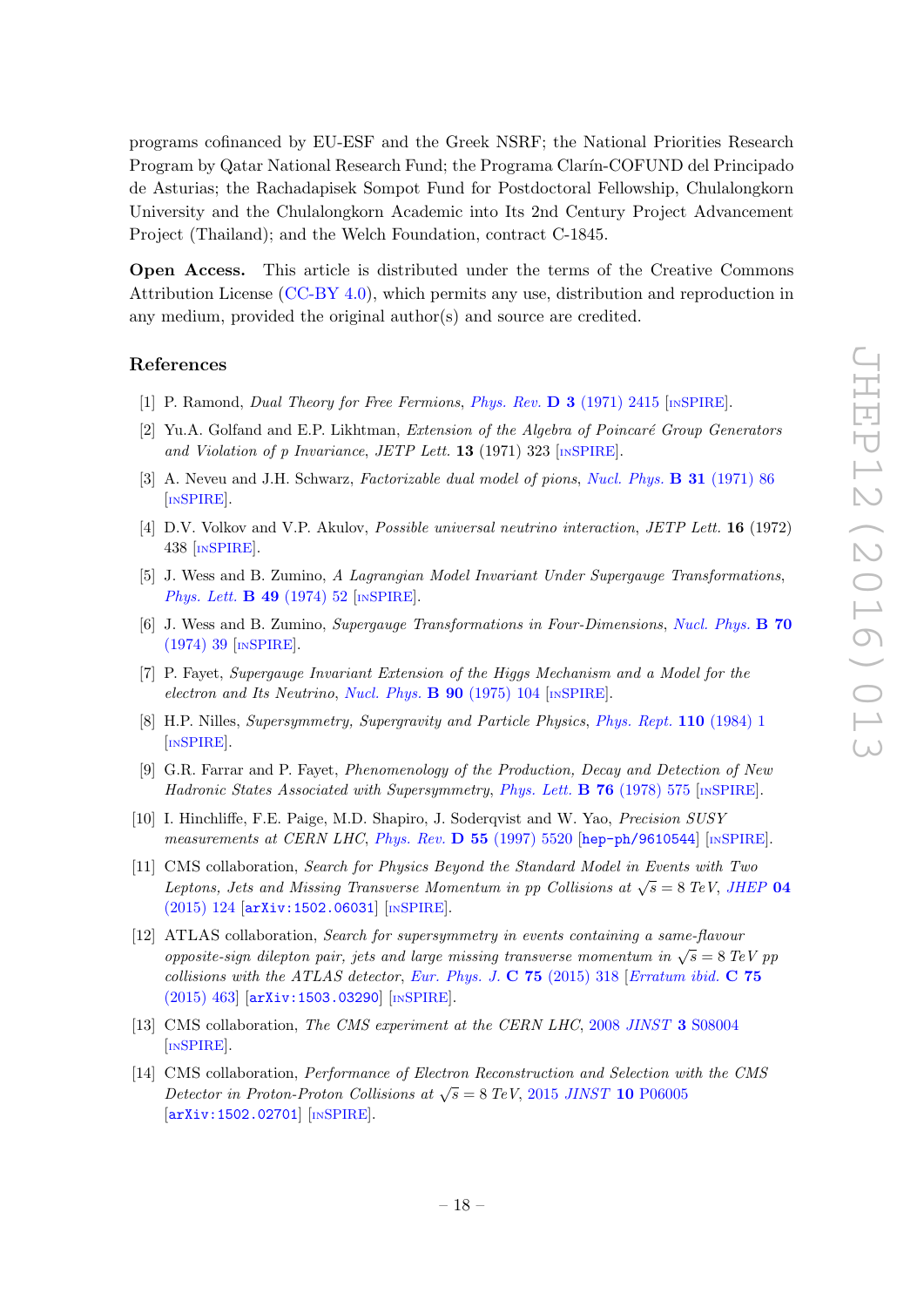- <span id="page-19-0"></span>[15] CMS collaboration, Particle-Flow Event Reconstruction in CMS and Performance for Jets, Taus and MET, [CMS-PAS-PFT-09-001](http://cds.cern.ch/record/1194487) (2009).
- <span id="page-19-1"></span>[16] CMS collaboration, Commissioning of the Particle-flow Event Reconstruction with the first LHC collisions recorded in the CMS detector, [CMS-PAS-PFT-10-001](http://cds.cern.ch/record/1247373) (2010).
- <span id="page-19-2"></span>[17] M. Cacciari, G.P. Salam and G. Soyez, The anti- $k_t$  jet clustering algorithm, JHEP 04 [\(2008\)](http://dx.doi.org/10.1088/1126-6708/2008/04/063) [063](http://dx.doi.org/10.1088/1126-6708/2008/04/063) [[arXiv:0802.1189](https://arxiv.org/abs/0802.1189)] [IN[SPIRE](http://inspirehep.net/search?p=find+EPRINT+arXiv:0802.1189)].
- <span id="page-19-3"></span>[18] M. Cacciari, G.P. Salam and G. Soyez, FastJet User Manual, [Eur. Phys. J.](http://dx.doi.org/10.1140/epjc/s10052-012-1896-2) C 72 (2012) [1896](http://dx.doi.org/10.1140/epjc/s10052-012-1896-2) [[arXiv:1111.6097](https://arxiv.org/abs/1111.6097)] [IN[SPIRE](http://inspirehep.net/search?p=find+EPRINT+arXiv:1111.6097)].
- <span id="page-19-4"></span>[19] M. Cacciari and G.P. Salam, *Dispelling the*  $N^3$  myth for the  $k_t$  jet-finder, *[Phys. Lett.](http://dx.doi.org/10.1016/j.physletb.2006.08.037)* **B 641** [\(2006\) 57](http://dx.doi.org/10.1016/j.physletb.2006.08.037) [[hep-ph/0512210](https://arxiv.org/abs/hep-ph/0512210)] [IN[SPIRE](http://inspirehep.net/search?p=find+EPRINT+hep-ph/0512210)].
- <span id="page-19-5"></span>[20] CMS collaboration, Determination of Jet Energy Calibration and Transverse Momentum Resolution in CMS, 2011 JINST 6 [P11002](http://dx.doi.org/10.1088/1748-0221/6/11/P11002) [[arXiv:1107.4277](https://arxiv.org/abs/1107.4277)] [IN[SPIRE](http://inspirehep.net/search?p=find+EPRINT+arXiv:1107.4277)].
- <span id="page-19-6"></span>[21] M. Cacciari and G.P. Salam, Pileup subtraction using jet areas, [Phys. Lett.](http://dx.doi.org/10.1016/j.physletb.2007.09.077) B 659 (2008) 119 [[arXiv:0707.1378](https://arxiv.org/abs/0707.1378)] [IN[SPIRE](http://inspirehep.net/search?p=find+EPRINT+arXiv:0707.1378)].
- <span id="page-19-7"></span>[22] CMS collaboration, Identification of b quark jets at the CMS Experiment in the LHC Run 2, [CMS-PAS-BTV-15-001](http://cds.cern.ch/record/2138504) (2016).
- <span id="page-19-8"></span>[23] J. Alwall et al., The automated computation of tree-level and next-to-leading order differential cross sections and their matching to parton shower simulations, JHEP 07 [\(2014\)](http://dx.doi.org/10.1007/JHEP07(2014)079) [079](http://dx.doi.org/10.1007/JHEP07(2014)079) [[arXiv:1405.0301](https://arxiv.org/abs/1405.0301)] [IN[SPIRE](http://inspirehep.net/search?p=find+EPRINT+arXiv:1405.0301)].
- [24] S. Alioli, P. Nason, C. Oleari and E. Re, NLO single-top production matched with shower in POWHEG: s- and t-channel contributions, JHEP 09 [\(2009\) 111](http://dx.doi.org/10.1088/1126-6708/2009/09/111) [[Erratum ibid.](http://dx.doi.org/10.1007/JHEP02(2010)011) 02 (2010) [011\]](http://dx.doi.org/10.1007/JHEP02(2010)011) [[arXiv:0907.4076](https://arxiv.org/abs/0907.4076)] [IN[SPIRE](http://inspirehep.net/search?p=find+EPRINT+arXiv:0907.4076)].
- [25] E. Re, Single-top Wt-channel production matched with parton showers using the POWHEG method, [Eur. Phys. J.](http://dx.doi.org/10.1140/epjc/s10052-011-1547-z) C 71 (2011) 1547 [[arXiv:1009.2450](https://arxiv.org/abs/1009.2450)] [IN[SPIRE](http://inspirehep.net/search?p=find+EPRINT+arXiv:1009.2450)].
- [26] R. Gavin, Y. Li, F. Petriello and S. Quackenbush, FEWZ 2.0: A code for hadronic Z production at next-to-next-to-leading order, [Comput. Phys. Commun.](http://dx.doi.org/10.1016/j.cpc.2011.06.008) 182 (2011) 2388 [[arXiv:1011.3540](https://arxiv.org/abs/1011.3540)] [IN[SPIRE](http://inspirehep.net/search?p=find+EPRINT+arXiv:1011.3540)].
- [27] R. Gavin, Y. Li, F. Petriello and S. Quackenbush, W Physics at the LHC with FEWZ 2.1, [Comput. Phys. Commun.](http://dx.doi.org/10.1016/j.cpc.2012.09.005) 184 (2013) 208 [[arXiv:1201.5896](https://arxiv.org/abs/1201.5896)] [IN[SPIRE](http://inspirehep.net/search?p=find+EPRINT+arXiv:1201.5896)].
- <span id="page-19-9"></span>[28] M. Czakon and A. Mitov,  $Top++:$  A Program for the Calculation of the Top-Pair Cross-Section at Hadron Colliders, [Comput. Phys. Commun.](http://dx.doi.org/10.1016/j.cpc.2014.06.021) 185 (2014) 2930 [[arXiv:1112.5675](https://arxiv.org/abs/1112.5675)] [IN[SPIRE](http://inspirehep.net/search?p=find+EPRINT+arXiv:1112.5675)].
- <span id="page-19-10"></span>[29] C. Borschensky et al., Squark and gluino production cross sections in pp collisions at √  $\sqrt{s} = 13, 14, 33$  and 100 TeV, [Eur. Phys. J.](http://dx.doi.org/10.1140/epjc/s10052-014-3174-y) C 74 (2014) 3174  $\left[\ar{\rm Xiv}:1407.5066\right]$  [IN[SPIRE](http://inspirehep.net/search?p=find+EPRINT+arXiv:1407.5066)].
- <span id="page-19-11"></span>[30] S. Frixione, P. Nason and C. Oleari, Matching NLO QCD computations with Parton Shower simulations: the POWHEG method, JHEP 11 [\(2007\) 070](http://dx.doi.org/10.1088/1126-6708/2007/11/070)  $\arcsin 0709.2092$  [IN[SPIRE](http://inspirehep.net/search?p=find+EPRINT+arXiv:0709.2092)].
- <span id="page-19-12"></span>[31] T. Sjöstrand, S. Mrenna and P.Z. Skands, A Brief Introduction to PYTHIA 8.1, [Comput.](http://dx.doi.org/10.1016/j.cpc.2008.01.036) [Phys. Commun.](http://dx.doi.org/10.1016/j.cpc.2008.01.036) 178 (2008) 852 [[arXiv:0710.3820](https://arxiv.org/abs/0710.3820)] [IN[SPIRE](http://inspirehep.net/search?p=find+EPRINT+arXiv:0710.3820)].
- <span id="page-19-13"></span>[32] NNPDF collaboration, R.D. Ball et al., *Parton distributions for the LHC Run II, [JHEP](http://dx.doi.org/10.1007/JHEP04(2015)040)* 04 [\(2015\) 040](http://dx.doi.org/10.1007/JHEP04(2015)040) [[arXiv:1410.8849](https://arxiv.org/abs/1410.8849)] [IN[SPIRE](http://inspirehep.net/search?p=find+EPRINT+arXiv:1410.8849)].
- <span id="page-19-14"></span>[33] GEANT4 collaboration, S. Agostinelli et al., *GEANT4: A simulation toolkit, [Nucl. Instrum.](http://dx.doi.org/10.1016/S0168-9002(03)01368-8)* Meth. A 506 [\(2003\) 250](http://dx.doi.org/10.1016/S0168-9002(03)01368-8) [IN[SPIRE](http://inspirehep.net/search?p=find+J+%22Nucl.Instrum.Meth.,A506,250%22)].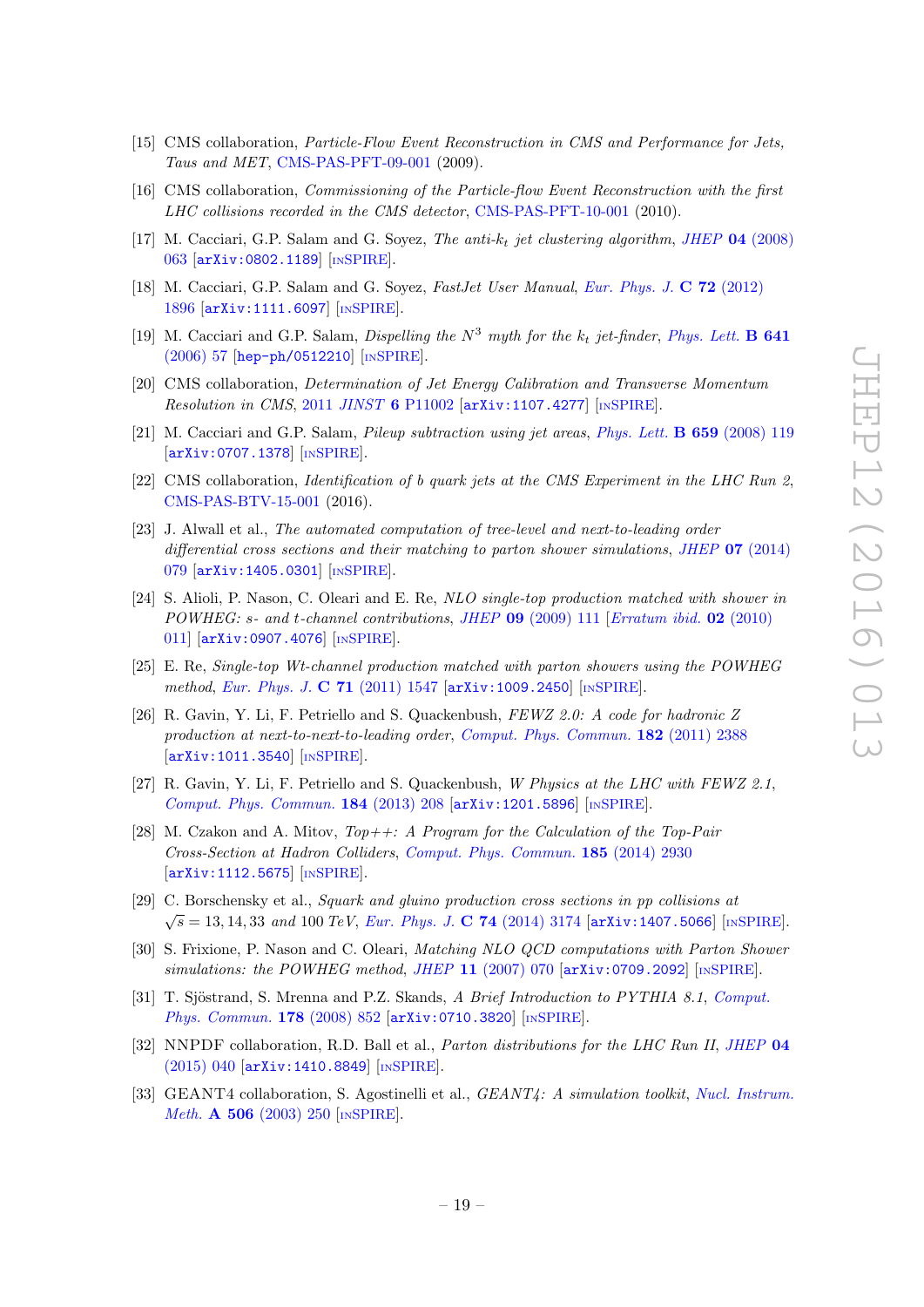- <span id="page-20-0"></span>[34] CMS collaboration, The fast simulation of the CMS detector at LHC, [J. Phys. Conf. Ser.](http://dx.doi.org/10.1088/1742-6596/331/3/032049) 331 [\(2011\) 032049](http://dx.doi.org/10.1088/1742-6596/331/3/032049) [IN[SPIRE](http://inspirehep.net/search?p=find+J+%22J.Phys.Conf.Ser.,331,032049%22)].
- <span id="page-20-1"></span>[35] S.P. Martin, A supersymmetry primer, in Perspectives on Supersymmetry II, G.L. Kane ed., [Adv. Ser. Direct. High Energy Phys.](http://dx.doi.org/10.1142/9789814307505_0001) 21 (2010) 1 [[hep-ph/9709356](https://arxiv.org/abs/hep-ph/9709356)] [IN[SPIRE](http://inspirehep.net/search?p=find+EPRINT+hep-ph/9709356)].
- <span id="page-20-2"></span>[36] T. Junk, Confidence level computation for combining searches with small statistics, [Nucl.](http://dx.doi.org/10.1016/S0168-9002(99)00498-2) [Instrum. Meth.](http://dx.doi.org/10.1016/S0168-9002(99)00498-2) A 434 (1999) 435 [[hep-ex/9902006](https://arxiv.org/abs/hep-ex/9902006)] [IN[SPIRE](http://inspirehep.net/search?p=find+EPRINT+hep-ex/9902006)].
- [37] A.L. Read, Presentation of search results: The CL<sub>s</sub> technique, J. Phys. **G 28** [\(2002\) 2693](http://dx.doi.org/10.1088/0954-3899/28/10/313) [IN[SPIRE](http://inspirehep.net/search?p=find+J+%22J.Phys.,G28,2693%22)].
- [38] ATLAS, CMS collaborations, *Procedure for the LHC Higgs boson search combination in* summer 2011, [ATL-PHYS-PUB-2011-011,](http://cds.cern.ch/record/1375842) [CMS-NOTE-2011-005](https://cds.cern.ch/record/1379837) (2011).
- <span id="page-20-3"></span>[39] G. Cowan, K. Cranmer, E. Gross and O. Vitells, Asymptotic formulae for likelihood-based tests of new physics, [Eur. Phys. J.](http://dx.doi.org/10.1140/epjc/s10052-011-1554-0) C 71 (2011) 1554 [[Erratum ibid.](http://dx.doi.org/10.1140/epjc/s10052-013-2501-z) C 73 (2013) 2501] [[arXiv:1007.1727](https://arxiv.org/abs/1007.1727)] [IN[SPIRE](http://inspirehep.net/search?p=find+EPRINT+arXiv:1007.1727)].
- <span id="page-20-4"></span>[40] CMS collaboration, *CMS Luminosity Measurement for the 2015 Data Taking Period*, [CMS-PAS-LUM-15-001](http://cds.cern.ch/record/2138682) (2016).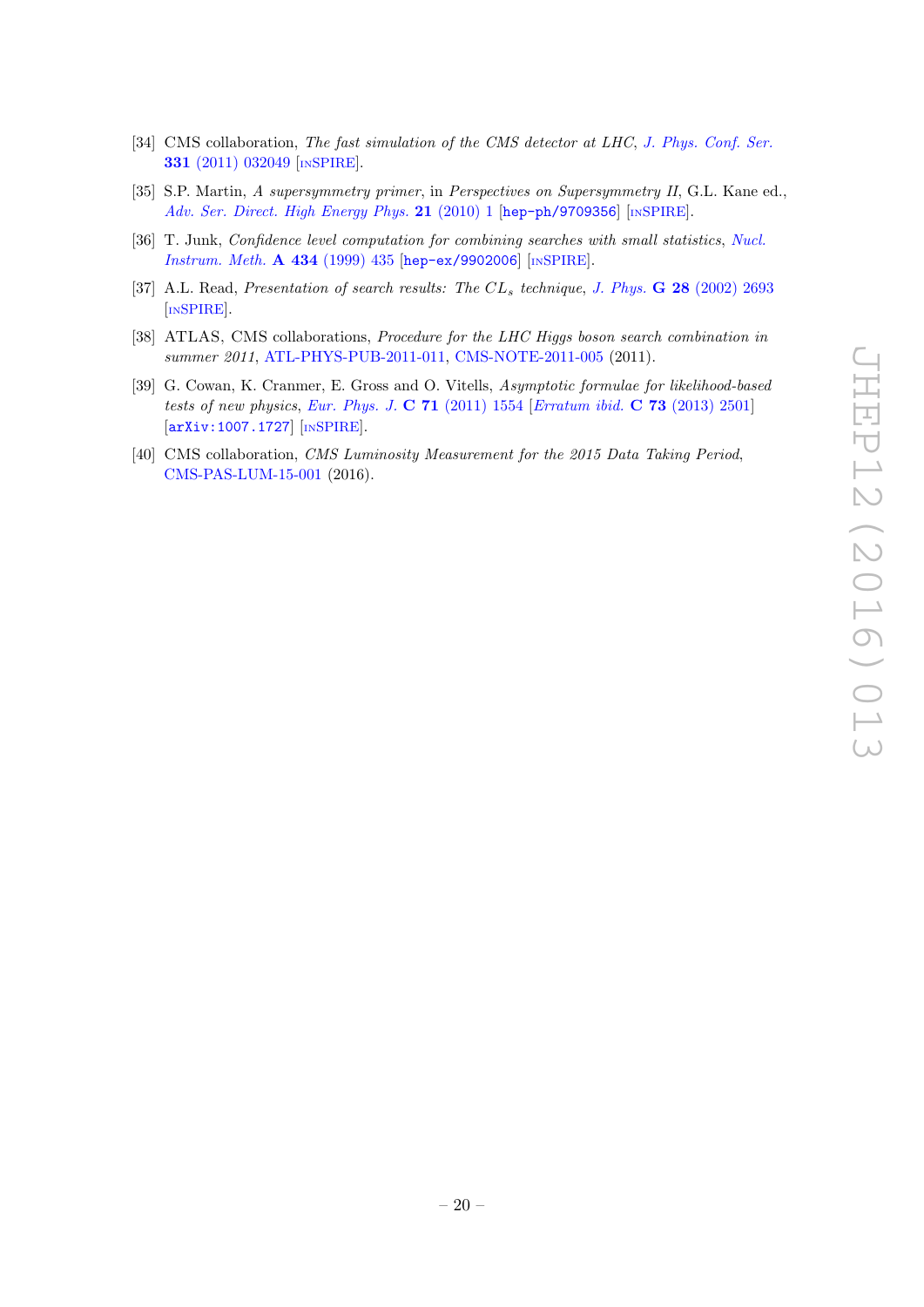## The CMS collaboration

#### <span id="page-21-0"></span>Yerevan Physics Institute, Yerevan, Armenia

V. Khachatryan, A.M. Sirunyan, A. Tumasyan

### Institut für Hochenergiephysik der OeAW, Wien, Austria

W. Adam, E. Asilar, T. Bergauer, J. Brandstetter, E. Brondolin, M. Dragicevic, J. Erö, M. Flechl, M. Friedl, R. Frühwirth<sup>1</sup>, V.M. Ghete, C. Hartl, N. Hörmann, J. Hrubec, M. Jeitler<sup>1</sup>, A. König, I. Krätschmer, D. Liko, T. Matsushita, I. Mikulec, D. Rabady, N. Rad, B. Rahbaran, H. Rohringer, J. Schieck<sup>1</sup>, J. Strauss, W. Treberer-Treberspurg, W. Waltenberger, C.-E. Wulz<sup>1</sup>

#### National Centre for Particle and High Energy Physics, Minsk, Belarus

V. Mossolov, N. Shumeiko, J. Suarez Gonzalez

### Universiteit Antwerpen, Antwerpen, Belgium

S. Alderweireldt, E.A. De Wolf, X. Janssen, J. Lauwers, M. Van De Klundert, H. Van Haevermaet, P. Van Mechelen, N. Van Remortel, A. Van Spilbeeck

#### Vrije Universiteit Brussel, Brussel, Belgium

S. Abu Zeid, F. Blekman, J. D'Hondt, N. Daci, I. De Bruyn, K. Deroover, N. Heracleous, S. Lowette, S. Moortgat, L. Moreels, A. Olbrechts, Q. Python, S. Tavernier, W. Van Doninck, P. Van Mulders, I. Van Parijs

#### Universit´e Libre de Bruxelles, Bruxelles, Belgium

H. Brun, C. Caillol, B. Clerbaux, G. De Lentdecker, H. Delannoy, G. Fasanella, L. Favart, R. Goldouzian, A. Grebenyuk, G. Karapostoli, T. Lenzi, A. Léonard, J. Luetic, T. Maerschalk, A. Marinov, A. Randle-conde, T. Seva, C. Vander Velde, P. Vanlaer, R. Yonamine, F. Zenoni, F. Zhang<sup>2</sup>

## Ghent University, Ghent, Belgium

A. Cimmino, T. Cornelis, D. Dobur, A. Fagot, G. Garcia, M. Gul, D. Poyraz, S. Salva, R. Schöfbeck, M. Tytgat, W. Van Driessche, E. Yazgan, N. Zaganidis

### Université Catholique de Louvain, Louvain-la-Neuve, Belgium

H. Bakhshiansohi, C. Beluffi<sup>3</sup>, O. Bondu, S. Brochet, G. Bruno, A. Caudron, L. Ceard, S. De Visscher, C. Delaere, M. Delcourt, L. Forthomme, B. Francois, A. Giammanco, A. Jafari, P. Jez, M. Komm, V. Lemaitre, A. Magitteri, A. Mertens, M. Musich, C. Nuttens, K. Piotrzkowski, L. Quertenmont, M. Selvaggi, M. Vidal Marono, S. Wertz

#### Université de Mons, Mons, Belgium

N. Beliy

## Centro Brasileiro de Pesquisas Fisicas, Rio de Janeiro, Brazil

W.L. Aldá Júnior, F.L. Alves, G.A. Alves, L. Brito, C. Hensel, A. Moraes, M.E. Pol, P. Rebello Teles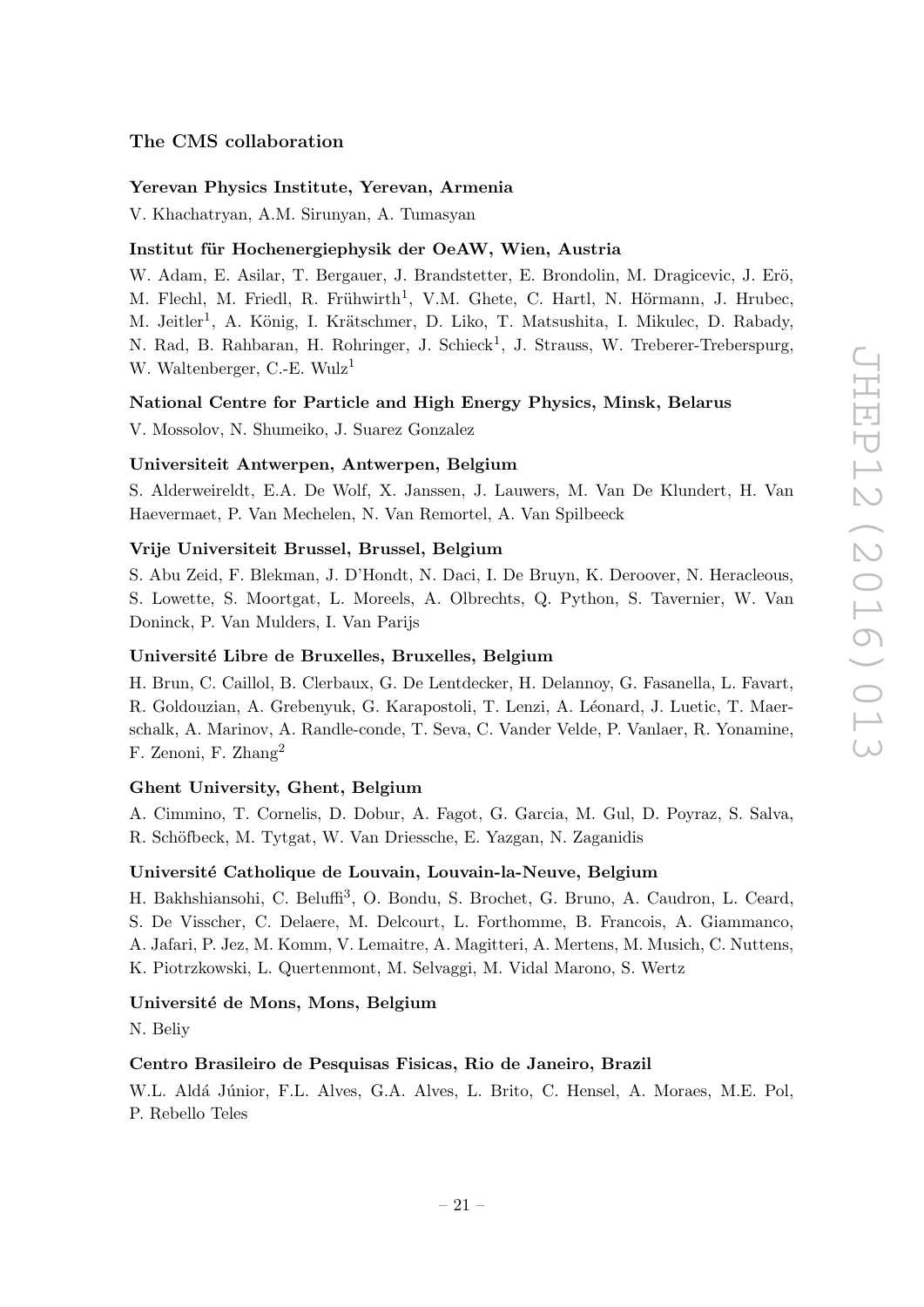#### Universidade do Estado do Rio de Janeiro, Rio de Janeiro, Brazil

E. Belchior Batista Das Chagas, W. Carvalho, J. Chinellato<sup>4</sup>, A. Custódio, E.M. Da Costa, G.G. Da Silveira, D. De Jesus Damiao, C. De Oliveira Martins, S. Fonseca De Souza, L.M. Huertas Guativa, H. Malbouisson, D. Matos Figueiredo, C. Mora Herrera, L. Mundim, H. Nogima, W.L. Prado Da Silva, A. Santoro, A. Sznajder, E.J. Tonelli Manganote<sup>4</sup>, A. Vilela Pereira

## Universidade Estadual Paulista <sup>a</sup>, Universidade Federal do ABC  $^b$ , São Paulo, Brazil

S. Ahuja<sup>a</sup>, C.A. Bernardes<sup>b</sup>, S. Dogra<sup>a</sup>, T.R. Fernandez Perez Tomei<sup>a</sup>, E.M. Gregores<sup>b</sup>, P.G. Mercadante<sup>b</sup>, C.S. Moon<sup>a</sup>, S.F. Novaes<sup>a</sup>, Sandra S. Padula<sup>a</sup>, D. Romero Abad<sup>b</sup>, J.C. Ruiz Vargas

#### Institute for Nuclear Research and Nuclear Energy, Sofia, Bulgaria

A. Aleksandrov, R. Hadjiiska, P. Iaydjiev, M. Rodozov, S. Stoykova, G. Sultanov, M. Vutova

#### University of Sofia, Sofia, Bulgaria

A. Dimitrov, I. Glushkov, L. Litov, B. Pavlov, P. Petkov

# Beihang University, Beijing, China

W. Fang<sup>5</sup>

## Institute of High Energy Physics, Beijing, China

M. Ahmad, J.G. Bian, G.M. Chen, H.S. Chen, M. Chen, Y. Chen<sup>6</sup>, T. Cheng, C.H. Jiang, D. Leggat, Z. Liu, F. Romeo, S.M. Shaheen, A. Spiezia, J. Tao, C. Wang, Z. Wang, H. Zhang, J. Zhao

## State Key Laboratory of Nuclear Physics and Technology, Peking University, Beijing, China

Y. Ban, Q. Li, S. Liu, Y. Mao, S.J. Qian, D. Wang, Z. Xu

### Universidad de Los Andes, Bogota, Colombia

C. Avila, A. Cabrera, L.F. Chaparro Sierra, C. Florez, J.P. Gomez, C.F. González Hernández, J.D. Ruiz Alvarez, J.C. Sanabria

## University of Split, Faculty of Electrical Engineering, Mechanical Engineering and Naval Architecture, Split, Croatia

N. Godinovic, D. Lelas, I. Puljak, P.M. Ribeiro Cipriano

### University of Split, Faculty of Science, Split, Croatia

Z. Antunovic, M. Kovac

Institute Rudjer Boskovic, Zagreb, Croatia

V. Brigljevic, D. Ferencek, K. Kadija, S. Micanovic, L. Sudic

#### University of Cyprus, Nicosia, Cyprus

A. Attikis, G. Mavromanolakis, J. Mousa, C. Nicolaou, F. Ptochos, P.A. Razis, H. Rykaczewski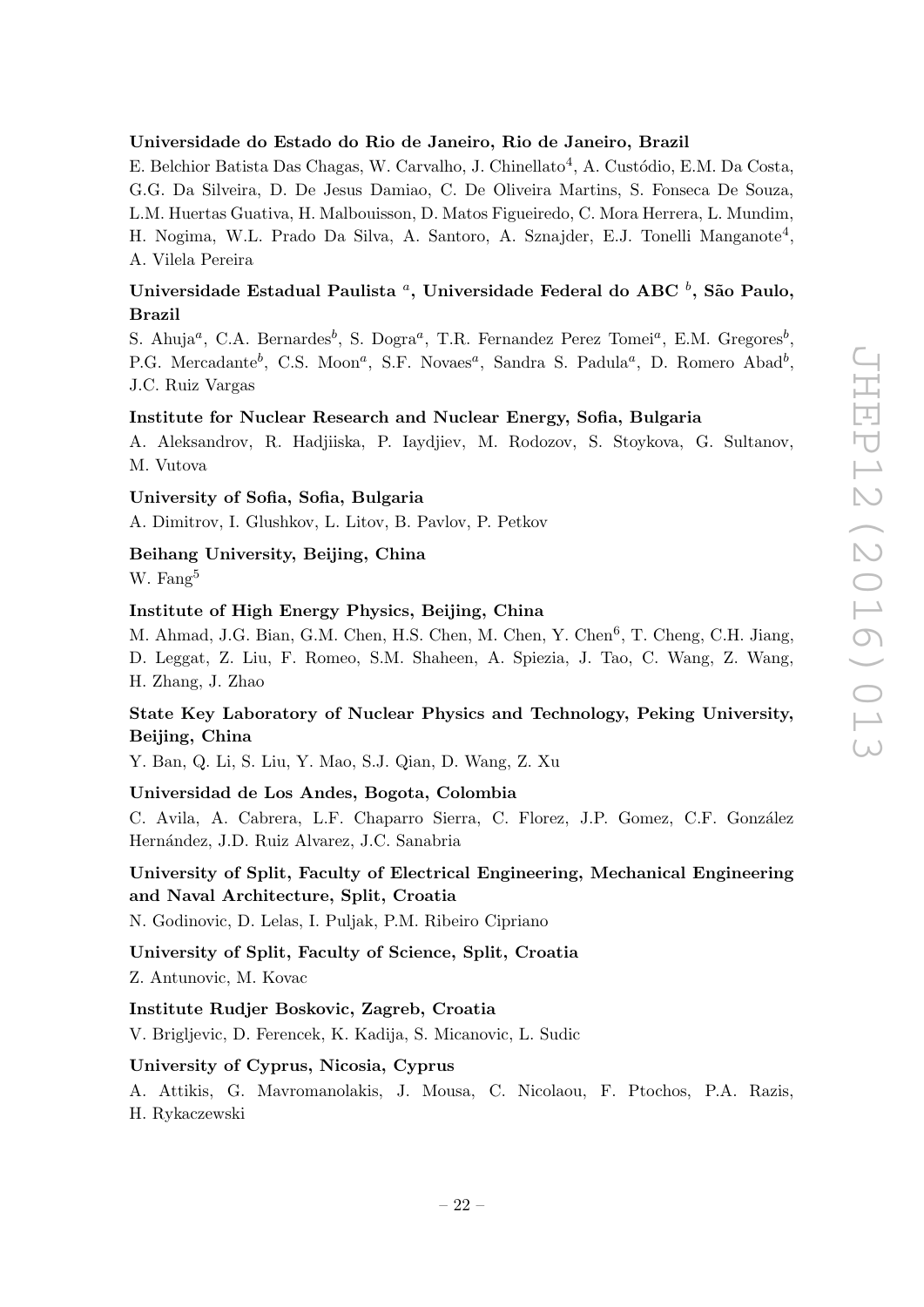## Charles University, Prague, Czech Republic

M. Finger<sup>7</sup>, M. Finger Jr.<sup>7</sup>

Universidad San Francisco de Quito, Quito, Ecuador E. Carrera Jarrin

## Academy of Scientific Research and Technology of the Arab Republic of Egypt, Egyptian Network of High Energy Physics, Cairo, Egypt Y. Assran $^{8,9}$ , T. Elkafrawy<sup>10</sup>, A. Ellithi Kamel<sup>11</sup>, A. Mahrous<sup>12</sup>

National Institute of Chemical Physics and Biophysics, Tallinn, Estonia B. Calpas, M. Kadastik, M. Murumaa, L. Perrini, M. Raidal, A. Tiko, C. Veelken

Department of Physics, University of Helsinki, Helsinki, Finland

P. Eerola, J. Pekkanen, M. Voutilainen

## Helsinki Institute of Physics, Helsinki, Finland

J. Härkönen, V. Karimäki, R. Kinnunen, T. Lampén, K. Lassila-Perini, S. Lehti, T. Lindén, P. Luukka, T. Peltola, J. Tuominiemi, E. Tuovinen, L. Wendland

Lappeenranta University of Technology, Lappeenranta, Finland J. Talvitie, T. Tuuva

## DSM/IRFU, CEA/Saclay, Gif-sur-Yvette, France

M. Besancon, F. Couderc, M. Dejardin, D. Denegri, B. Fabbro, J.L. Faure, C. Favaro, F. Ferri, S. Ganjour, S. Ghosh, A. Givernaud, P. Gras, G. Hamel de Monchenault, P. Jarry, I. Kucher, E. Locci, M. Machet, J. Malcles, J. Rander, A. Rosowsky, M. Titov, A. Zghiche

## Laboratoire Leprince-Ringuet, Ecole Polytechnique, IN2P3-CNRS, Palaiseau, France

A. Abdulsalam, I. Antropov, S. Baffioni, F. Beaudette, P. Busson, L. Cadamuro, E. Chapon, C. Charlot, O. Davignon, R. Granier de Cassagnac, M. Jo, S. Lisniak, P. Miné, I.N. Naranjo, M. Nguyen, C. Ochando, G. Ortona, P. Paganini, P. Pigard, S. Regnard, R. Salerno, Y. Sirois, T. Strebler, Y. Yilmaz, A. Zabi

## Institut Pluridisciplinaire Hubert Curien, Université de Strasbourg, Université de Haute Alsace Mulhouse, CNRS/IN2P3, Strasbourg, France

J.-L. Agram13, J. Andrea, A. Aubin, D. Bloch, J.-M. Brom, M. Buttignol, E.C. Chabert, N. Chanon, C. Collard, E. Conte<sup>13</sup>, X. Coubez, J.-C. Fontaine<sup>13</sup>, D. Gelé, U. Goerlach, A.-C. Le Bihan, J.A. Merlin<sup>14</sup>, K. Skovpen, P. Van Hove

## Centre de Calcul de l'Institut National de Physique Nucleaire et de Physique des Particules, CNRS/IN2P3, Villeurbanne, France S. Gadrat

## Université de Lyon, Université Claude Bernard Lyon 1, CNRS-IN2P3, Institut de Physique Nucléaire de Lyon, Villeurbanne, France

S. Beauceron, C. Bernet, G. Boudoul, E. Bouvier, C.A. Carrillo Montoya, R. Chierici, D. Contardo, B. Courbon, P. Depasse, H. El Mamouni, J. Fan, J. Fay, S. Gascon,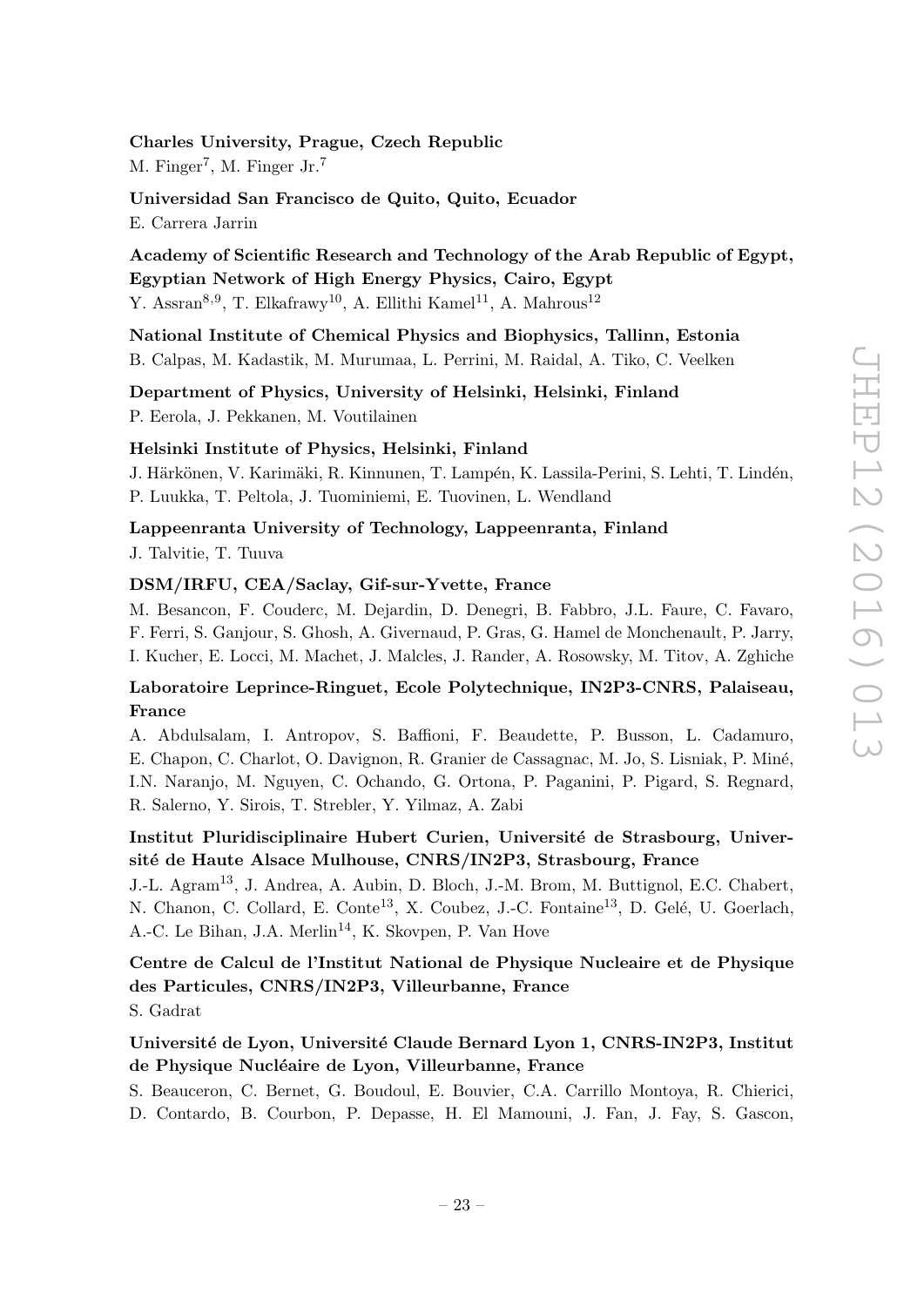M. Gouzevitch, G. Grenier, B. Ille, F. Lagarde, I.B. Laktineh, M. Lethuillier, L. Mirabito, A.L. Pequegnot, S. Perries, A. Popov<sup>15</sup>, D. Sabes, V. Sordini, M. Vander Donckt, P. Verdier, S. Viret

#### Georgian Technical University, Tbilisi, Georgia

T. Toriashvili $^{16}$ 

## Tbilisi State University, Tbilisi, Georgia

Z. Tsamalaidze<sup>7</sup>

## RWTH Aachen University, I. Physikalisches Institut, Aachen, Germany

C. Autermann, S. Beranek, L. Feld, A. Heister, M.K. Kiesel, K. Klein, M. Lipinski, A. Ostapchuk, M. Preuten, F. Raupach, S. Schael, C. Schomakers, J.F. Schulte, J. Schulz, T. Verlage, H. Weber, V. Zhukov<sup>15</sup>

#### RWTH Aachen University, III. Physikalisches Institut A, Aachen, Germany

M. Brodski, E. Dietz-Laursonn, D. Duchardt, M. Endres, M. Erdmann, S. Erdweg, T. Esch, R. Fischer, A. G¨uth, T. Hebbeker, C. Heidemann, K. Hoepfner, S. Knutzen, M. Merschmeyer, A. Meyer, P. Millet, S. Mukherjee, M. Olschewski, K. Padeken, P. Papacz, T. Pook, M. Radziej, H. Reithler, M. Rieger, F. Scheuch, L. Sonnenschein, D. Teyssier, S. Thüer

#### RWTH Aachen University, III. Physikalisches Institut B, Aachen, Germany

V. Cherepanov, Y. Erdogan, G. Flügge, W. Haj Ahmad, F. Hoehle, B. Kargoll, T. Kress, A. Künsken, J. Lingemann, A. Nehrkorn, A. Nowack, I.M. Nugent, C. Pistone, O. Pooth, A. Stahl $^{14}$ 

## Deutsches Elektronen-Synchrotron, Hamburg, Germany

M. Aldaya Martin, C. Asawatangtrakuldee, I. Asin, K. Beernaert, O. Behnke, U. Behrens, A.A. Bin Anuar, K. Borras<sup>17</sup>, A. Campbell, P. Connor, C. Contreras-Campana, F. Costanza, C. Diez Pardos, G. Dolinska, G. Eckerlin, D. Eckstein, E. Gallo<sup>18</sup>, J. Garay Garcia, A. Geiser, A. Gizhko, J.M. Grados Luyando, P. Gunnellini, A. Harb, J. Hauk, M. Hempel<sup>19</sup>, H. Jung, A. Kalogeropoulos, O. Karacheban<sup>19</sup>, M. Kasemann, J. Keaveney, J. Kieseler, C. Kleinwort, I. Korol, W. Lange, A. Lelek, J. Leonard, K. Lipka, A. Lobanov, W. Lohmann19, R. Mankel, I.-A. Melzer-Pellmann, A.B. Meyer, G. Mittag, J. Mnich, A. Mussgiller, E. Ntomari, D. Pitzl, R. Placakyte, A. Raspereza, B. Roland, M.O. Sahin, ¨ P. Saxena, T. Schoerner-Sadenius, C. Seitz, S. Spannagel, N. Stefaniuk, K.D. Trippkewitz, G.P. Van Onsem, R. Walsh, C. Wissing

#### University of Hamburg, Hamburg, Germany

V. Blobel, M. Centis Vignali, A.R. Draeger, T. Dreyer, E. Garutti, K. Goebel, D. Gonzalez, J. Haller, M. Hoffmann, A. Junkes, R. Klanner, R. Kogler, N. Kovalchuk, T. Lapsien, T. Lenz, I. Marchesini, D. Marconi, M. Meyer, M. Niedziela, D. Nowatschin, J. Ott, F. Pantaleo<sup>14</sup>, T. Peiffer, A. Perieanu, J. Poehlsen, C. Sander, C. Scharf, P. Schleper, A. Schmidt, S. Schumann, J. Schwandt, H. Stadie, G. Steinbrück, F.M. Stober, M. Stöver, H. Tholen, D. Troendle, E. Usai, L. Vanelderen, A. Vanhoefer, B. Vormwald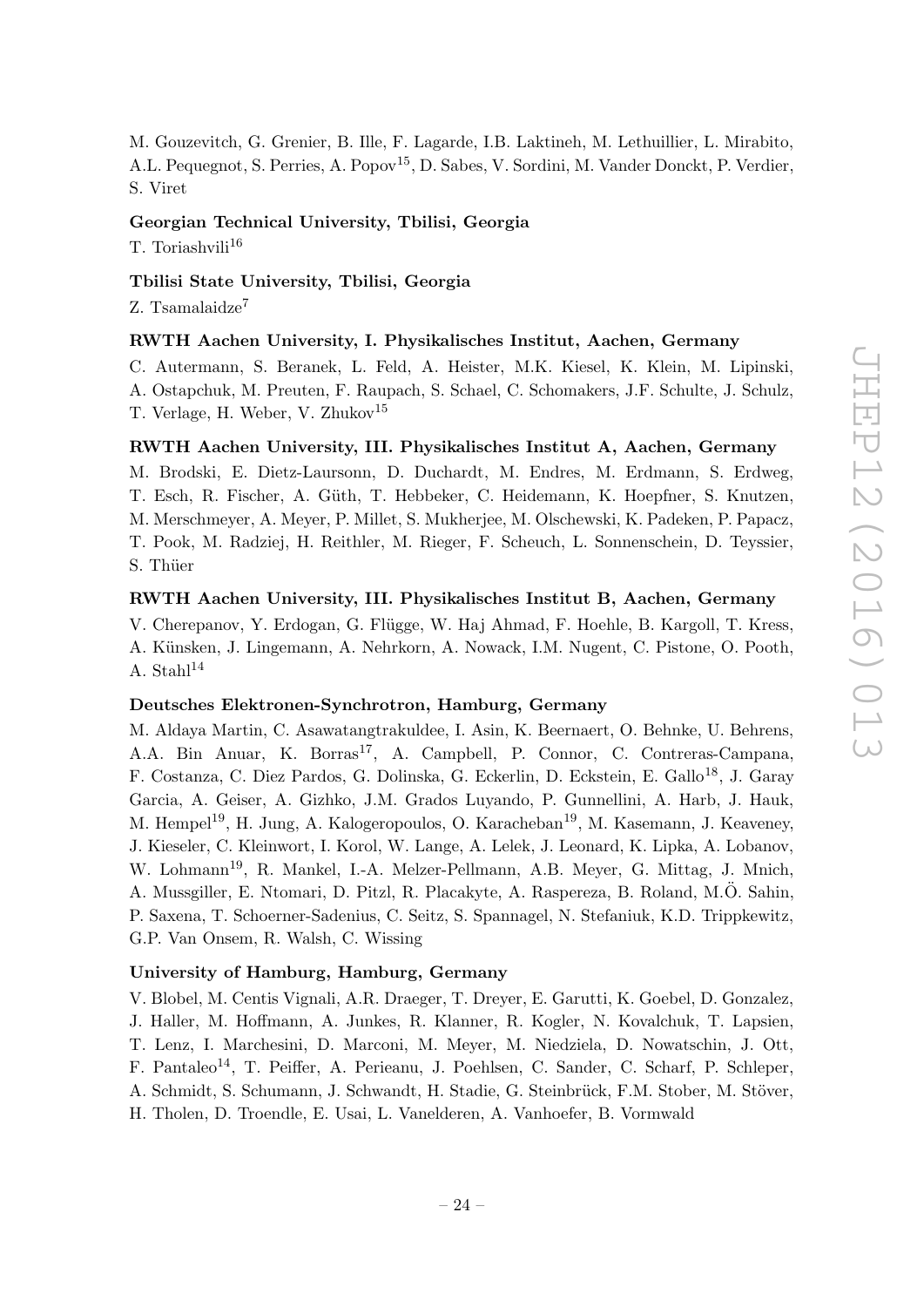### Institut für Experimentelle Kernphysik, Karlsruhe, Germany

C. Barth, C. Baus, J. Berger, E. Butz, T. Chwalek, F. Colombo, W. De Boer, A. Dierlamm, S. Fink, R. Friese, M. Giffels, A. Gilbert, D. Haitz, F. Hartmann14, S.M. Heindl, U. Husemann, I. Katkov<sup>15</sup>, P. Lobelle Pardo, B. Maier, H. Mildner, M.U. Mozer, T. Müller, Th. Müller, M. Plagge, G. Quast, K. Rabbertz, S. Röcker, F. Roscher, M. Schröder, G. Sieber, H.J. Simonis, R. Ulrich, J. Wagner-Kuhr, S. Wayand, M. Weber, T. Weiler, S. Williamson, C. Wöhrmann, R. Wolf

## Institute of Nuclear and Particle Physics (INPP), NCSR Demokritos, Aghia Paraskevi, Greece

G. Anagnostou, G. Daskalakis, T. Geralis, V.A. Giakoumopoulou, A. Kyriakis, D. Loukas, I. Topsis-Giotis

## National and Kapodistrian University of Athens, Athens, Greece

A. Agapitos, S. Kesisoglou, A. Panagiotou, N. Saoulidou, E. Tziaferi

#### University of Ioánnina, Ioánnina, Greece

I. Evangelou, G. Flouris, C. Foudas, P. Kokkas, N. Loukas, N. Manthos, I. Papadopoulos, E. Paradas

## MTA-ELTE Lendület CMS Particle and Nuclear Physics Group, Eötvös Loránd University

N. Filipovic

## Wigner Research Centre for Physics, Budapest, Hungary

G. Bencze, C. Hajdu, P. Hidas, D. Horvath<sup>20</sup>, F. Sikler, V. Veszpremi, G. Vesztergombi<sup>21</sup>, A.J. Zsigmond

## Institute of Nuclear Research ATOMKI, Debrecen, Hungary

N. Beni, S. Czellar, J. Karancsi<sup>22</sup>, A. Makovec, J. Molnar, Z. Szillasi

## University of Debrecen, Debrecen, Hungary

M. Bartók<sup>21</sup>, P. Raics, Z.L. Trocsanyi, B. Ujvari

#### National Institute of Science Education and Research, Bhubaneswar, India

S. Bahinipati, S. Choudhury<sup>23</sup>, P. Mal, K. Mandal, A. Nayak<sup>24</sup>, D.K. Sahoo, N. Sahoo, S.K. Swain

## Panjab University, Chandigarh, India

S. Bansal, S.B. Beri, V. Bhatnagar, R. Chawla, U.Bhawandeep, A.K. Kalsi, A. Kaur, M. Kaur, R. Kumar, A. Mehta, M. Mittal, J.B. Singh, G. Walia

## University of Delhi, Delhi, India

Ashok Kumar, A. Bhardwaj, B.C. Choudhary, R.B. Garg, S. Keshri, A. Kumar, S. Malhotra, M. Naimuddin, N. Nishu, K. Ranjan, R. Sharma, V. Sharma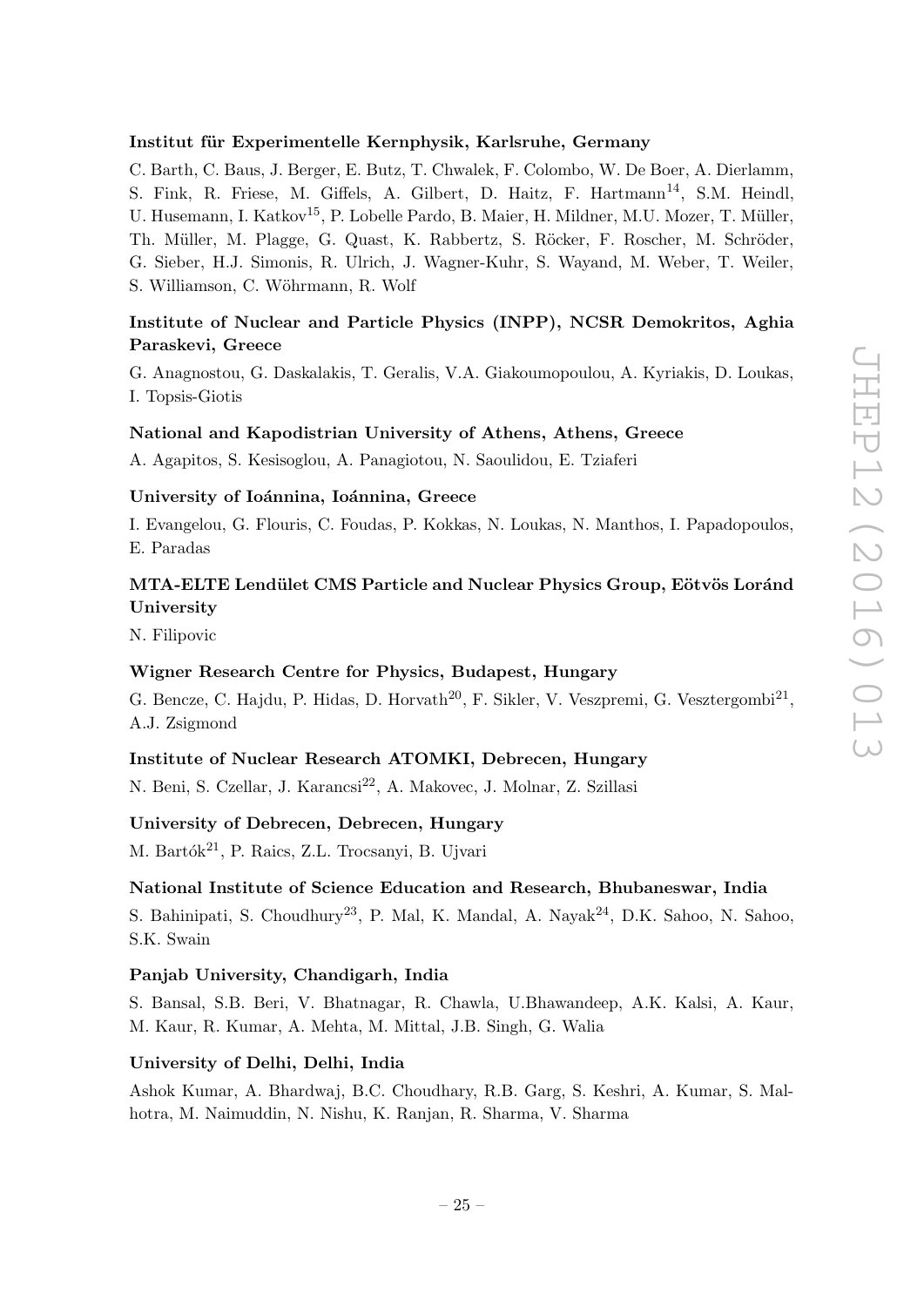## Saha Institute of Nuclear Physics, Kolkata, India

R. Bhattacharya, S. Bhattacharya, K. Chatterjee, S. Dey, S. Dutt, S. Dutta, S. Ghosh, N. Majumdar, A. Modak, K. Mondal, S. Mukhopadhyay, S. Nandan, A. Purohit, A. Roy, D. Roy, S. Roy Chowdhury, S. Sarkar, M. Sharan, S. Thakur

### Indian Institute of Technology Madras, Madras, India

P.K. Behera

## Bhabha Atomic Research Centre, Mumbai, India

R. Chudasama, D. Dutta, V. Jha, V. Kumar, A.K. Mohanty<sup>14</sup>, P.K. Netrakanti, L.M. Pant, P. Shukla, A. Topkar

#### Tata Institute of Fundamental Research-A, Mumbai, India

T. Aziz, S. Dugad, G. Kole, B. Mahakud, S. Mitra, G.B. Mohanty, N. Sur, B. Sutar

#### Tata Institute of Fundamental Research-B, Mumbai, India

S. Banerjee, S. Bhowmik25, R.K. Dewanjee, S. Ganguly, M. Guchait, Sa. Jain, S. Kumar, M. Maity<sup>25</sup>, G. Majumder, K. Mazumdar, B. Parida, T. Sarkar<sup>25</sup>, N. Wickramage<sup>26</sup>

#### Indian Institute of Science Education and Research (IISER), Pune, India

S. Chauhan, S. Dube, A. Kapoor, K. Kothekar, A. Rane, S. Sharma

## Institute for Research in Fundamental Sciences (IPM), Tehran, Iran

H. Behnamian, S. Chenarani<sup>27</sup>, E. Eskandari Tadavani, S.M. Etesami<sup>27</sup>, A. Fahim<sup>28</sup>, M. Khakzad, M. Mohammadi Najafabadi, M. Naseri, S. Paktinat Mehdiabadi, F. Rezaei Hosseinabadi, B. Safarzadeh<sup>29</sup>, M. Zeinali

### University College Dublin, Dublin, Ireland

M. Felcini, M. Grunewald

## INFN Sezione di Bari <sup>a</sup>, Università di Bari  $^b$ , Politecnico di Bari  $^c$ , Bari, Italy

M. Abbrescia<sup>a,b</sup>, C. Calabria<sup>a,b</sup>, C. Caputo<sup>a,b</sup>, A. Colaleo<sup>a</sup>, D. Creanza<sup>a,c</sup>, L. Cristella<sup>a,b</sup>, N. De Filippis<sup>a,c</sup>, M. De Palma<sup>a,b</sup>, L. Fiore<sup>a</sup>, G. Iaselli<sup>a,c</sup>, G. Maggi<sup>a,c</sup>, M. Maggi<sup>a</sup>, G. Miniello<sup>a,b</sup>, S. My<sup>a,b</sup>, S. Nuzzo<sup>a,b</sup>, A. Pompili<sup>a,b</sup>, G. Pugliese<sup>a,c</sup>, R. Radogna<sup>a,b</sup>, A. Ranieri<sup>a</sup>, G. Selvaggi<sup>a,b</sup>, L. Silvestris<sup>a,14</sup>, R. Venditti<sup>a,b</sup>, P. Verwilligen<sup>a</sup>

## INFN Sezione di Bologna  $^a,$  Università di Bologna  $^b,$  Bologna, Italy

G. Abbiendi<sup>a</sup>, C. Battilana, D. Bonacorsi<sup>a,b</sup>, S. Braibant-Giacomelli<sup>a,b</sup>, L. Brigliadori<sup>a,b</sup>, R. Campanini<sup>a,b</sup>, P. Capiluppi<sup>a,b</sup>, A. Castro<sup>a,b</sup>, F.R. Cavallo<sup>a</sup>, S.S. Chhibra<sup>a,b</sup>, G. Codispoti<sup>a,b</sup>, M. Cuffiani<sup>a,b</sup>, G.M. Dallavalle<sup>a</sup>, F. Fabbri<sup>a</sup>, A. Fanfani<sup>a,b</sup>, D. Fasanella<sup>a,b</sup>, P. Giacomelli<sup>a</sup>, C. Grandi<sup>a</sup>, L. Guiducci<sup>a,b</sup>, S. Marcellini<sup>a</sup>, G. Masetti<sup>a</sup>, A. Montanari<sup>a</sup>, F.L. Navarria $a,b$ , A. Perrotta $^a$ , A.M. Rossi $^{a,b}$ , T. Rovelli $^{a,b}$ , G.P. Siroli $^{a,b}$ , N. Tosi $^{a,b,14}$ 

## INFN Sezione di Catania <sup>a</sup>, Università di Catania  $^b,$  Catania, Italy

S. Albergo<sup>a,b</sup>, M. Chiorboli<sup>a,b</sup>, S. Costa<sup>a,b</sup>, A. Di Mattia<sup>a</sup>, F. Giordano<sup>a,b</sup>, R. Potenza<sup>a,b</sup>, A. Tricomi<sup>a,b</sup>, C. Tuve<sup>a,b</sup>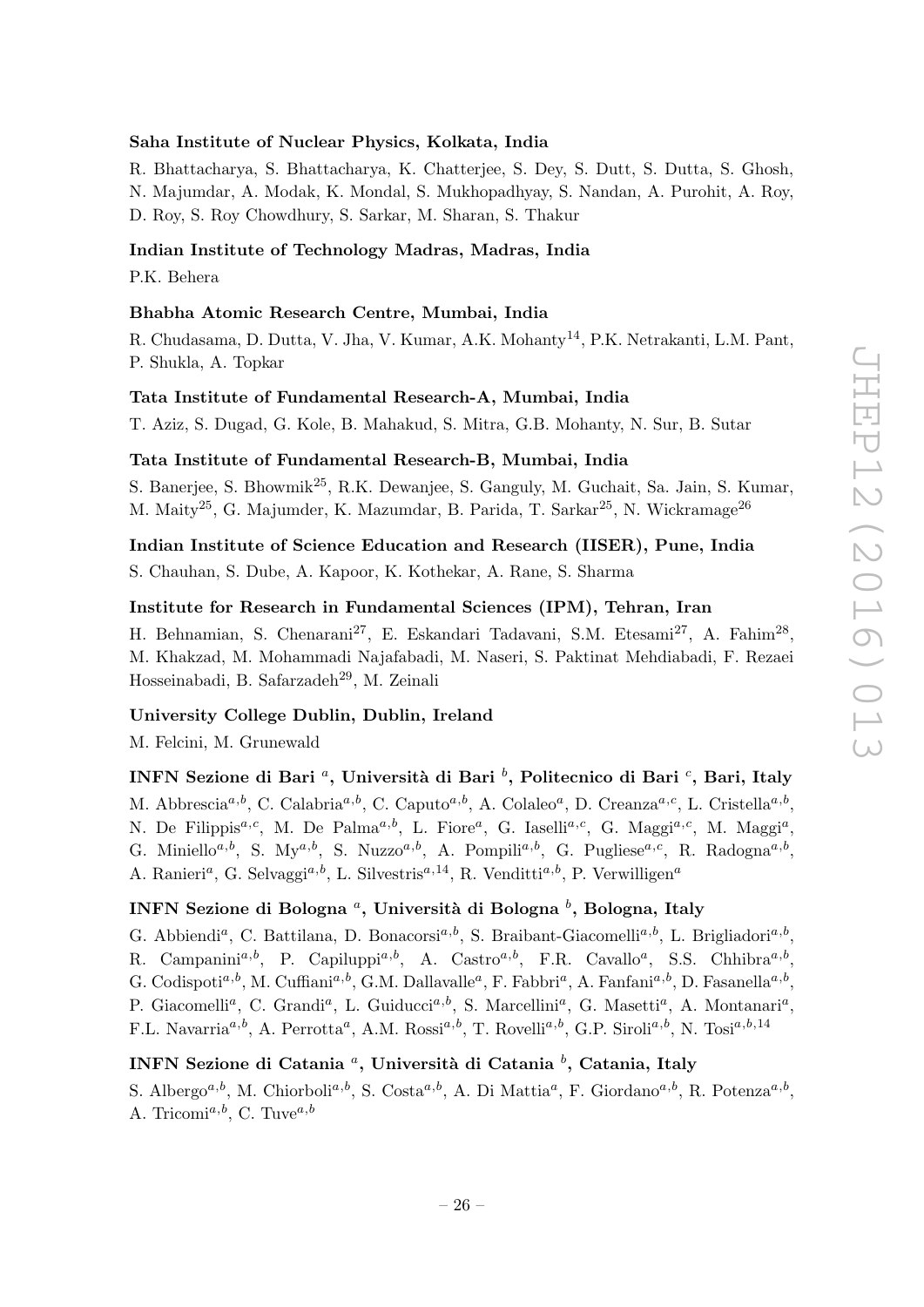## INFN Sezione di Firenze  $^a,$  Università di Firenze  $^b,$  Firenze, Italy

G. Barbagli<sup>a</sup>, V. Ciulli<sup>a,b</sup>, C. Civinini<sup>a</sup>, R. D'Alessandro<sup>a,b</sup>, E. Focardi<sup>a,b</sup>, V. Gori<sup>a,b</sup>, P. Lenzi<sup>a,b</sup>, M. Meschini<sup>a</sup>, S. Paoletti<sup>a</sup>, G. Sguazzoni<sup>a</sup>, L. Viliani<sup>a,b,14</sup>

## INFN Laboratori Nazionali di Frascati, Frascati, Italy

L. Benussi, S. Bianco, F. Fabbri, D. Piccolo, F. Primavera<sup>14</sup>

## INFN Sezione di Genova <sup>a</sup>, Università di Genova  $^b,$  Genova, Italy

V. Calvelli<sup>a,b</sup>, F. Ferro<sup>a</sup>, M. Lo Vetere<sup>a,b</sup>, M.R. Monge<sup>a,b</sup>, E. Robutti<sup>a</sup>, S. Tosi<sup>a,b</sup>

## INFN Sezione di Milano-Bicocca <sup>a</sup>, Università di Milano-Bicocca <sup>b</sup>, Milano, Italy

L. Brianza, M.E. Dinardo<sup>a,b</sup>, S. Fiorendi<sup>a,b</sup>, S. Gennai<sup>a</sup>, A. Ghezzi<sup>a,b</sup>, P. Govoni<sup>a,b</sup>,

S. Malvezzi<sup>a</sup>, R.A. Manzoni<sup>a,b,14</sup>, B. Marzocchi<sup>a,b</sup>, D. Menasce<sup>a</sup>, L. Moroni<sup>a</sup>, M. Paganoni<sup>a,b</sup>, D. Pedrini<sup>a</sup>, S. Pigazzini, S. Ragazzi<sup>a,b</sup>, T. Tabarelli de Fatis<sup>a,b</sup>

## INFN Sezione di Napoli <sup>a</sup>, Università di Napoli 'Federico II'  $^b$ , Napoli, Italy, Università della Basilicata  $^c$ , Potenza, Italy, Università G. Marconi  $^d$ , Roma, Italy

S. Buontempo<sup>a</sup>, N. Cavallo<sup>a,c</sup>, G. De Nardo, S. Di Guida<sup>a,d,14</sup>, M. Esposito<sup>a,b</sup>, F. Fabozzi<sup>a,c</sup>, A.O.M. Iorio<sup>a,b</sup>, G. Lanza<sup>a</sup>, L. Lista<sup>a</sup>, S. Meola<sup>a,d,14</sup>, P. Paolucci<sup>a,14</sup>, C. Sciacca<sup> $a,b$ </sup>, F. Thyssen

## INFN Sezione di Padova <sup>a</sup>, Università di Padova  $^b$ , Padova, Italy, Università di  $Trento<sup>c</sup>$ , Trento, Italy

P. Azzi<sup>a,14</sup>, N. Bacchetta<sup>a</sup>, L. Benato<sup>a,b</sup>, D. Bisello<sup>a,b</sup>, A. Boletti<sup>a,b</sup>, R. Carlin<sup>a,b</sup>, A. Carvalho Antunes De Oliveira<sup>a,b</sup>, P. Checchia<sup>a</sup>, M. Dall'Osso<sup>a,b</sup>, P. De Castro Manzano<sup>a</sup>, T. Dorigo<sup>a</sup>, U. Dosselli<sup>a</sup>, F. Gasparini<sup>a,b</sup>, U. Gasparini<sup>a,b</sup>, A. Gozzelino<sup>a</sup>, S. Lacaprara<sup>a</sup>, M. Margoni<sup>a,b</sup>, A.T. Meneguzzo<sup>a,b</sup>, J. Pazzini<sup>a,b,14</sup>, N. Pozzobon<sup>a,b</sup>, P. Ronchese<sup>a,b</sup>, F. Simonetto<sup>a,b</sup>, E. Torassa<sup>a</sup>, M. Zanetti, P. Zotto<sup>a,b</sup>, A. Zucchetta<sup>a,b</sup>, G. Zumerle<sup>a,b</sup>

## INFN Sezione di Pavia  $^a,$  Università di Pavia  $^b,$  Pavia, Italy

A. Braghieri<sup>a</sup>, A. Magnani<sup>a,b</sup>, P. Montagna<sup>a,b</sup>, S.P. Ratti<sup>a,b</sup>, V. Re<sup>a</sup>, C. Riccardi<sup>a,b</sup>, P. Salvini<sup>a</sup>, I. Vai<sup> $a,b$ </sup>, P. Vitulo $a,b$ 

## INFN Sezione di Perugia <sup>a</sup>, Università di Perugia  $^b$ , Perugia, Italy

L. Alunni Solestizi<sup>a,b</sup>, G.M. Bilei<sup>a</sup>, D. Ciangottini<sup>a,b</sup>, L. Fanò<sup>a,b</sup>, P. Lariccia<sup>a,b</sup>, R. Leonardi<sup>a, b</sup>, G. Mantovani<sup>a, b</sup>, M. Menichelli<sup>a</sup>, A. Saha<sup>a</sup>, A. Santocchia<sup>a, b</sup>

## INFN Sezione di Pisa <sup>a</sup>, Università di Pisa <sup>b</sup>, Scuola Normale Superiore di Pisa <sup>c</sup>, Pisa, Italy

K. Androsov<sup>a, 30</sup>, P. Azzurri<sup>a, 14</sup>, G. Bagliesi<sup>a</sup>, J. Bernardini<sup>a</sup>, T. Boccali<sup>a</sup>, R. Castaldi<sup>a</sup>, M.A. Ciocci<sup>a,30</sup>, R. Dell'Orso<sup>a</sup>, S. Donato<sup>a,c</sup>, G. Fedi, A. Giassi<sup>a</sup>, M.T. Grippo<sup>a,30</sup>, F. Ligabue<sup>a, c</sup>, T. Lomtadze<sup>a</sup>, L. Martini<sup>a, b</sup>, A. Messineo<sup>a, b</sup>, F. Palla<sup>a</sup>, A. Rizzi<sup>a, b</sup>, A. Savoy-Navarro<sup>a,31</sup>, P. Spagnolo<sup>a</sup>, R. Tenchini<sup>a</sup>, G. Tonelli<sup>a,b</sup>, A. Venturi<sup>a</sup>, P.G. Verdini<sup>a</sup>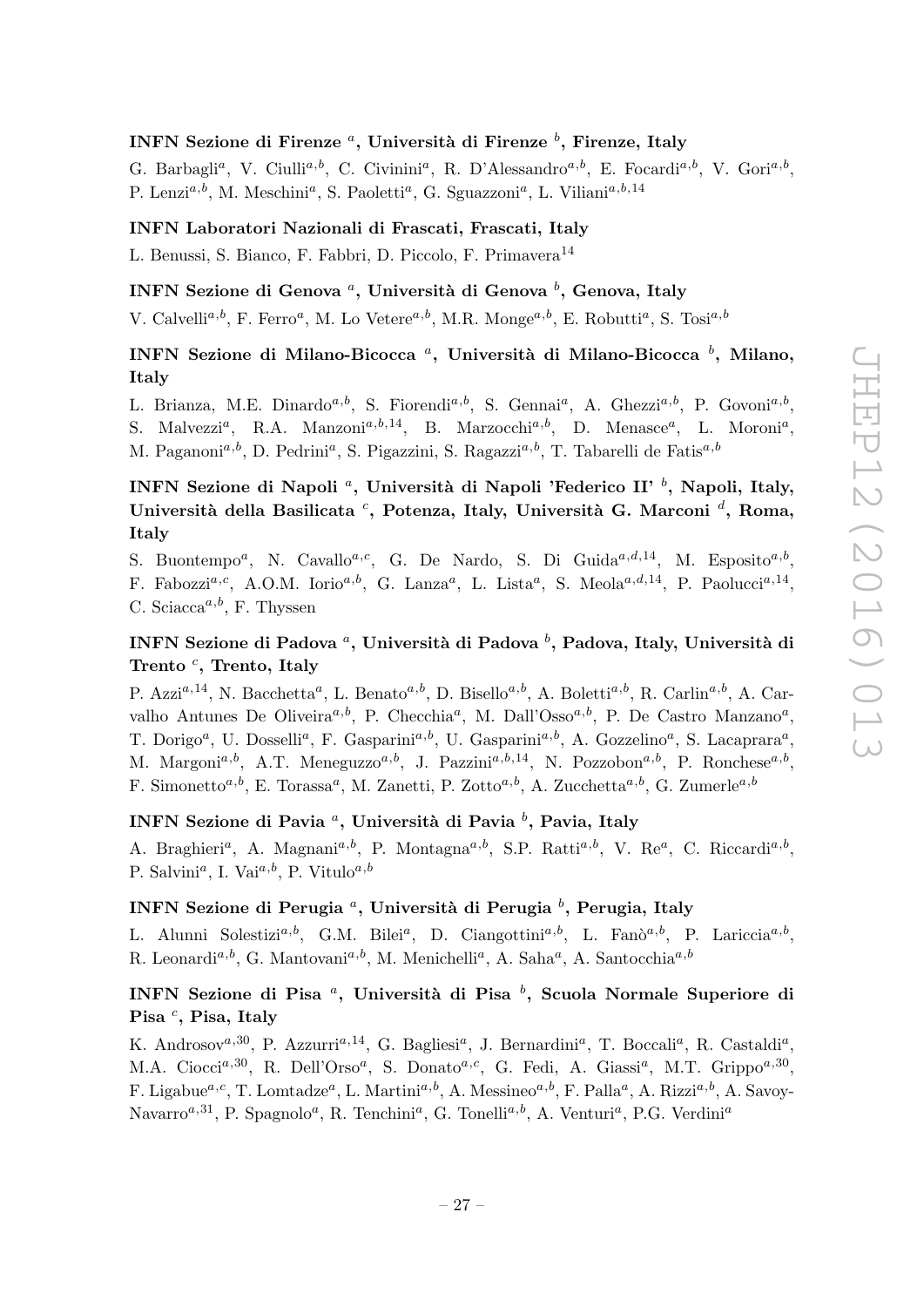## INFN Sezione di Roma  $^a,$  Università di Roma  $^b,$  Roma, Italy

L. Barone<sup>a, b</sup>, F. Cavallari<sup>a</sup>, M. Cipriani<sup>a, b</sup>, G. D'imperio<sup>a, b, 14</sup>, D. Del Re<sup>a, b, 14</sup>, M. Diemoz<sup>a</sup>, S. Gelli<sup>a,b</sup>, C. Jorda<sup>a</sup>, E. Longo<sup>a,b</sup>, F. Margaroli<sup>a,b</sup>, P. Meridiani<sup>a</sup>, G. Organtini<sup>a,b</sup>, R. Paramatti<sup>a</sup>, F. Preiato<sup>a,b</sup>, S. Rahatlou<sup>a,b</sup>, C. Rovelli<sup>a</sup>, F. Santanastasio<sup>a,b</sup>

## INFN Sezione di Torino <sup>a</sup>, Università di Torino  $^b,$  Torino, Italy, Università del Piemonte Orientale  $^c$ , Novara, Italy

N. Amapane<sup>a,b</sup>, R. Arcidiacono<sup>a,c,14</sup>, S. Argiro<sup>a,b</sup>, M. Arneodo<sup>a,c</sup>, N. Bartosik<sup>a</sup>, R. Bellan<sup>a,b</sup>, C. Biino<sup>a</sup>, N. Cartiglia<sup>a</sup>, F. Cenna<sup>a,b</sup>, M. Costa<sup>a,b</sup>, R. Covarelli<sup>a,b</sup>, A. Degano<sup>a,b</sup>, N. Demaria<sup>a</sup>, L. Finco<sup>a,b</sup>, B. Kiani<sup>a,b</sup>, C. Mariotti<sup>a</sup>, S. Maselli<sup>a</sup>, E. Migliore<sup>a,b</sup>, V. Monaco<sup>a,b</sup>, E. Monteil<sup>a,b</sup>, M.M. Obertino<sup>a,b</sup>, L. Pacher<sup>a,b</sup>, N. Pastrone<sup>a</sup>, M. Pelliccioni<sup>a</sup>, G.L. Pinna Angioni<sup>a,b</sup>, F. Ravera<sup>a,b</sup>, A. Romero<sup>a,b</sup>, M. Ruspa<sup>a,c</sup>, R. Sacchi<sup>a,b</sup>, K. Shchelina<sup>a,b</sup>, V. Sola<sup>a</sup>, A. Solano<sup>a,b</sup>, A. Staiano<sup>a</sup>, P. Traczyk<sup>a,b</sup>

## INFN Sezione di Trieste <sup>a</sup>, Università di Trieste  $^b$ , Trieste, Italy

S. Belforte<sup>a</sup>, M. Casarsa<sup>a</sup>, F. Cossutti<sup>a</sup>, G. Della Ricca<sup>a,b</sup>, C. La Licata<sup>a,b</sup>, A. Schizzi<sup>a,b</sup>, A. Zanetti<sup>a</sup>

### Kyungpook National University, Daegu, Korea

D.H. Kim, G.N. Kim, M.S. Kim, S. Lee, S.W. Lee, Y.D. Oh, S. Sekmen, D.C. Son, Y.C. Yang

Chonbuk National University, Jeonju, Korea

A. Lee

### Hanyang University, Seoul, Korea

J.A. Brochero Cifuentes, T.J. Kim

### Korea University, Seoul, Korea

S. Cho, S. Choi, Y. Go, D. Gyun, S. Ha, B. Hong, Y. Jo, Y. Kim, B. Lee, K. Lee, K.S. Lee, S. Lee, J. Lim, S.K. Park, Y. Roh

### Seoul National University, Seoul, Korea

J. Almond, J. Kim, S.B. Oh, S.h. Seo, U.K. Yang, H.D. Yoo, G.B. Yu

#### University of Seoul, Seoul, Korea

M. Choi, H. Kim, H. Kim, J.H. Kim, J.S.H. Lee, I.C. Park, G. Ryu, M.S. Ryu

### Sungkyunkwan University, Suwon, Korea

Y. Choi, J. Goh, C. Hwang, J. Lee, I. Yu

## Vilnius University, Vilnius, Lithuania

V. Dudenas, A. Juodagalvis, J. Vaitkus

## National Centre for Particle Physics, Universiti Malaya, Kuala Lumpur, Malaysia

I. Ahmed, Z.A. Ibrahim, J.R. Komaragiri, M.A.B. Md Ali<sup>32</sup>, F. Mohamad Idris<sup>33</sup>, W.A.T. Wan Abdullah, M.N. Yusli, Z. Zolkapli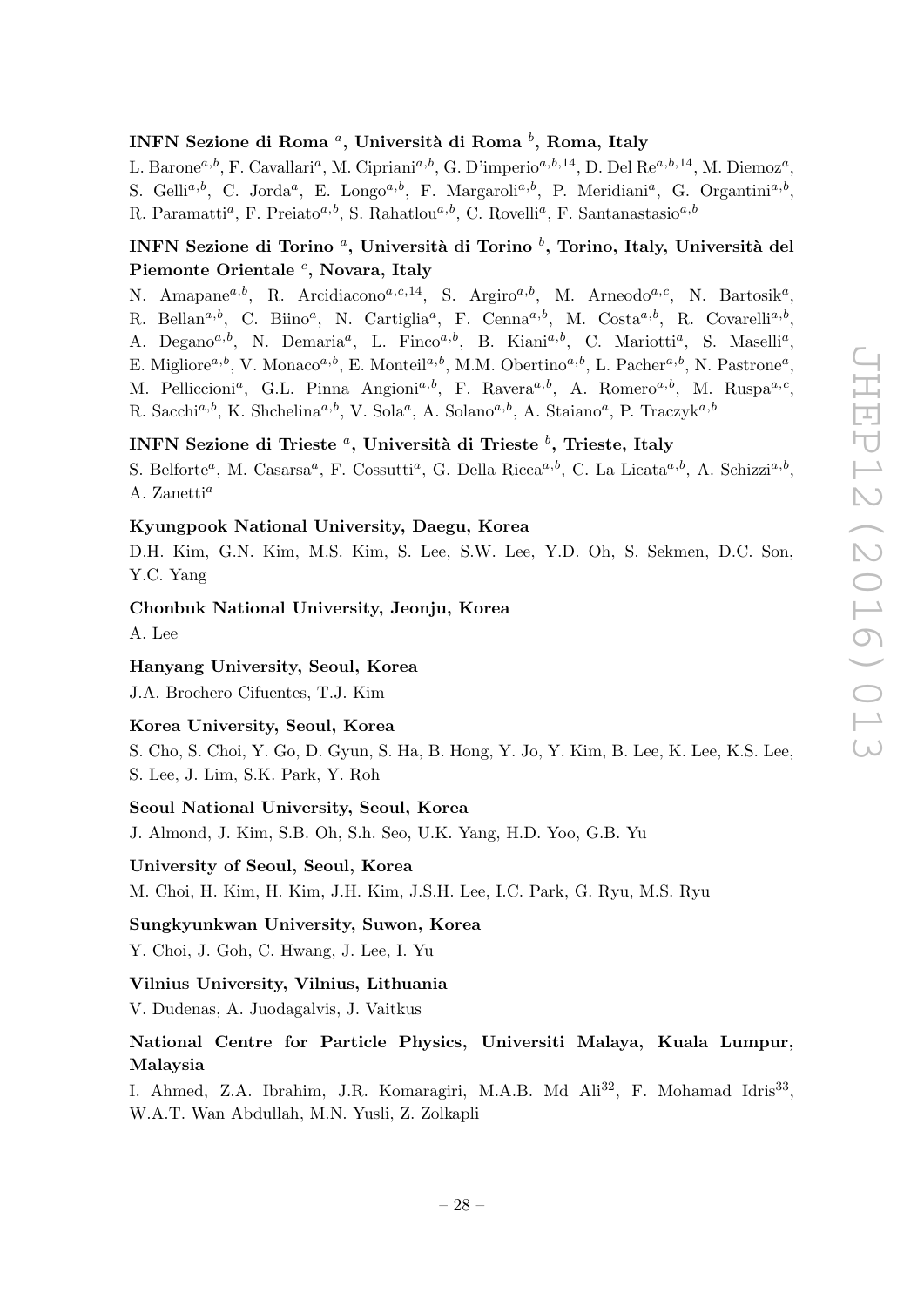#### Centro de Investigacion y de Estudios Avanzados del IPN, Mexico City, Mexico

H. Castilla-Valdez, E. De La Cruz-Burelo, I. Heredia-De La Cruz<sup>34</sup>, A. Hernandez-Almada, R. Lopez-Fernandez, J. Mejia Guisao, A. Sanchez-Hernandez

#### Universidad Iberoamericana, Mexico City, Mexico

S. Carrillo Moreno, C. Oropeza Barrera, F. Vazquez Valencia

#### Benemerita Universidad Autonoma de Puebla, Puebla, Mexico

S. Carpinteyro, I. Pedraza, H.A. Salazar Ibarguen, C. Uribe Estrada

## Universidad Autónoma de San Luis Potosí, San Luis Potosí, Mexico

A. Morelos Pineda

### University of Auckland, Auckland, New Zealand

D. Krofcheck

# University of Canterbury, Christchurch, New Zealand

P.H. Butler

### National Centre for Physics, Quaid-I-Azam University, Islamabad, Pakistan

A. Ahmad, M. Ahmad, Q. Hassan, H.R. Hoorani, W.A. Khan, M.A. Shah, M. Shoaib, M. Waqas

#### National Centre for Nuclear Research, Swierk, Poland

H. Bialkowska, M. Bluj, B. Boimska, T. Frueboes, M. G´orski, M. Kazana, K. Nawrocki, K. Romanowska-Rybinska, M. Szleper, P. Zalewski

## Institute of Experimental Physics, Faculty of Physics, University of Warsaw, Warsaw, Poland

K. Bunkowski, A. Byszuk35, K. Doroba, A. Kalinowski, M. Konecki, J. Krolikowski, M. Misiura, M. Olszewski, M. Walczak

## Laboratório de Instrumentação e Física Experimental de Partículas, Lisboa, Portugal

P. Bargassa, C. Beirão Da Cruz E Silva, A. Di Francesco, P. Faccioli, P.G. Ferreira Parracho, M. Gallinaro, J. Hollar, N. Leonardo, L. Lloret Iglesias, M.V. Nemallapudi, J. Rodrigues Antunes, J. Seixas, O. Toldaiev, D. Vadruccio, J. Varela, P. Vischia

#### Joint Institute for Nuclear Research, Dubna, Russia

S. Afanasiev, P. Bunin, M. Gavrilenko, I. Golutvin, I. Gorbunov, A. Kamenev, V. Karjavin, A. Lanev, A. Malakhov, V. Matveev<sup>36,37</sup>, P. Moisenz, V. Palichik, V. Perelygin, S. Shmatov, S. Shulha, N. Skatchkov, V. Smirnov, N. Voytishin, A. Zarubin

#### Petersburg Nuclear Physics Institute, Gatchina (St. Petersburg), Russia

L. Chtchipounov, V. Golovtsov, Y. Ivanov, V. Kim<sup>38</sup>, E. Kuznetsova<sup>39</sup>, V. Murzin, V. Oreshkin, V. Sulimov, A. Vorobyev

#### Institute for Nuclear Research, Moscow, Russia

Yu. Andreev, A. Dermenev, S. Gninenko, N. Golubev, A. Karneyeu, M. Kirsanov, N. Krasnikov, A. Pashenkov, D. Tlisov, A. Toropin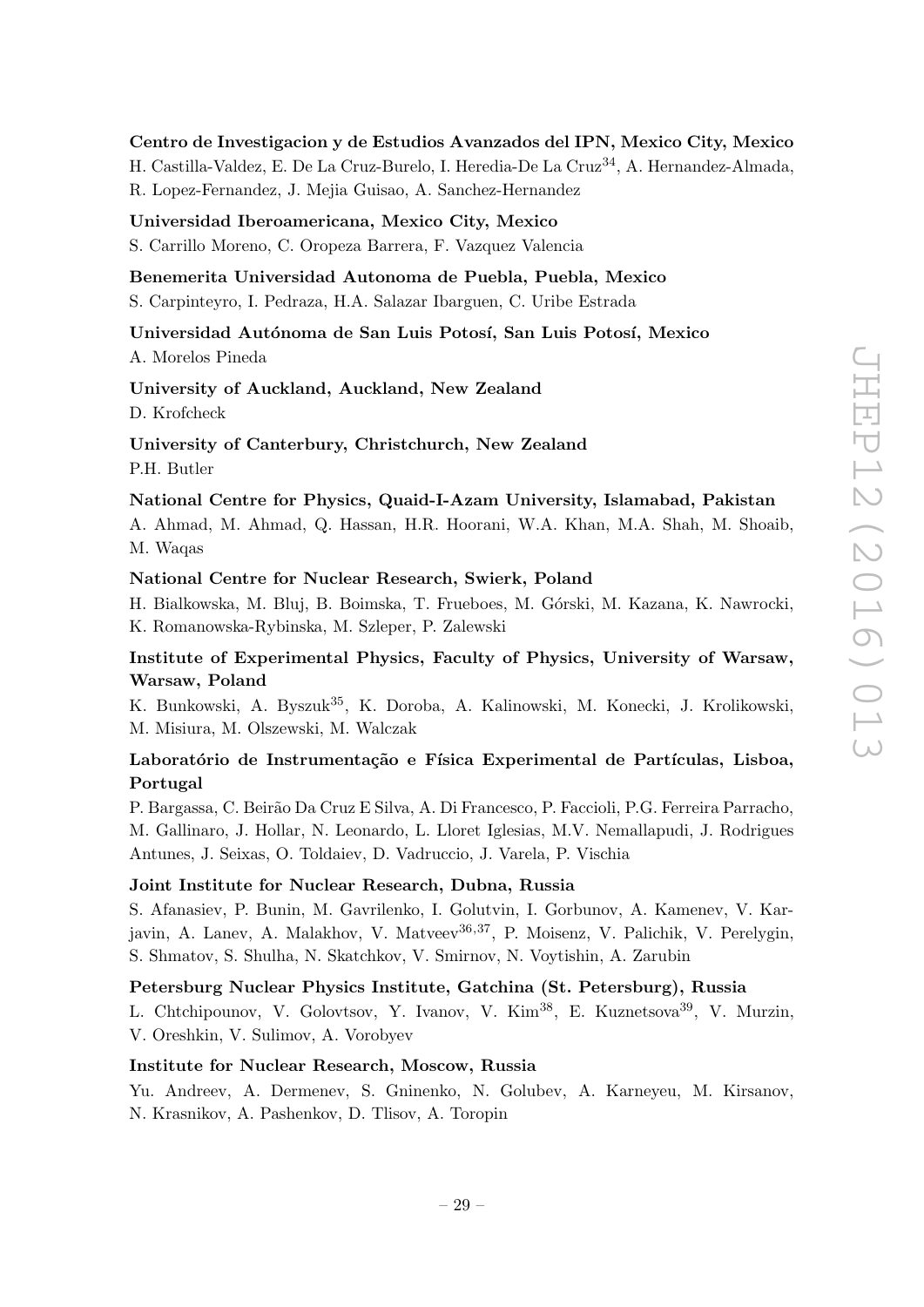### Institute for Theoretical and Experimental Physics, Moscow, Russia

V. Epshteyn, V. Gavrilov, N. Lychkovskaya, V. Popov, I. Pozdnyakov, G. Safronov, A. Spiridonov, M. Toms, E. Vlasov, A. Zhokin

## National Research Nuclear University 'Moscow Engineering Physics Institute' (MEPhI), Moscow, Russia

R. Chistov<sup>40</sup>, V. Rusinov, E. Tarkovskii

## P.N. Lebedev Physical Institute, Moscow, Russia

V. Andreev, M. Azarkin<sup>37</sup>, I. Dremin<sup>37</sup>, M. Kirakosyan, A. Leonidov<sup>37</sup>, S.V. Rusakov, A. Terkulov

## Skobeltsyn Institute of Nuclear Physics, Lomonosov Moscow State University, Moscow, Russia

A. Baskakov, A. Belyaev, E. Boos, M. Dubinin<sup>41</sup>, L. Dudko, A. Ershov, A. Gribushin, V. Klyukhin, O. Kodolova, I. Lokhtin, I. Miagkov, S. Obraztsov, S. Petrushanko, V. Savrin, A. Snigirev

## State Research Center of Russian Federation, Institute for High Energy Physics, Protvino, Russia

I. Azhgirey, I. Bayshev, S. Bitioukov, D. Elumakhov, V. Kachanov, A. Kalinin, D. Konstantinov, V. Krychkine, V. Petrov, R. Ryutin, A. Sobol, S. Troshin, N. Tyurin, A. Uzunian, A. Volkov

## University of Belgrade, Faculty of Physics and Vinca Institute of Nuclear Sciences, Belgrade, Serbia

P. Adzic42, P. Cirkovic, D. Devetak, J. Milosevic, V. Rekovic

## Centro de Investigaciones Energéticas Medioambientales y Tecnológicas (CIEMAT), Madrid, Spain

J. Alcaraz Maestre, E. Calvo, M. Cerrada, M. Chamizo Llatas, N. Colino, B. De La Cruz, A. Delgado Peris, A. Escalante Del Valle, C. Fernandez Bedoya, J.P. Fernández Ramos, J. Flix, M.C. Fouz, P. Garcia-Abia, O. Gonzalez Lopez, S. Goy Lopez, J.M. Hernandez, M.I. Josa, E. Navarro De Martino, A. Pérez-Calero Yzquierdo, J. Puerta Pelayo, A. Quintario Olmeda, I. Redondo, L. Romero, M.S. Soares

### Universidad Autónoma de Madrid, Madrid, Spain

J.F. de Trocóniz, M. Missiroli, D. Moran

### Universidad de Oviedo, Oviedo, Spain

J. Cuevas, J. Fernandez Menendez, I. Gonzalez Caballero, J.R. González Fernández, E. Palencia Cortezon, S. Sanchez Cruz, I. Suárez Andrés, J.M. Vizan Garcia

## Instituto de Física de Cantabria (IFCA), CSIC-Universidad de Cantabria, Santander, Spain

I.J. Cabrillo, A. Calderon, J.R. Castiñeiras De Saa, E. Curras, M. Fernandez, J. Garcia-Ferrero, G. Gomez, A. Lopez Virto, J. Marco, C. Martinez Rivero, F. Matorras, J. Piedra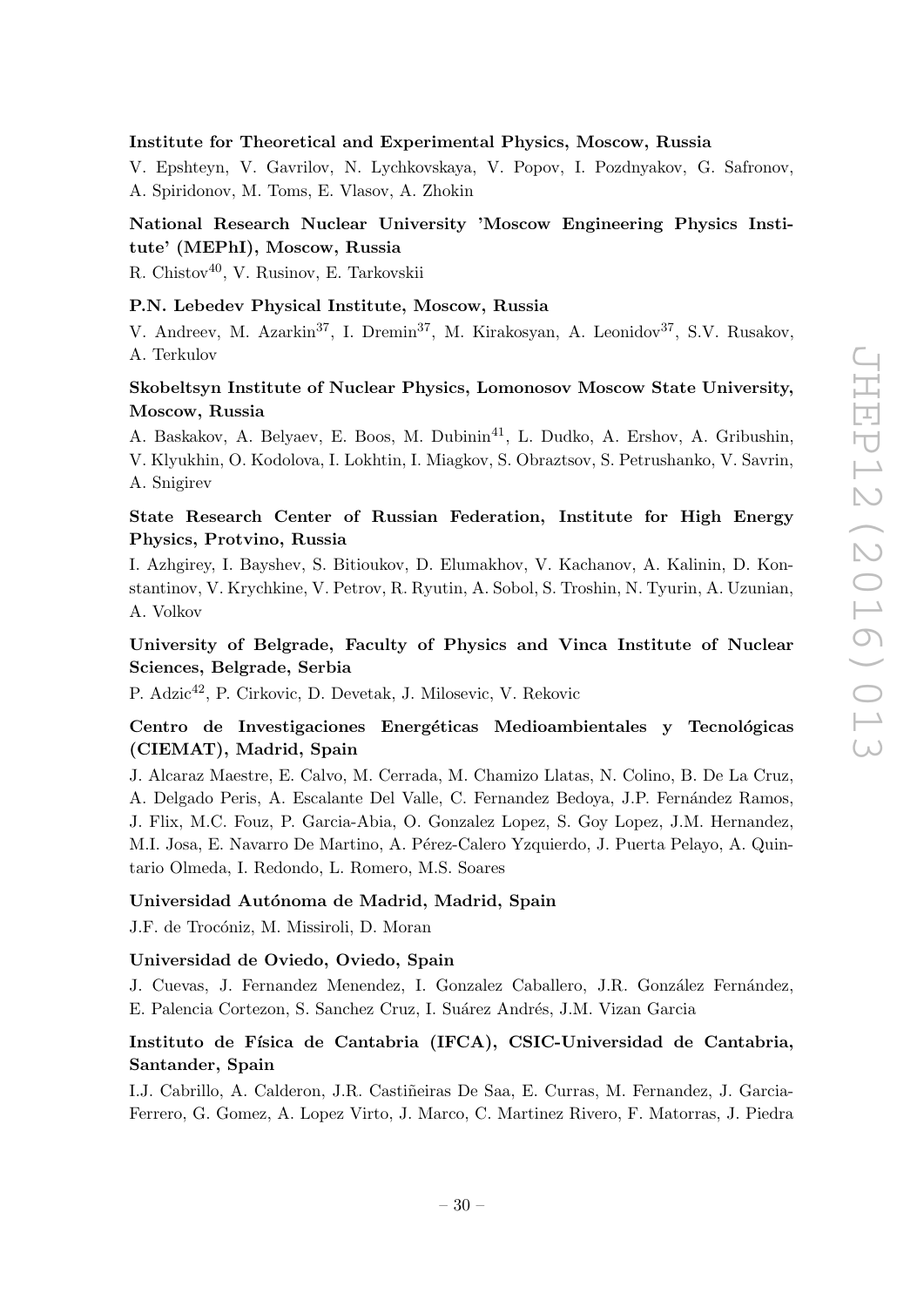Gomez, T. Rodrigo, A. Ruiz-Jimeno, L. Scodellaro, N. Trevisani, I. Vila, R. Vilar Cortabitarte

### CERN, European Organization for Nuclear Research, Geneva, Switzerland

D. Abbaneo, E. Auffray, G. Auzinger, M. Bachtis, P. Baillon, A.H. Ball, D. Barney, P. Bloch, A. Bocci, A. Bonato, C. Botta, T. Camporesi, R. Castello, M. Cepeda, G. Cerminara, M. D'Alfonso, D. d'Enterria, A. Dabrowski, V. Daponte, A. David, M. De Gruttola, F. De Guio, A. De Roeck, E. Di Marco<sup>43</sup>, M. Dobson, M. Dordevic, B. Dorney, T. du Pree, D. Duggan, M. Dünser, N. Dupont, A. Elliott-Peisert, S. Fartoukh, G. Franzoni, J. Fulcher, W. Funk, D. Gigi, K. Gill, M. Girone, F. Glege, D. Gulhan, S. Gundacker, M. Guthoff, J. Hammer, P. Harris, J. Hegeman, V. Innocente, P. Janot, H. Kirschenmann, V. Knünz, A. Kornmayer<sup>14</sup>, M.J. Kortelainen, K. Kousouris, M. Krammer<sup>1</sup>, P. Lecoq, C. Lourenço, M.T. Lucchini, L. Malgeri, M. Mannelli, A. Martelli, F. Meijers, S. Mersi, E. Meschi, F. Moortgat, S. Morovic, M. Mulders, H. Neugebauer, S. Orfanelli<sup>44</sup>, L. Orsini, L. Pape, E. Perez, M. Peruzzi, A. Petrilli, G. Petrucciani, A. Pfeiffer, M. Pierini, A. Racz, T. Reis, G. Rolandi<sup>45</sup>, M. Rovere, M. Ruan, H. Sakulin, J.B. Sauvan, C. Schäfer, C. Schwick, M. Seidel, A. Sharma, P. Silva, M. Simon, P. Sphicas<sup>46</sup>, J. Steggemann, M. Stoye, Y. Takahashi, M. Tosi, D. Treille, A. Triossi, A. Tsirou, V. Veckalns<sup>47</sup>, G.I. Veres<sup>21</sup>, N. Wardle, A. Zagozdzinska35, W.D. Zeuner

#### Paul Scherrer Institut, Villigen, Switzerland

W. Bertl, K. Deiters, W. Erdmann, R. Horisberger, Q. Ingram, H.C. Kaestli, D. Kotlinski, U. Langenegger, T. Rohe

#### Institute for Particle Physics, ETH Zurich, Zurich, Switzerland

F. Bachmair, L. Bäni, L. Bianchini, B. Casal, G. Dissertori, M. Dittmar, M. Donegà, P. Eller, C. Grab, C. Heidegger, D. Hits, J. Hoss, G. Kasieczka, P. Lecomte† , W. Lustermann, B. Mangano, M. Marionneau, P. Martinez Ruiz del Arbol, M. Masciovecchio, M.T. Meinhard, D. Meister, F. Micheli, P. Musella, F. Nessi-Tedaldi, F. Pandolfi, J. Pata, F. Pauss, G. Perrin, L. Perrozzi, M. Quittnat, M. Rossini, M. Schönenberger, A. Starodumov<sup>48</sup>, M. Takahashi, V.R. Tavolaro, K. Theofilatos, R. Wallny

#### Universität Zürich, Zurich, Switzerland

T.K. Aarrestad, C. Amsler<sup>49</sup>, L. Caminada, M.F. Canelli, V. Chiochia, A. De Cosa, C. Galloni, A. Hinzmann, T. Hreus, B. Kilminster, C. Lange, J. Ngadiuba, D. Pinna, G. Rauco, P. Robmann, D. Salerno, Y. Yang

#### National Central University, Chung-Li, Taiwan

V. Candelise, T.H. Doan, Sh. Jain, R. Khurana, M. Konyushikhin, C.M. Kuo, W. Lin, Y.J. Lu, A. Pozdnyakov, S.S. Yu

## National Taiwan University (NTU), Taipei, Taiwan

Arun Kumar, P. Chang, Y.H. Chang, Y.W. Chang, Y. Chao, K.F. Chen, P.H. Chen, C. Dietz, F. Fiori, W.-S. Hou, Y. Hsiung, Y.F. Liu, R.-S. Lu, M. Mi˜nano Moya, E. Paganis, A. Psallidas, J.f. Tsai, Y.M. Tzeng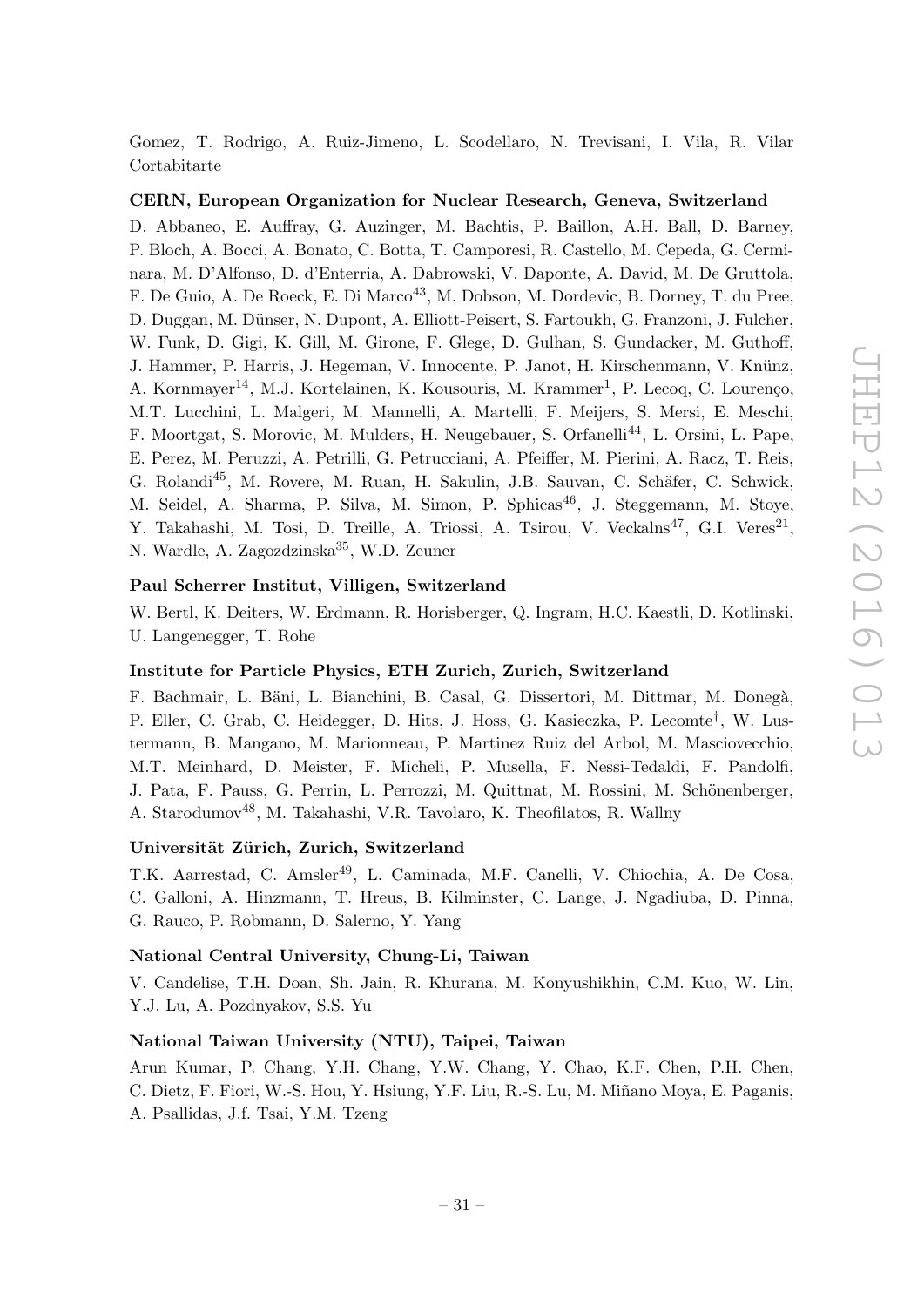## Chulalongkorn University, Faculty of Science, Department of Physics, Bangkok, Thailand

B. Asavapibhop, G. Singh, N. Srimanobhas, N. Suwonjandee

## Cukurova University, Adana, Turkey

A. Adiguzel, S. Cerci<sup>50</sup>, S. Damarseckin, Z.S. Demiroglu, C. Dozen, I. Dumanoglu, S. Girgis, G. Gokbulut, Y. Guler, E. Gurpinar, I. Hos, E.E. Kangal<sup>51</sup>, O. Kara, A. Kavis Topaksu, U. Kiminsu, M. Oglakci, G. Onengut<sup>52</sup>, K. Ozdemir<sup>53</sup>, D. Sunar Cerci<sup>50</sup>, B. Tali<sup>50</sup>, S. Turkcapar, I.S. Zorbakir, C. Zorbilmez

# Middle East Technical University, Physics Department, Ankara, Turkey

B. Bilin, S. Bilmis, B. Isildak<sup>54</sup>, G. Karapinar<sup>55</sup>, M. Yalvac, M. Zeyrek

Bogazici University, Istanbul, Turkey E. Gülmez, M. Kaya<sup>56</sup>, O. Kaya<sup>57</sup>, E.A. Yetkin<sup>58</sup>, T. Yetkin<sup>59</sup>

Istanbul Technical University, Istanbul, Turkey

A. Cakir, K. Cankocak, S. Sen<sup>60</sup>

Institute for Scintillation Materials of National Academy of Science of Ukraine, Kharkov, Ukraine

B. Grynyov

## National Scientific Center, Kharkov Institute of Physics and Technology, Kharkov, Ukraine

L. Levchuk, P. Sorokin

## University of Bristol, Bristol, United Kingdom

R. Aggleton, F. Ball, L. Beck, J.J. Brooke, D. Burns, E. Clement, D. Cussans, H. Flacher, J. Goldstein, M. Grimes, G.P. Heath, H.F. Heath, J. Jacob, L. Kreczko, C. Lucas, D.M. Newbold<sup>61</sup>, S. Paramesvaran, A. Poll, T. Sakuma, S. Seif El Nasr-storey, D. Smith, V.J. Smith

## Rutherford Appleton Laboratory, Didcot, United Kingdom

K.W. Bell, A. Belyaev<sup>62</sup>, C. Brew, R.M. Brown, L. Calligaris, D. Cieri, D.J.A. Cockerill, J.A. Coughlan, K. Harder, S. Harper, E. Olaiya, D. Petyt, C.H. Shepherd-Themistocleous, A. Thea, I.R. Tomalin, T. Williams

#### Imperial College, London, United Kingdom

M. Baber, R. Bainbridge, O. Buchmuller, A. Bundock, D. Burton, S. Casasso, M. Citron, D. Colling, L. Corpe, P. Dauncey, G. Davies, A. De Wit, M. Della Negra, P. Dunne, A. Elwood, D. Futyan, Y. Haddad, G. Hall, G. Iles, R. Lane, C. Laner, R. Lucas<sup>61</sup>, L. Lyons, A.-M. Magnan, S. Malik, L. Mastrolorenzo, J. Nash, A. Nikitenko<sup>48</sup>, J. Pela, B. Penning, M. Pesaresi, D.M. Raymond, A. Richards, A. Rose, C. Seez, A. Tapper, K. Uchida, M. Vazquez Acosta<sup>63</sup>, T. Virdee<sup>14</sup>, S.C. Zenz

## Brunel University, Uxbridge, United Kingdom

J.E. Cole, P.R. Hobson, A. Khan, P. Kyberd, D. Leslie, I.D. Reid, P. Symonds, L. Teodorescu, M. Turner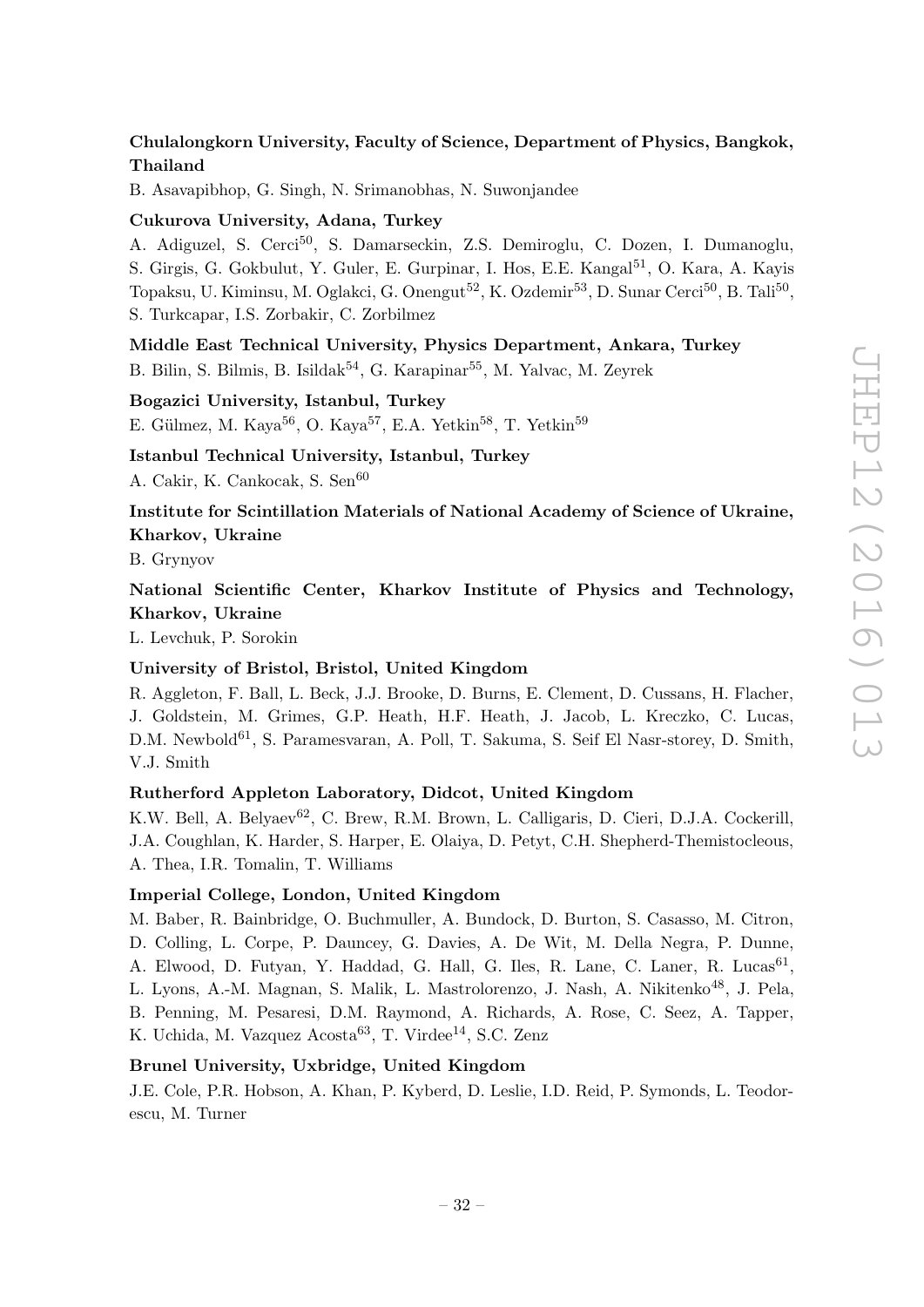#### Baylor University, Waco, U.S.A.

A. Borzou, K. Call, J. Dittmann, K. Hatakeyama, H. Liu, N. Pastika

#### The University of Alabama, Tuscaloosa, U.S.A.

O. Charaf, S.I. Cooper, C. Henderson, P. Rumerio

### Boston University, Boston, U.S.A.

D. Arcaro, A. Avetisyan, T. Bose, D. Gastler, D. Rankin, C. Richardson, J. Rohlf, L. Sulak, D. Zou

#### Brown University, Providence, U.S.A.

G. Benelli, E. Berry, D. Cutts, A. Garabedian, J. Hakala, U. Heintz, J.M. Hogan, O. Jesus, E. Laird, G. Landsberg, Z. Mao, M. Narain, S. Piperov, S. Sagir, E. Spencer, R. Syarif

## University of California, Davis, Davis, U.S.A.

R. Breedon, G. Breto, D. Burns, M. Calderon De La Barca Sanchez, S. Chauhan, M. Chertok, J. Conway, R. Conway, P.T. Cox, R. Erbacher, C. Flores, G. Funk, M. Gardner, W. Ko, R. Lander, C. Mclean, M. Mulhearn, D. Pellett, J. Pilot, F. Ricci-Tam, S. Shalhout, J. Smith, M. Squires, D. Stolp, M. Tripathi, S. Wilbur, R. Yohay

## University of California, Los Angeles, U.S.A.

R. Cousins, P. Everaerts, A. Florent, J. Hauser, M. Ignatenko, D. Saltzberg, E. Takasugi, V. Valuev, M. Weber

### University of California, Riverside, Riverside, U.S.A.

K. Burt, R. Clare, J. Ellison, J.W. Gary, G. Hanson, J. Heilman, P. Jandir, E. Kennedy, F. Lacroix, O.R. Long, M. Malberti, M. Olmedo Negrete, M.I. Paneva, A. Shrinivas, H. Wei, S. Wimpenny, B. R. Yates

#### University of California, San Diego, La Jolla, U.S.A.

J.G. Branson, G.B. Cerati, S. Cittolin, M. Derdzinski, R. Gerosa, A. Holzner, D. Klein, V. Krutelyov, J. Letts, I. Macneill, D. Olivito, S. Padhi, M. Pieri, M. Sani, V. Sharma, S. Simon, M. Tadel, A. Vartak, S. Wasserbaech<sup>64</sup>, C. Welke, J. Wood, F. Würthwein, A. Yagil, G. Zevi Della Porta

## University of California, Santa Barbara, Santa Barbara, U.S.A.

R. Bhandari, J. Bradmiller-Feld, C. Campagnari, A. Dishaw, V. Dutta, K. Flowers, M. Franco Sevilla, P. Geffert, C. George, F. Golf, L. Gouskos, J. Gran, R. Heller, J. Incandela, N. Mccoll, S.D. Mullin, A. Ovcharova, J. Richman, D. Stuart, I. Suarez, C. West, J. Yoo

## California Institute of Technology, Pasadena, U.S.A.

D. Anderson, A. Apresyan, J. Bendavid, A. Bornheim, J. Bunn, Y. Chen, J. Duarte, A. Mott, H.B. Newman, C. Pena, M. Spiropulu, J.R. Vlimant, S. Xie, R.Y. Zhu

## Carnegie Mellon University, Pittsburgh, U.S.A.

M.B. Andrews, V. Azzolini, B. Carlson, T. Ferguson, M. Paulini, J. Russ, M. Sun, H. Vogel, I. Vorobiev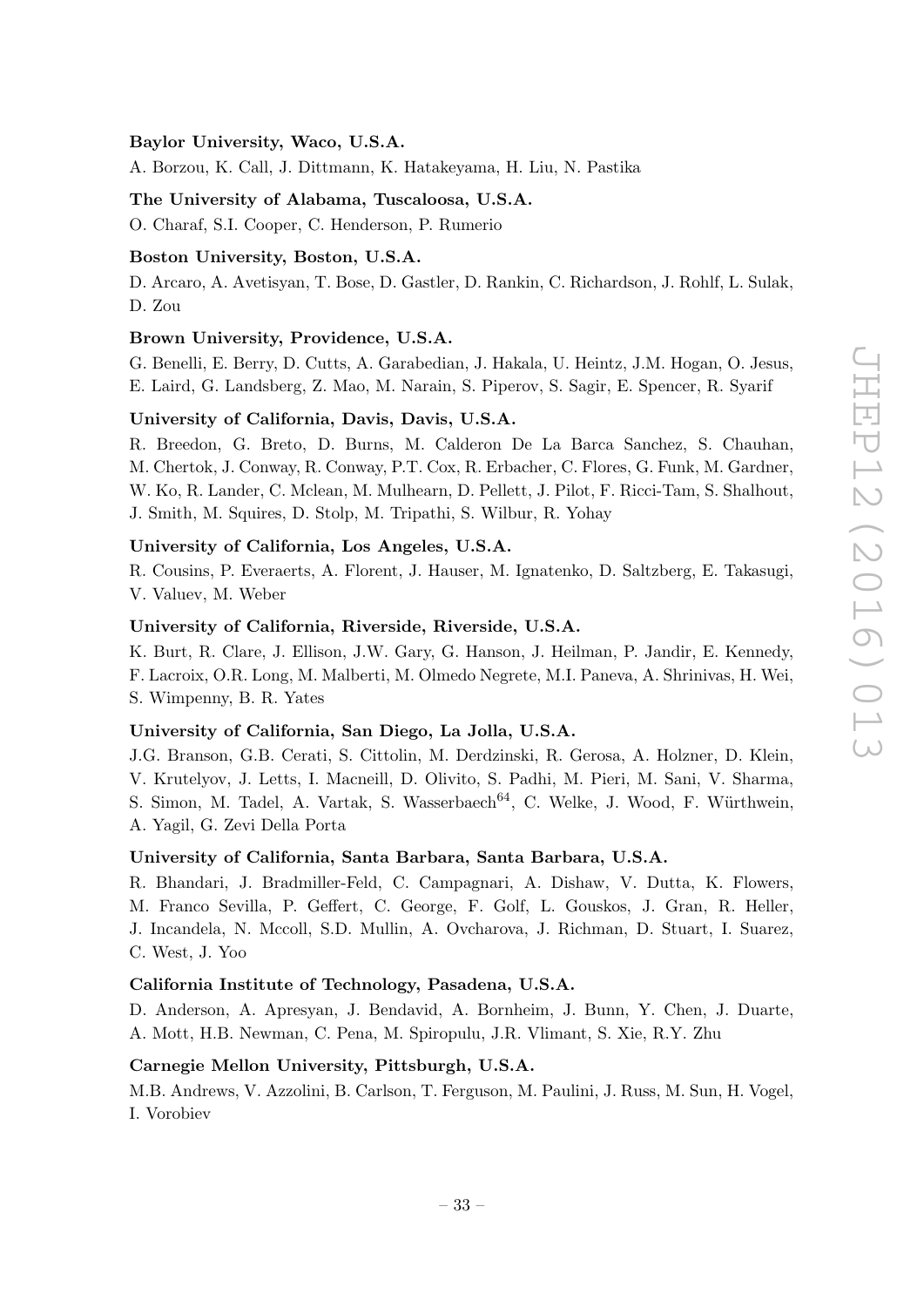### University of Colorado Boulder, Boulder, U.S.A.

J.P. Cumalat, W.T. Ford, F. Jensen, A. Johnson, M. Krohn, T. Mulholland, K. Stenson, S.R. Wagner

#### Cornell University, Ithaca, U.S.A.

J. Alexander, J. Chaves, J. Chu, S. Dittmer, K. Mcdermott, N. Mirman, G. Nicolas Kaufman, J.R. Patterson, A. Rinkevicius, A. Ryd, L. Skinnari, L. Soffi, S.M. Tan, Z. Tao, J. Thom, J. Tucker, P. Wittich, M. Zientek

#### Fairfield University, Fairfield, U.S.A.

D. Winn

#### Fermi National Accelerator Laboratory, Batavia, U.S.A.

S. Abdullin, M. Albrow, G. Apollinari, S. Banerjee, L.A.T. Bauerdick, A. Beretvas, J. Berryhill, P.C. Bhat, G. Bolla, K. Burkett, J.N. Butler, H.W.K. Cheung, F. Chlebana, S. Cihangir, M. Cremonesi, V.D. Elvira, I. Fisk, J. Freeman, E. Gottschalk, L. Gray, D. Green, S. Grünendahl, O. Gutsche, D. Hare, R.M. Harris, S. Hasegawa, J. Hirschauer, Z. Hu, B. Jayatilaka, S. Jindariani, M. Johnson, U. Joshi, B. Klima, B. Kreis, S. Lammel, J. Linacre, D. Lincoln, R. Lipton, T. Liu, R. Lopes De S´a, J. Lykken, K. Maeshima, N. Magini, J.M. Marraffino, S. Maruyama, D. Mason, P. McBride, P. Merkel, S. Mrenna, S. Nahn, C. Newman-Holmes† , V. O'Dell, K. Pedro, O. Prokofyev, G. Rakness, L. Ristori, E. Sexton-Kennedy, A. Soha, W.J. Spalding, L. Spiegel, S. Stoynev, N. Strobbe, L. Taylor, S. Tkaczyk, N.V. Tran, L. Uplegger, E.W. Vaandering, C. Vernieri, M. Verzocchi, R. Vidal, M. Wang, H.A. Weber, A. Whitbeck

#### University of Florida, Gainesville, U.S.A.

D. Acosta, P. Avery, P. Bortignon, D. Bourilkov, A. Brinkerhoff, A. Carnes, M. Carver, D. Curry, S. Das, R.D. Field, I.K. Furic, J. Konigsberg, A. Korytov, P. Ma, K. Matchev, H. Mei, P. Milenovic65, G. Mitselmakher, D. Rank, L. Shchutska, D. Sperka, L. Thomas, J. Wang, S. Wang, J. Yelton

#### Florida International University, Miami, U.S.A.

S. Linn, P. Markowitz, G. Martinez, J.L. Rodriguez

## Florida State University, Tallahassee, U.S.A.

A. Ackert, J.R. Adams, T. Adams, A. Askew, S. Bein, B. Diamond, S. Hagopian, V. Hagopian, K.F. Johnson, A. Khatiwada, H. Prosper, A. Santra, M. Weinberg

### Florida Institute of Technology, Melbourne, U.S.A.

M.M. Baarmand, V. Bhopatkar, S. Colafranceschi<sup>66</sup>, M. Hohlmann, D. Noonan, T. Roy, F. Yumiceva

## University of Illinois at Chicago (UIC), Chicago, U.S.A.

M.R. Adams, L. Apanasevich, D. Berry, R.R. Betts, I. Bucinskaite, R. Cavanaugh, O. Evdokimov, L. Gauthier, C.E. Gerber, D.J. Hofman, P. Kurt, C. O'Brien, I.D. Sandoval Gonzalez, P. Turner, N. Varelas, H. Wang, Z. Wu, M. Zakaria, J. Zhang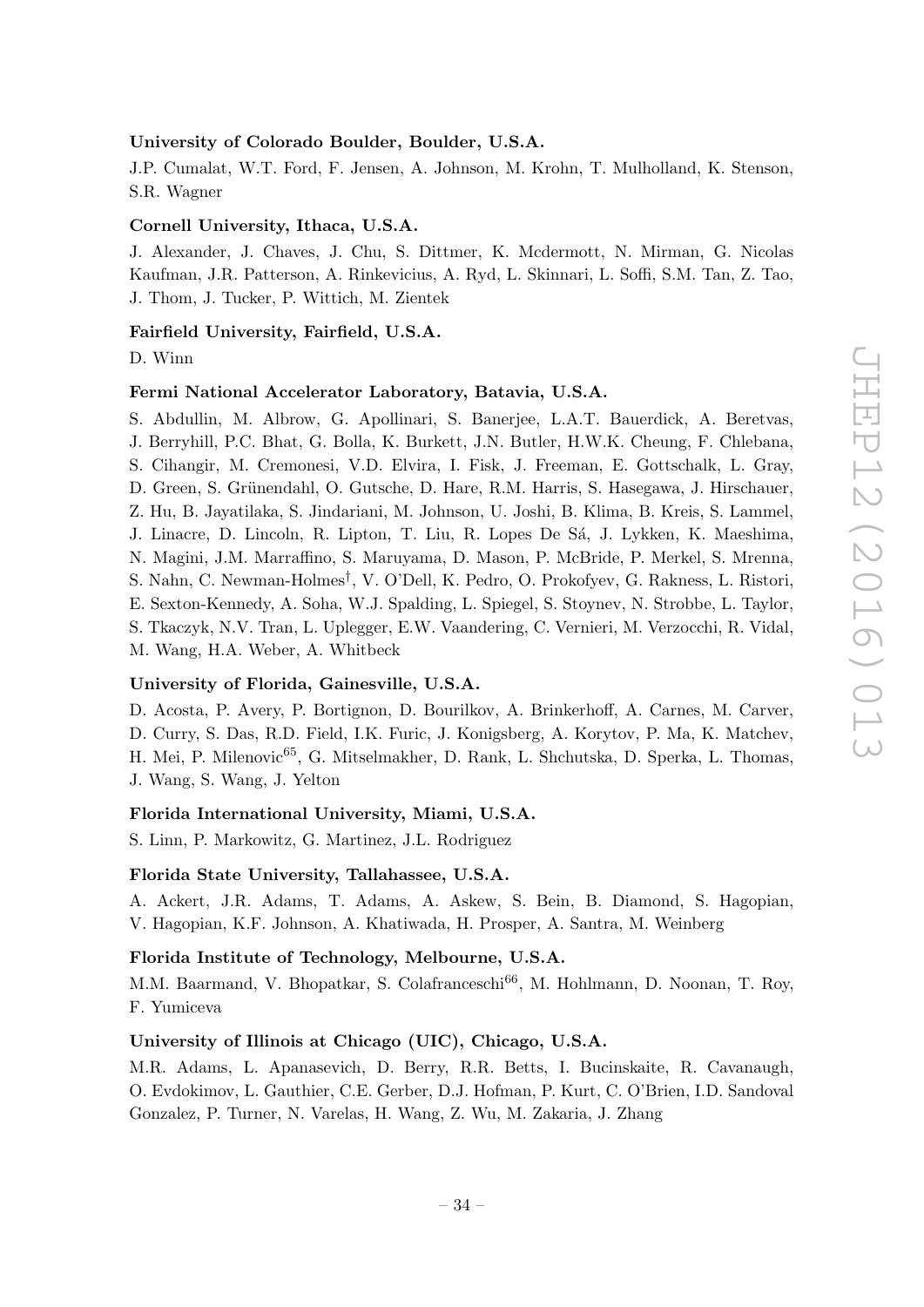### The University of Iowa, Iowa City, U.S.A.

B. Bilki<sup>67</sup>, W. Clarida, K. Dilsiz, S. Durgut, R.P. Gandrajula, M. Haytmyradov, V. Khristenko, J.-P. Merlo, H. Mermerkaya<sup>68</sup>, A. Mestvirishvili, A. Moeller, J. Nachtman, H. Ogul, Y. Onel, F. Ozok<sup>69</sup>, A. Penzo, C. Snyder, E. Tiras, J. Wetzel, K. Yi

### Johns Hopkins University, Baltimore, U.S.A.

I. Anderson, B. Blumenfeld, A. Cocoros, N. Eminizer, D. Fehling, L. Feng, A.V. Gritsan, P. Maksimovic, M. Osherson, J. Roskes, U. Sarica, M. Swartz, M. Xiao, Y. Xin, C. You

## The University of Kansas, Lawrence, U.S.A.

A. Al-bataineh, P. Baringer, A. Bean, J. Bowen, C. Bruner, J. Castle, R.P. Kenny III, A. Kropivnitskaya, D. Majumder, W. Mcbrayer, M. Murray, S. Sanders, R. Stringer, J.D. Tapia Takaki, Q. Wang

### Kansas State University, Manhattan, U.S.A.

A. Ivanov, K. Kaadze, S. Khalil, M. Makouski, Y. Maravin, A. Mohammadi, L.K. Saini, N. Skhirtladze, S. Toda

## Lawrence Livermore National Laboratory, Livermore, U.S.A.

D. Lange, F. Rebassoo, D. Wright

## University of Maryland, College Park, U.S.A.

C. Anelli, A. Baden, O. Baron, A. Belloni, B. Calvert, S.C. Eno, C. Ferraioli, J.A. Gomez, N.J. Hadley, S. Jabeen, R.G. Kellogg, T. Kolberg, J. Kunkle, Y. Lu, A.C. Mignerey, Y.H. Shin, A. Skuja, M.B. Tonjes, S.C. Tonwar

## Massachusetts Institute of Technology, Cambridge, U.S.A.

D. Abercrombie, B. Allen, A. Apyan, R. Barbieri, A. Baty, R. Bi, K. Bierwagen, S. Brandt, W. Busza, I.A. Cali, Z. Demiragli, L. Di Matteo, G. Gomez Ceballos, M. Goncharov, D. Hsu, Y. Iiyama, G.M. Innocenti, M. Klute, D. Kovalskyi, K. Krajczar, Y.S. Lai, Y.-J. Lee, A. Levin, P.D. Luckey, A.C. Marini, C. Mcginn, C. Mironov, S. Narayanan, X. Niu, C. Paus, C. Roland, G. Roland, J. Salfeld-Nebgen, G.S.F. Stephans, K. Sumorok, K. Tatar, M. Varma, D. Velicanu, J. Veverka, J. Wang, T.W. Wang, B. Wyslouch, M. Yang, V. Zhukova

#### University of Minnesota, Minneapolis, U.S.A.

A.C. Benvenuti, R.M. Chatterjee, A. Evans, A. Finkel, A. Gude, P. Hansen, S. Kalafut, S.C. Kao, Y. Kubota, Z. Lesko, J. Mans, S. Nourbakhsh, N. Ruckstuhl, R. Rusack, N. Tambe, J. Turkewitz

#### University of Mississippi, Oxford, U.S.A.

J.G. Acosta, S. Oliveros

## University of Nebraska-Lincoln, Lincoln, U.S.A.

E. Avdeeva, R. Bartek, K. Bloom, S. Bose, D.R. Claes, A. Dominguez, C. Fangmeier, R. Gonzalez Suarez, R. Kamalieddin, D. Knowlton, I. Kravchenko, A. Malta Rodrigues,

F. Meier, J. Monroy, J.E. Siado, G.R. Snow, B. Stieger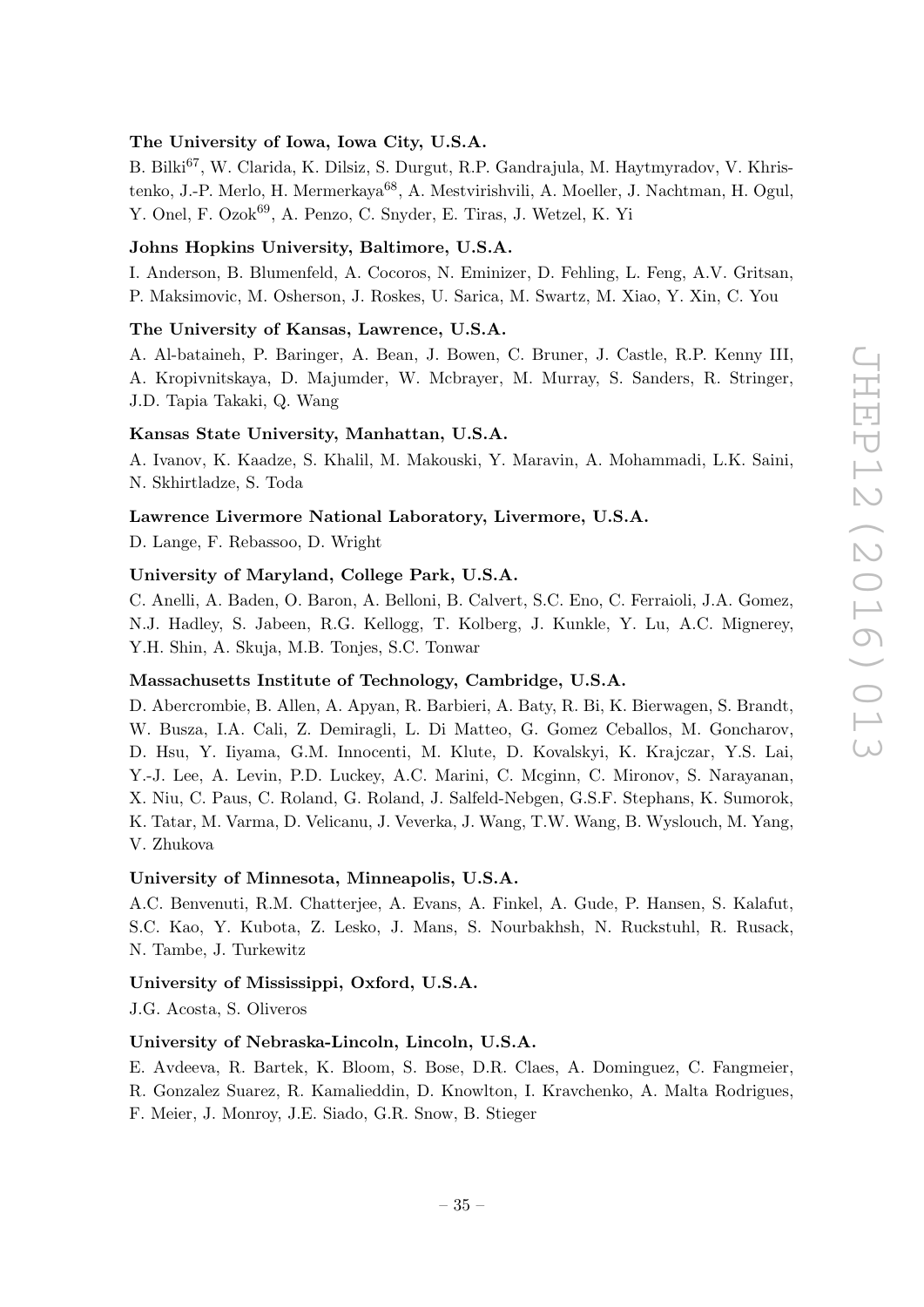#### State University of New York at Buffalo, Buffalo, U.S.A.

M. Alyari, J. Dolen, J. George, A. Godshalk, C. Harrington, I. Iashvili, J. Kaisen, A. Kharchilava, A. Kumar, A. Parker, S. Rappoccio, B. Roozbahani

#### Northeastern University, Boston, U.S.A.

G. Alverson, E. Barberis, D. Baumgartel, A. Hortiangtham, A. Massironi, D.M. Morse, D. Nash, T. Orimoto, R. Teixeira De Lima, D. Trocino, R.-J. Wang, D. Wood

#### Northwestern University, Evanston, U.S.A.

S. Bhattacharya, K.A. Hahn, A. Kubik, J.F. Low, N. Mucia, N. Odell, B. Pollack, M.H. Schmitt, K. Sung, M. Trovato, M. Velasco

#### University of Notre Dame, Notre Dame, U.S.A.

N. Dev, M. Hildreth, K. Hurtado Anampa, C. Jessop, D.J. Karmgard, N. Kellams, K. Lannon, N. Marinelli, F. Meng, C. Mueller, Y. Musienko<sup>36</sup>, M. Planer, A. Reinsvold, R. Ruchti, G. Smith, S. Taroni, N. Valls, M. Wayne, M. Wolf, A. Woodard

### The Ohio State University, Columbus, U.S.A.

J. Alimena, L. Antonelli, J. Brinson, B. Bylsma, L.S. Durkin, S. Flowers, B. Francis, A. Hart, C. Hill, R. Hughes, W. Ji, B. Liu, W. Luo, D. Puigh, B.L. Winer, H.W. Wulsin

#### Princeton University, Princeton, U.S.A.

S. Cooperstein, O. Driga, P. Elmer, J. Hardenbrook, P. Hebda, J. Luo, D. Marlow, T. Medvedeva, M. Mooney, J. Olsen, C. Palmer, P. Piroué, D. Stickland, C. Tully, A. Zuranski

#### University of Puerto Rico, Mayaguez, U.S.A.

S. Malik

## Purdue University, West Lafayette, U.S.A.

A. Barker, V.E. Barnes, D. Benedetti, S. Folgueras, L. Gutay, M.K. Jha, M. Jones, A.W. Jung, K. Jung, D.H. Miller, N. Neumeister, B.C. Radburn-Smith, X. Shi, J. Sun, A. Svyatkovskiy, F. Wang, W. Xie, L. Xu

#### Purdue University Calumet, Hammond, U.S.A.

N. Parashar, J. Stupak

#### Rice University, Houston, U.S.A.

A. Adair, B. Akgun, Z. Chen, K.M. Ecklund, F.J.M. Geurts, M. Guilbaud, W. Li, B. Michlin, M. Northup, B.P. Padley, R. Redjimi, J. Roberts, J. Rorie, Z. Tu, J. Zabel

## University of Rochester, Rochester, U.S.A.

B. Betchart, A. Bodek, P. de Barbaro, R. Demina, Y.t. Duh, T. Ferbel, M. Galanti, A. Garcia-Bellido, J. Han, O. Hindrichs, A. Khukhunaishvili, K.H. Lo, P. Tan, M. Verzetti

#### Rutgers, The State University of New Jersey, Piscataway, U.S.A.

J.P. Chou, E. Contreras-Campana, Y. Gershtein, T.A. Gómez Espinosa, E. Halkiadakis, M. Heindl, D. Hidas, E. Hughes, S. Kaplan, R. Kunnawalkam Elayavalli, S. Kyriacou,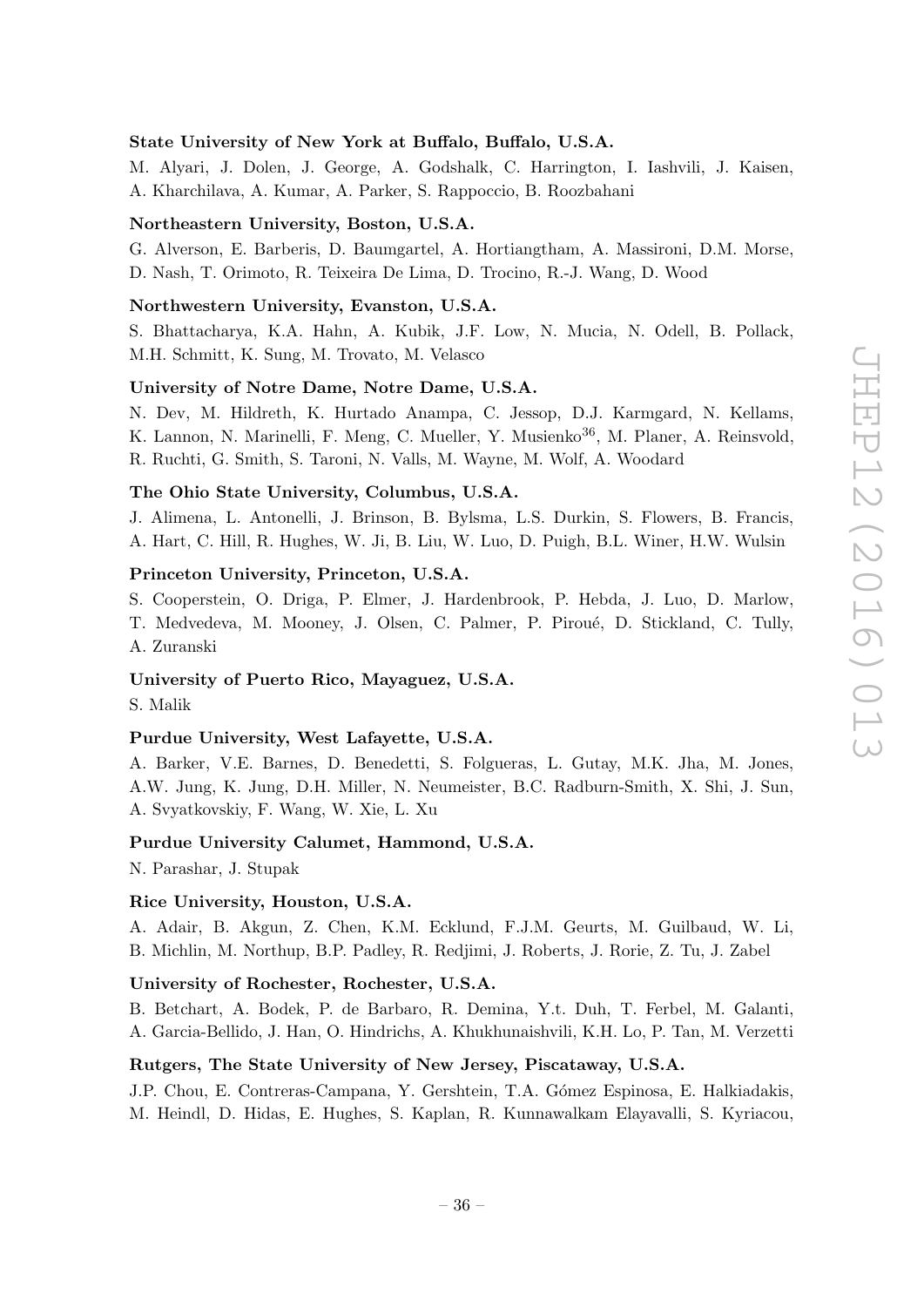A. Lath, K. Nash, H. Saka, S. Salur, S. Schnetzer, D. Sheffield, S. Somalwar, R. Stone, S. Thomas, P. Thomassen, M. Walker

#### University of Tennessee, Knoxville, U.S.A.

M. Foerster, J. Heideman, G. Riley, K. Rose, S. Spanier, K. Thapa

#### Texas A&M University, College Station, U.S.A.

O. Bouhali70, A. Celik, M. Dalchenko, M. De Mattia, A. Delgado, S. Dildick, R. Eusebi, J. Gilmore, T. Huang, E. Juska, T. Kamon<sup>71</sup>, R. Mueller, Y. Pakhotin, R. Patel, A. Perloff, L. Perniè, D. Rathjens, A. Rose, A. Safonov, A. Tatarinov, K.A. Ulmer

#### Texas Tech University, Lubbock, U.S.A.

N. Akchurin, C. Cowden, J. Damgov, C. Dragoiu, P.R. Dudero, J. Faulkner, S. Kunori, K. Lamichhane, S.W. Lee, T. Libeiro, S. Undleeb, I. Volobouev, Z. Wang

#### Vanderbilt University, Nashville, U.S.A.

A.G. Delannoy, S. Greene, A. Gurrola, R. Janjam, W. Johns, C. Maguire, A. Melo, H. Ni, P. Sheldon, S. Tuo, J. Velkovska, Q. Xu

## University of Virginia, Charlottesville, U.S.A.

M.W. Arenton, P. Barria, B. Cox, J. Goodell, R. Hirosky, A. Ledovskoy, H. Li, C. Neu, T. Sinthuprasith, X. Sun, Y. Wang, E. Wolfe, F. Xia

### Wayne State University, Detroit, U.S.A.

C. Clarke, R. Harr, P.E. Karchin, P. Lamichhane, J. Sturdy

### University of Wisconsin - Madison, Madison, WI, U.S.A.

D.A. Belknap, S. Dasu, L. Dodd, S. Duric, B. Gomber, M. Grothe, M. Herndon, A. Hervé, P. Klabbers, A. Lanaro, A. Levine, K. Long, R. Loveless, I. Ojalvo, T. Perry, G.A. Pierro, G. Polese, T. Ruggles, A. Savin, A. Sharma, N. Smith, W.H. Smith, D. Taylor, N. Woods

- †: Deceased
- 1: Also at Vienna University of Technology, Vienna, Austria
- 2: Also at State Key Laboratory of Nuclear Physics and Technology, Peking University, Beijing, China
- 3: Also at Institut Pluridisciplinaire Hubert Curien, Université de Strasbourg, Université de Haute Alsace Mulhouse, CNRS/IN2P3, Strasbourg, France
- 4: Also at Universidade Estadual de Campinas, Campinas, Brazil
- 5: Also at Université Libre de Bruxelles, Bruxelles, Belgium
- 6: Also at Deutsches Elektronen-Synchrotron, Hamburg, Germany
- 7: Also at Joint Institute for Nuclear Research, Dubna, Russia
- 8: Also at Suez University, Suez, Egypt
- 9: Now at British University in Egypt, Cairo, Egypt
- 10: Also at Ain Shams University, Cairo, Egypt
- 11: Also at Cairo University, Cairo, Egypt
- 12: Now at Helwan University, Cairo, Egypt
- 13: Also at Université de Haute Alsace, Mulhouse, France
- 14: Also at CERN, European Organization for Nuclear Research, Geneva, Switzerland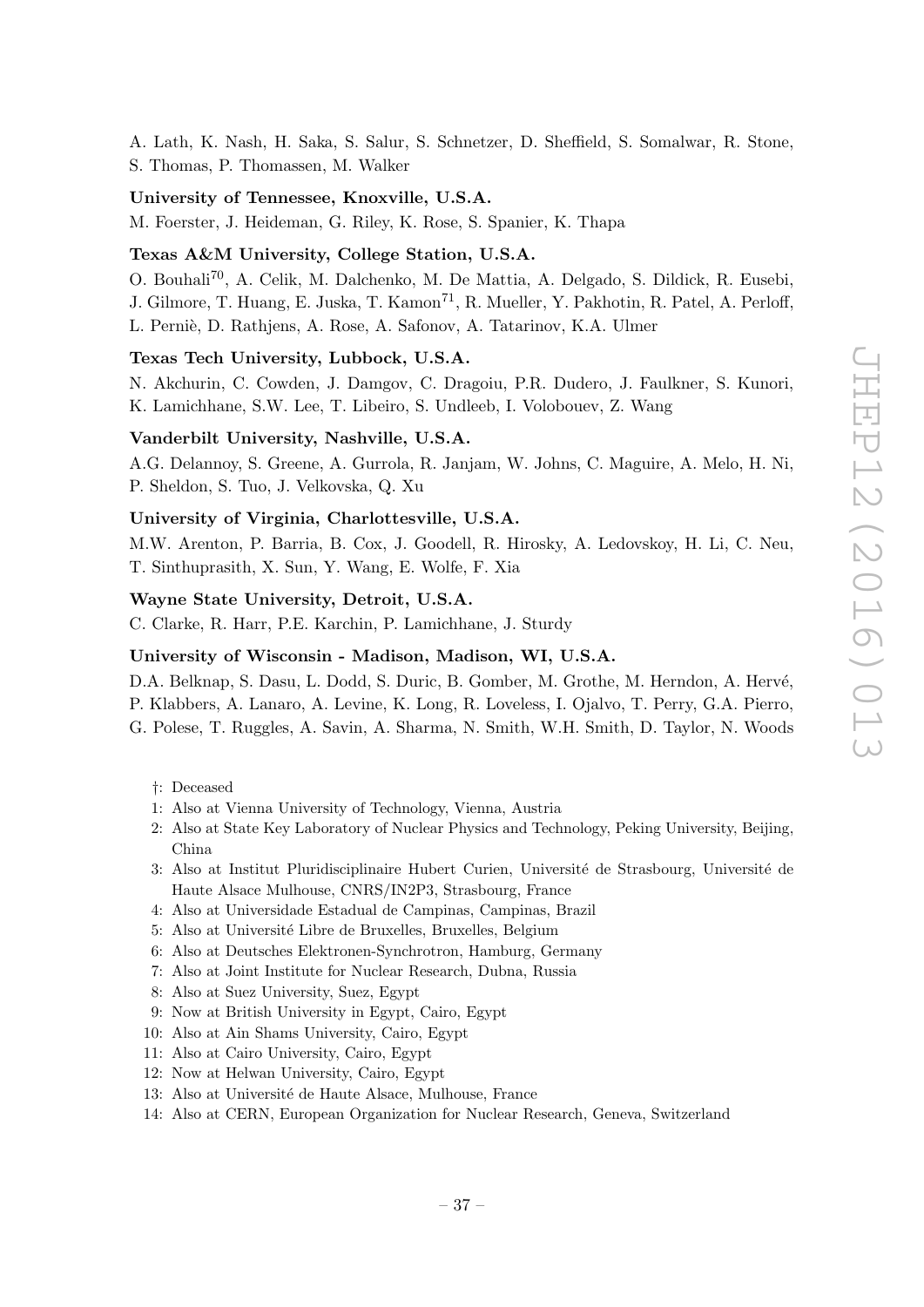- 15: Also at Skobeltsyn Institute of Nuclear Physics, Lomonosov Moscow State University, Moscow, Russia
- 16: Also at Tbilisi State University, Tbilisi, Georgia
- 17: Also at RWTH Aachen University, III. Physikalisches Institut A, Aachen, Germany
- 18: Also at University of Hamburg, Hamburg, Germany
- 19: Also at Brandenburg University of Technology, Cottbus, Germany
- 20: Also at Institute of Nuclear Research ATOMKI, Debrecen, Hungary
- 21: Also at MTA-ELTE Lendület CMS Particle and Nuclear Physics Group, Eötvös Loránd University, Budapest, Hungary
- 22: Also at University of Debrecen, Debrecen, Hungary
- 23: Also at Indian Institute of Science Education and Research, Bhopal, India
- 24: Also at Institute of Physics, Bhubaneswar, India
- 25: Also at University of Visva-Bharati, Santiniketan, India
- 26: Also at University of Ruhuna, Matara, Sri Lanka
- 27: Also at Isfahan University of Technology, Isfahan, Iran
- 28: Also at University of Tehran, Department of Engineering Science, Tehran, Iran
- 29: Also at Plasma Physics Research Center, Science and Research Branch, Islamic Azad University, Tehran, Iran
- 30: Also at Universit`a degli Studi di Siena, Siena, Italy
- 31: Also at Purdue University, West Lafayette, U.S.A.
- 32: Also at International Islamic University of Malaysia, Kuala Lumpur, Malaysia
- 33: Also at Malaysian Nuclear Agency, MOSTI, Kajang, Malaysia
- 34: Also at Consejo Nacional de Ciencia y Tecnología, Mexico city, Mexico
- 35: Also at Warsaw University of Technology, Institute of Electronic Systems, Warsaw, Poland
- 36: Also at Institute for Nuclear Research, Moscow, Russia
- 37: Now at National Research Nuclear University 'Moscow Engineering Physics Institute' (MEPhI), Moscow, Russia
- 38: Also at St. Petersburg State Polytechnical University, St. Petersburg, Russia
- 39: Also at University of Florida, Gainesville, U.S.A.
- 40: Also at P.N. Lebedev Physical Institute, Moscow, Russia
- 41: Also at California Institute of Technology, Pasadena, U.S.A.
- 42: Also at Faculty of Physics, University of Belgrade, Belgrade, Serbia
- 43: Also at INFN Sezione di Roma; Università di Roma, Roma, Italy
- 44: Also at National Technical University of Athens, Athens, Greece
- 45: Also at Scuola Normale e Sezione dell'INFN, Pisa, Italy
- 46: Also at National and Kapodistrian University of Athens, Athens, Greece
- 47: Also at Riga Technical University, Riga, Latvia
- 48: Also at Institute for Theoretical and Experimental Physics, Moscow, Russia
- 49: Also at Albert Einstein Center for Fundamental Physics, Bern, Switzerland
- 50: Also at Adiyaman University, Adiyaman, Turkey
- 51: Also at Mersin University, Mersin, Turkey
- 52: Also at Cag University, Mersin, Turkey
- 53: Also at Piri Reis University, Istanbul, Turkey
- 54: Also at Ozyegin University, Istanbul, Turkey
- 55: Also at Izmir Institute of Technology, Izmir, Turkey
- 56: Also at Marmara University, Istanbul, Turkey
- 57: Also at Kafkas University, Kars, Turkey
- 58: Also at Istanbul Bilgi University, Istanbul, Turkey